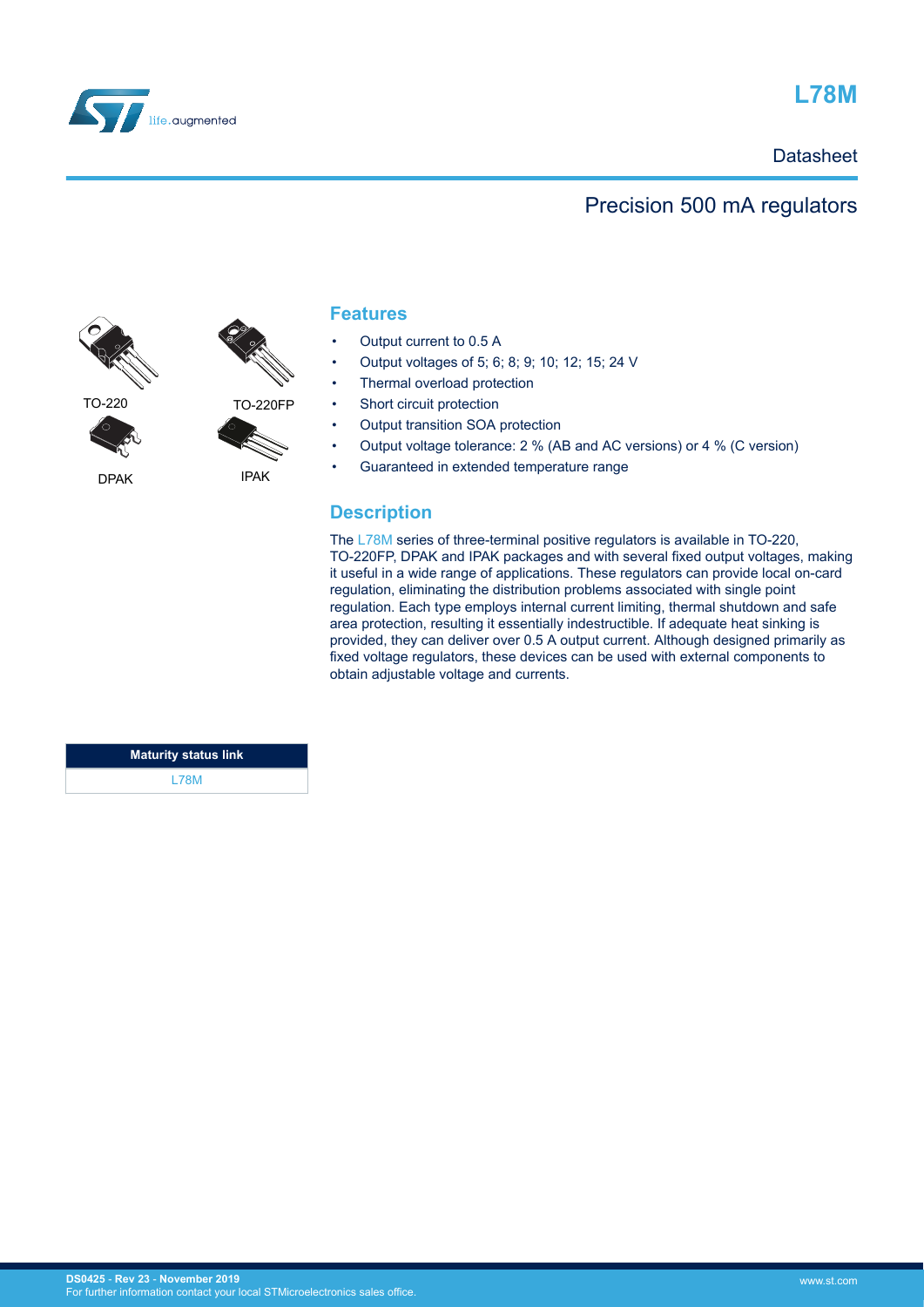## **1 Diagram**



**Figure 1. Block diagram**

AMG080320171800MT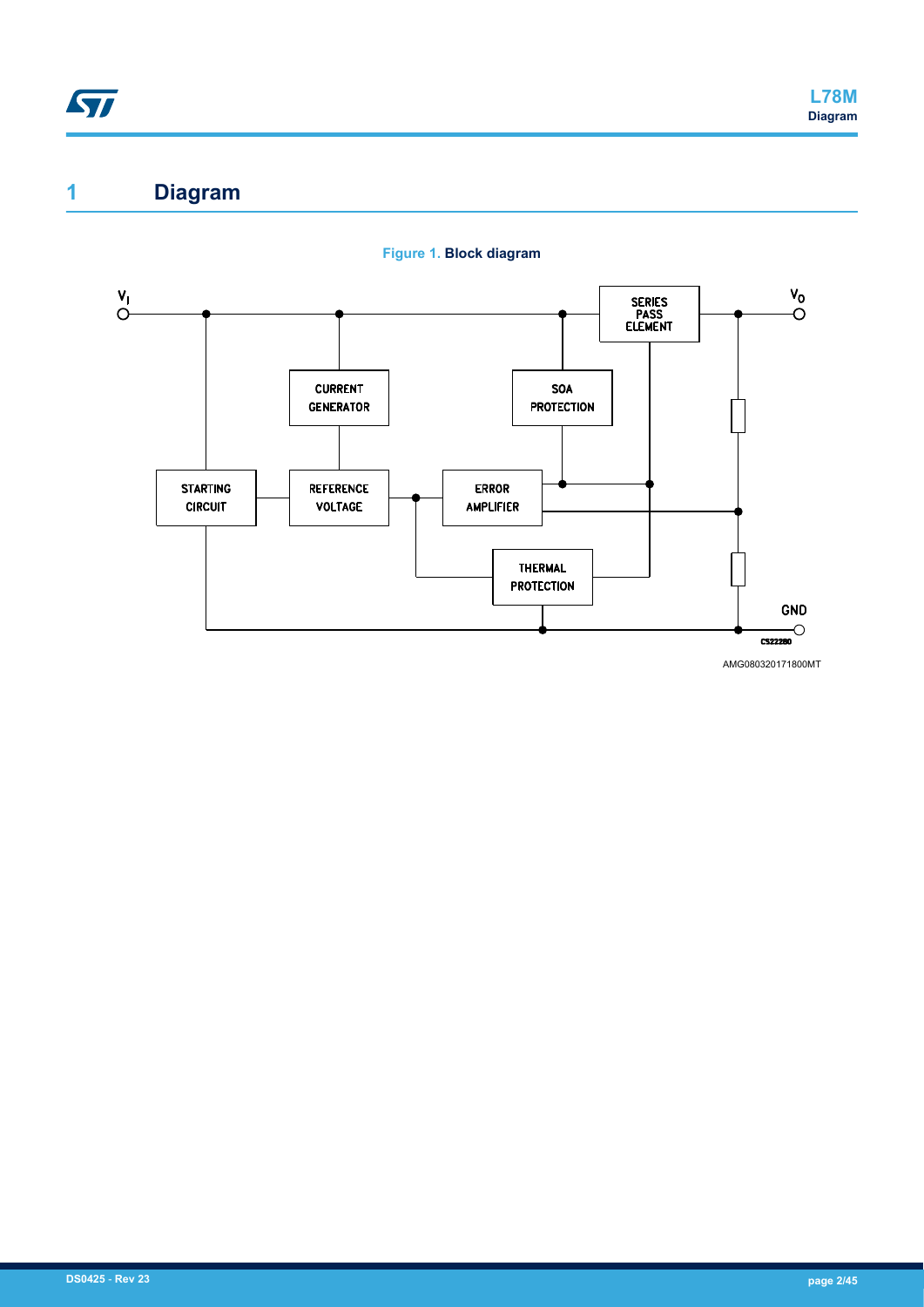

# **2 Pin configuration**



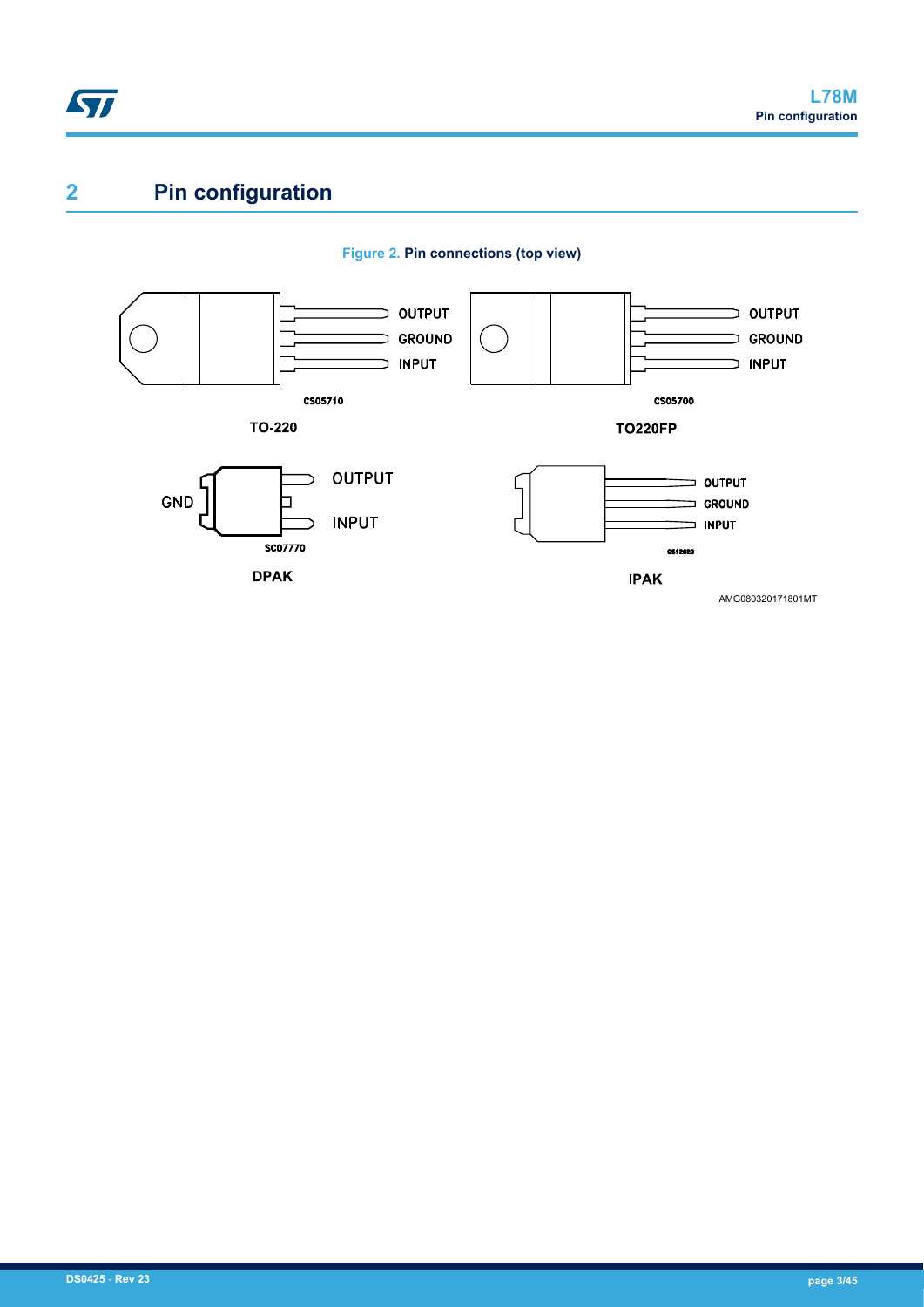

#### **Figure 3. Schematic diagram**



AMG080320171802MT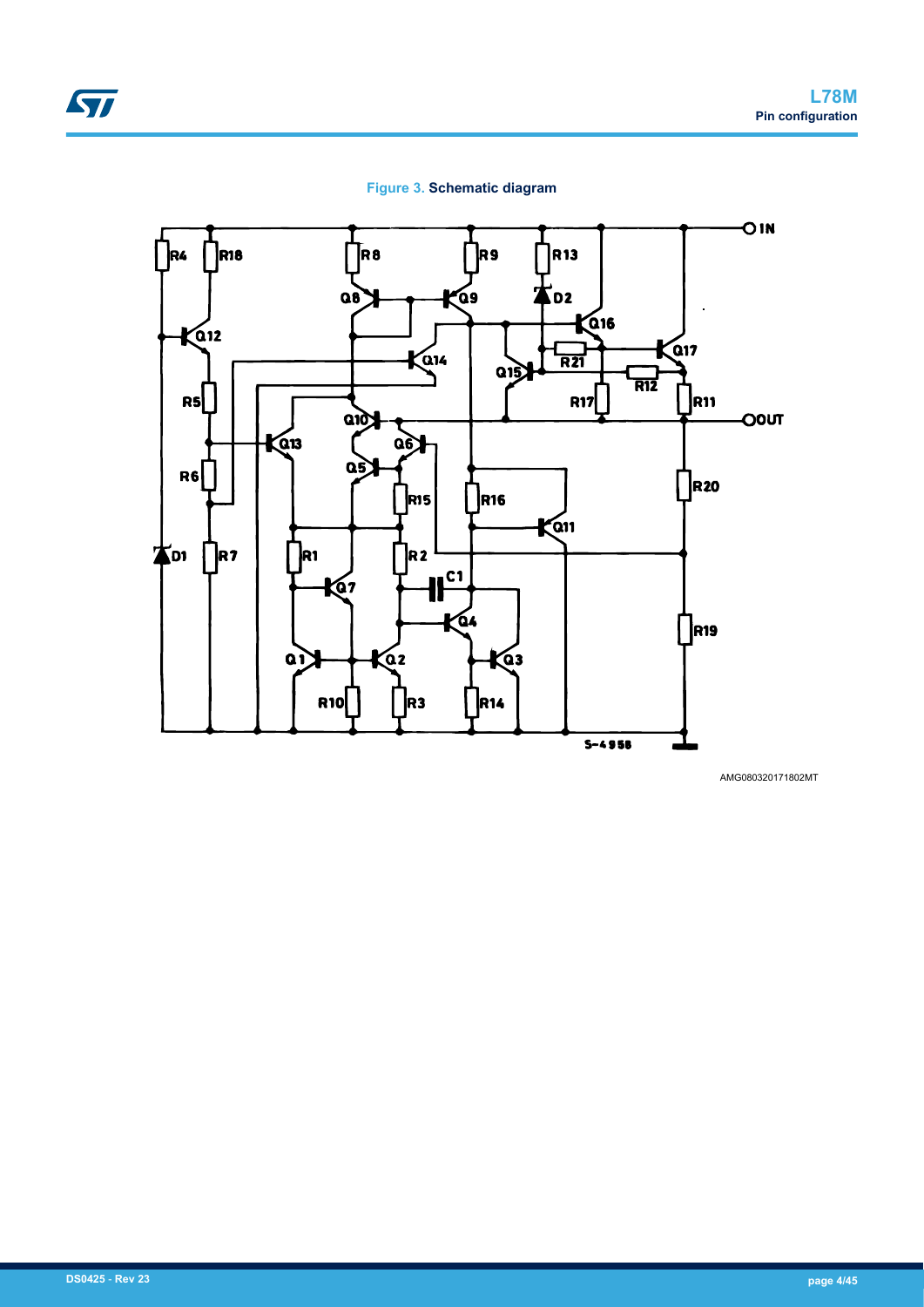## **3 Maximum ratings**

| Symbol           | <b>Parameter</b>                                |                         | Value              | <b>Unit</b>  |  |  |  |  |  |  |  |  |    |  |
|------------------|-------------------------------------------------|-------------------------|--------------------|--------------|--|--|--|--|--|--|--|--|----|--|
| V <sub>1</sub>   |                                                 | for $V_{O}$ = 5 to 18 V | 35                 | $\vee$       |  |  |  |  |  |  |  |  |    |  |
|                  | DC input voltage<br>for $V_{\Omega}$ = 20, 24 V |                         |                    |              |  |  |  |  |  |  |  |  | 40 |  |
| $I_{\rm O}$      | Output current                                  |                         | Internally limited | mA           |  |  |  |  |  |  |  |  |    |  |
| $P_D$            | Power dissipation                               |                         | Internally limited | mW           |  |  |  |  |  |  |  |  |    |  |
| T <sub>STG</sub> | Storage temperature range                       |                         | $-65$ to 150       | $^{\circ}$ C |  |  |  |  |  |  |  |  |    |  |
|                  |                                                 | for L78MxxAC            | 0 to 125           |              |  |  |  |  |  |  |  |  |    |  |
| $T_{OP}$         | Operating junction temperature range            | for L78MxxAB            | $-40$ to 125       | $^{\circ}C$  |  |  |  |  |  |  |  |  |    |  |
|                  |                                                 | for L78MxxC             | 0 to 150           |              |  |  |  |  |  |  |  |  |    |  |

### **Table 1. Absolute maximum ratings**

*Note: Absolute maximum ratings are those values beyond which damage to the device may occur. Functional operation under these condition is not implied.*

#### **Table 2. Thermal data**

| <b>Symbol</b> | Parameter                           | <b>TO-220</b> | <b>TO-220FP</b> | <b>DPAK</b> | <b>IPAK</b> | Unit          |
|---------------|-------------------------------------|---------------|-----------------|-------------|-------------|---------------|
| $R_{thJC}$    | Thermal resistance junction-case    |               |                 |             |             | $\degree$ C/W |
| $R_{thJA}$    | Thermal resistance junction-ambient | 50            | 60              | 100         | 100         | °C/W          |

### **Figure 4. Application circuit**



AMG080320171803MT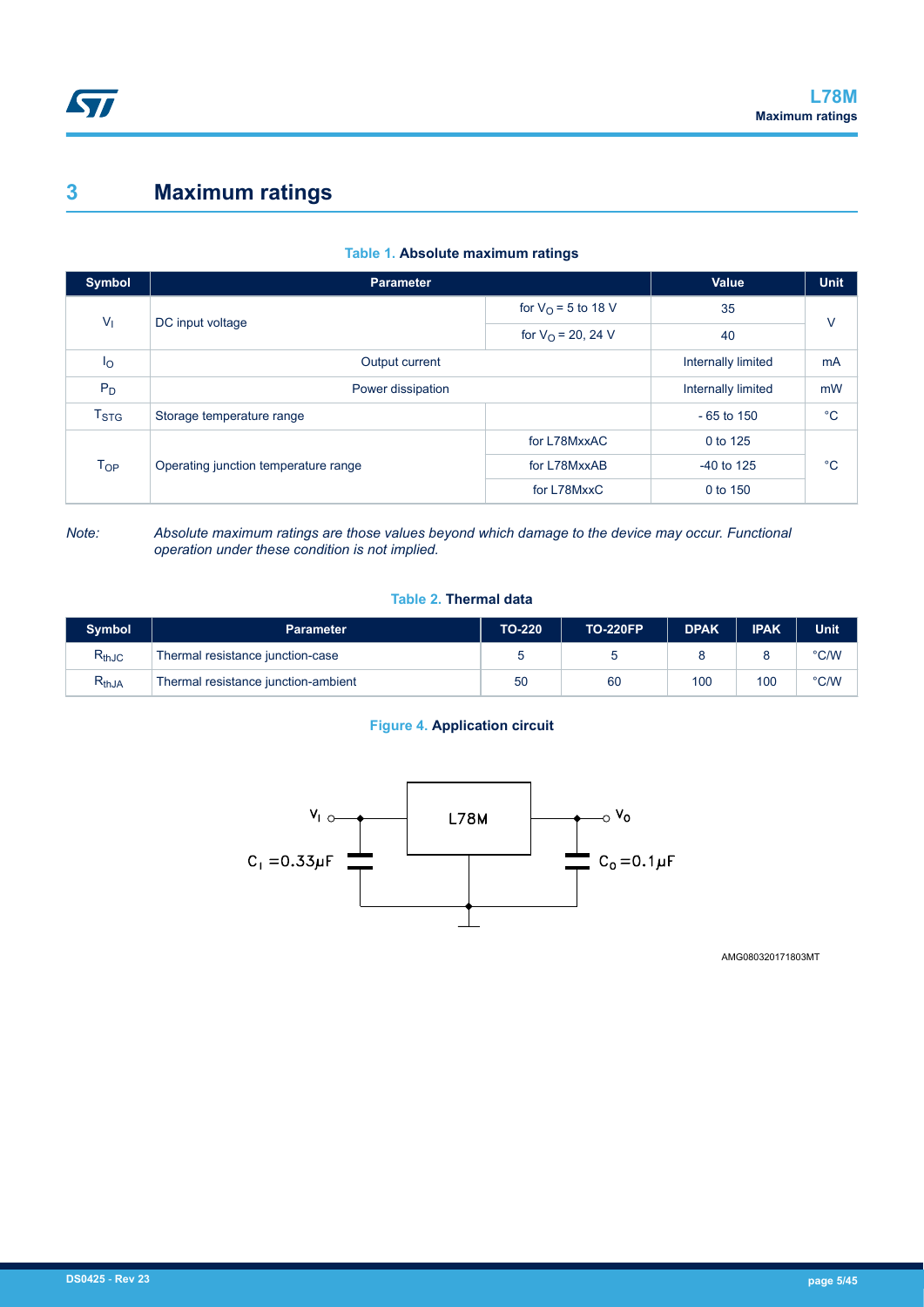## **4 Test circuits**

### **Figure 5. DC parameter**



AMG080320171804MT





AMG080320171805MT

#### **Figure 7. Ripple rejection**



AMG080320171806MT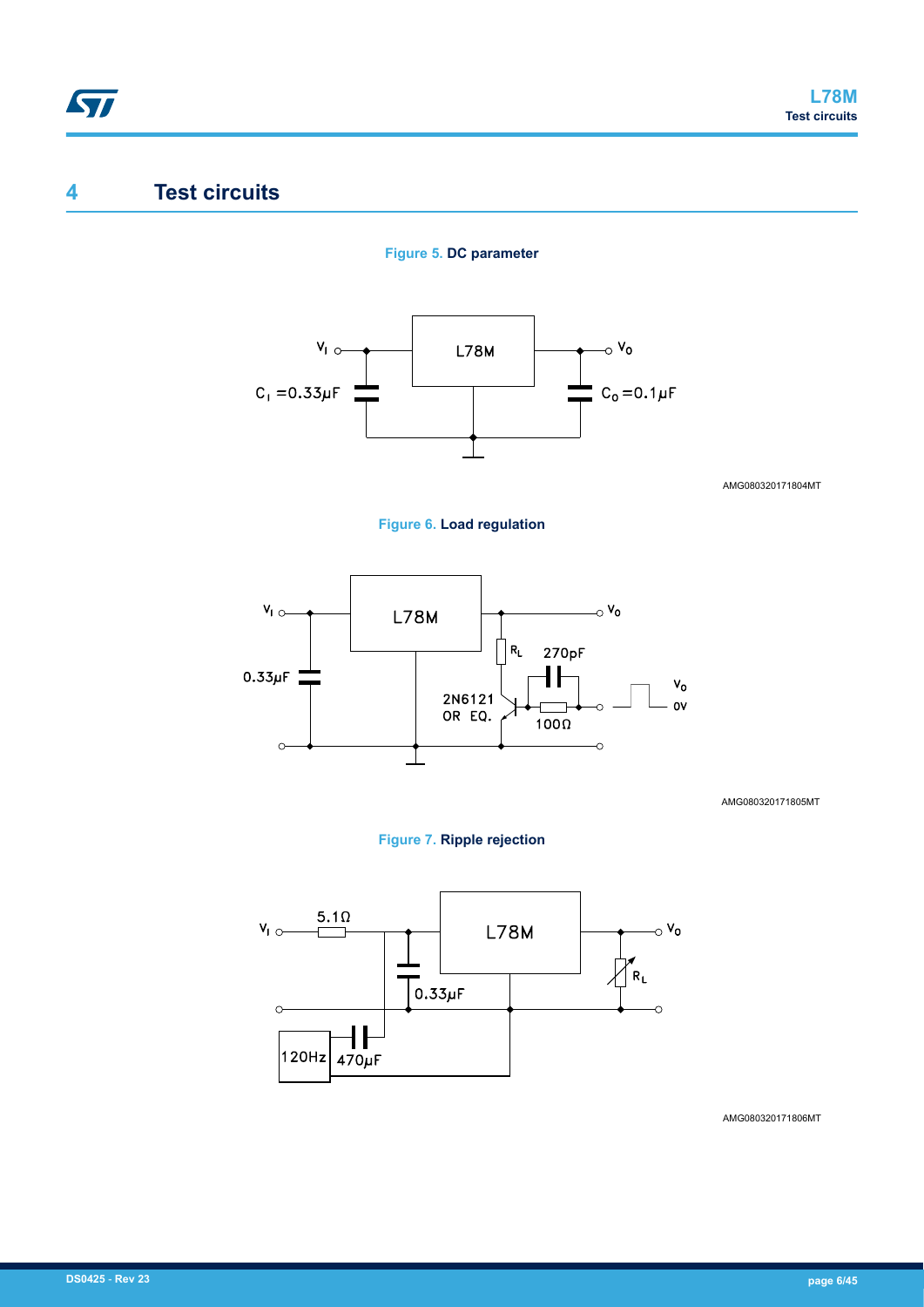## **5 Electrical characteristics**

Refer to the test circuits, T<sub>J</sub> = 25 °C, V<sub>I</sub> = 10 V, I<sub>O</sub> = 350 mA, C<sub>I</sub> = 0.33 µF, C<sub>O</sub> = 0.1 µF unless otherwise specified.

| <b>Symbol</b>         | <b>Parameter</b>         | <b>Test conditions</b>                                 | Min. | Typ.           | Max. | <b>Unit</b>           |
|-----------------------|--------------------------|--------------------------------------------------------|------|----------------|------|-----------------------|
| $V_{\rm O}$           | Output voltage           |                                                        | 4.8  | 5              | 5.2  | $\vee$                |
| $V_{\rm O}$           | Output voltage           | $I_{\Omega}$ = 5 to 350 mA, V <sub>1</sub> = 7 to 20 V | 4.75 | 5              | 5.25 | $\vee$                |
| $\Delta V_{\rm O}$    |                          | $V_1$ = 7 to 25 V, $I_{\Omega}$ = 200 mA               |      |                | 100  | mV                    |
|                       | Line regulation          | $V_1 = 8$ to 25 V, $I_0 = 200$ mA                      |      |                | 50   |                       |
|                       |                          | $I_{\Omega}$ = 5 to 500 mA, T <sub>J</sub> = 25 °C     |      |                | 100  |                       |
| $\Delta V_{\rm O}$    | Load regulation          | $I_{\Omega}$ = 5 to 200 mA, T <sub>J</sub> = 25 °C     |      |                | 50   | mV                    |
| $I_d$                 | Quiescent current        |                                                        |      |                | 6    | <b>mA</b>             |
|                       |                          | $I_{\Omega}$ = 5 to 350 mA                             |      |                | 0.5  |                       |
| $\Delta I_d$          | Quiescent current change | $I_{\Omega}$ = 200 mA, V <sub>1</sub> = 8 to 25 V      |      |                | 0.8  | <b>mA</b>             |
| $\Delta V_O/\Delta T$ | Output voltage drift     | $I_{\Omega}$ = 5 mA, T <sub>J</sub> = 0 to 125 °C      |      | $-0.5$         |      | $mV$ <sup>o</sup> $C$ |
| <b>SVR</b>            | Supply voltage rejection | $V_1$ = 8 to 18 V, f = 120 Hz, $I_0$ = 300 mA          | 62   |                |      | dB                    |
| eN                    | Output noise voltage     | $B = 10$ Hz to 100 kHz                                 |      | 40             |      | μV                    |
| $V_{d}$               | Dropout voltage          |                                                        |      | $\overline{2}$ |      | $\vee$                |
| $I_{SC}$              | Short circuit current    | $V_1 = 35 V$                                           |      | 300            |      | <b>mA</b>             |

**Table 3. Electrical characteristics of L78M05C**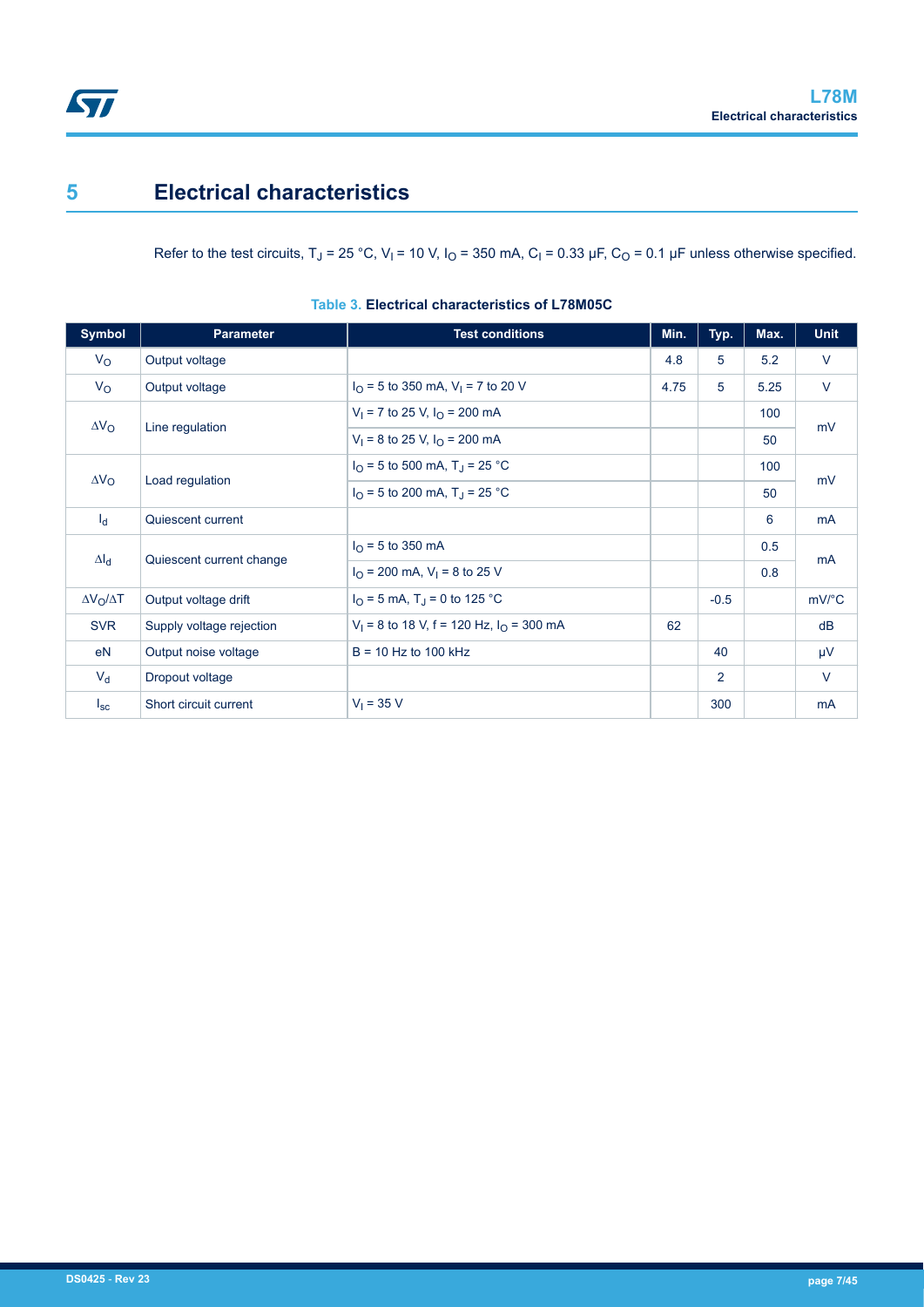

Refer to the test circuits, V<sub>I</sub> = 10 V, I<sub>O</sub> = 350 mA, C<sub>I</sub> = 0.33 µF, C<sub>O</sub> = 0.1 µF, T<sub>J</sub> = -40 to 125 °C (AB), T<sub>J</sub> = 0 to 125 °C (AC) unless otherwise specified.

| Symbol                | <b>Parameter</b>           | <b>Test conditions</b>                                                | Min. | Typ.   | Max. | <b>Unit</b> |
|-----------------------|----------------------------|-----------------------------------------------------------------------|------|--------|------|-------------|
| $V_{\rm O}$           | Output voltage             | $T_J = 25 °C$                                                         | 4.9  | 5      | 5.1  | $\vee$      |
| $V_{\rm O}$           | Output voltage             | $I_{\Omega}$ = 5 to 350 mA, V <sub>1</sub> = 7 to 20 V                | 4.8  | 5      | 5.2  | V           |
|                       |                            | $V_1$ = 7 to 25 V, $I_0$ = 200 mA, T <sub>J</sub> = 25 °C             |      |        | 100  |             |
| $\Delta V_{\rm O}$    | Line regulation            | $V_1$ = 8 to 25 V, I <sub>O</sub> = 200 mA, T <sub>J</sub> = 25 °C    |      |        | 50   | mV          |
|                       |                            | $I_{\Omega}$ = 5 to 500 mA, T <sub>J</sub> = 25 °C                    |      |        | 100  |             |
| $\Delta V_{\rm O}$    | Load regulation            | $I_{\Omega}$ = 5 to 200 mA, T <sub>J</sub> = 25 °C                    |      |        | 50   | mV          |
| $I_d$                 | Quiescent current          | $T_{\rm J}$ = 25 °C                                                   |      |        | 6    | <b>mA</b>   |
|                       |                            | $I_{\Omega}$ = 5 to 350 mA                                            |      |        | 0.5  |             |
| $\Delta I_d$          | Quiescent current change   | $I_{\Omega}$ = 200 mA, V <sub>1</sub> = 8 to 25 V                     |      |        | 0.8  | <b>mA</b>   |
| $\Delta V_O/\Delta T$ | Output voltage drift       | $IO$ = 5 mA                                                           |      | $-0.5$ |      | mV/°C       |
| <b>SVR</b>            | Supply voltage rejection   | $V_1$ = 8 to 18 V, f = 120 Hz, $I_0$ = 300 mA, T <sub>J</sub> = 25 °C | 62   |        |      | dB          |
| eN                    | Output noise voltage       | B = 10 Hz to 100 kHz, $T_{\rm J}$ = 25 °C                             |      | 40     |      | μV          |
| $V_{d}$               | Dropout voltage            | $T_{\rm J}$ = 25 °C                                                   |      | 2      |      | V           |
| $I_{\rm sc}$          | Short circuit current      | $T_J$ = 25 °C, V <sub>1</sub> = 35 V                                  |      | 300    |      | mA          |
| $I_{\text{SCP}}$      | Short circuit peak current | $T_{\rm J}$ = 25 °C                                                   |      | 700    |      | mA          |

#### **Table 4. Electrical characteristics of L78M05A**

Refer to the test circuits, T<sub>J</sub> = 25 °C, V<sub>I</sub> = 11 V, I<sub>O</sub> = 350 mA, C<sub>I</sub> = 0.33 µF, C<sub>O</sub> = 0.1 µF unless otherwise specified.

#### **Table 5. Electrical characteristics of L78M06C**

| <b>Symbol</b>           | <b>Parameter</b>         | <b>Test conditions</b>                                 | Min. | Typ.   | Max. | <b>Unit</b>           |
|-------------------------|--------------------------|--------------------------------------------------------|------|--------|------|-----------------------|
| $V_{\rm O}$             | Output voltage           |                                                        | 5.75 | 6      | 6.25 | $\vee$                |
| $V_{\rm O}$             | Output voltage           | $I_{\Omega}$ = 5 to 350 mA, V <sub>1</sub> = 8 to 21 V | 5.7  | 6      | 6.3  | $\vee$                |
| $\Delta V_{\rm O}$      |                          | $V_1$ = 8 to 25 V, $I_0$ = 200 mA                      |      |        | 100  | mV                    |
|                         | Line regulation          | $V_1 = 9$ to 25 V, $I_0 = 200$ mA                      |      |        | 50   |                       |
| $\Delta V_{\rm O}$      |                          | $I_{\Omega}$ = 5 to 500 mA, T <sub>J</sub> = 25 °C     |      |        | 120  | mV                    |
|                         | Load regulation          | $I_{\Omega}$ = 5 to 200 mA, T <sub>J</sub> = 25 °C     |      |        | 60   |                       |
| $I_d$                   | Quiescent current        |                                                        |      |        | 6    | <b>mA</b>             |
| $\Delta I_d$            |                          | $I_{\Omega}$ = 5 to 350 mA                             |      |        | 0.5  | mA                    |
|                         | Quiescent current change | $I_{\Omega}$ = 200 mA, V <sub>1</sub> = 9 to 25 V      |      |        | 0.8  |                       |
| $\Delta V_O / \Delta T$ | Output voltage drift     | $I_{\Omega}$ = 5 mA, T <sub>J</sub> = 0 to 125 °C      |      | $-0.5$ |      | $mV$ <sup>o</sup> $C$ |
| <b>SVR</b>              | Supply voltage rejection | $V_1$ = 9 to 19 V, f = 120 Hz, $I_0$ = 300 mA          | 59   |        |      | dB                    |
| eN                      | Output noise voltage     | $B = 10$ Hz to 100 kHz                                 |      | 45     |      | μV                    |
| $V_{d}$                 | Dropout voltage          |                                                        |      | 2      |      | $\vee$                |
| $I_{\rm sc}$            | Short circuit current    | $V_1 = 35 V$                                           |      | 270    |      | mA                    |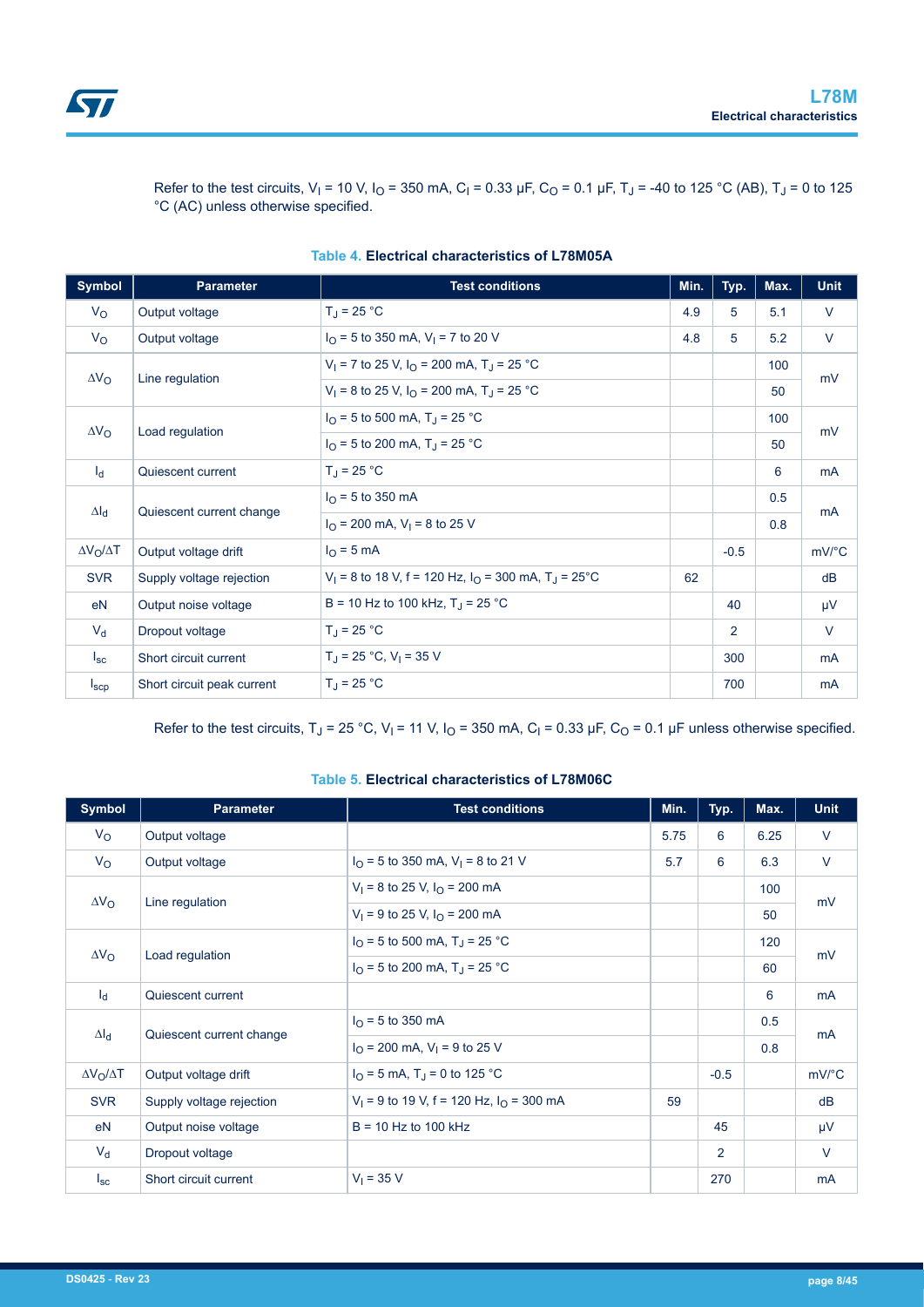

Refer to the test circuits, V<sub>I</sub> = 11 V, I<sub>O</sub> = 350 mA, C<sub>I</sub> = 0.33 µF, C<sub>O</sub> = 0.1 µF, T<sub>J</sub> = -40 to 125 °C (AB), T<sub>J</sub> = 0 to 125 °C (AC) unless otherwise specified.

| <b>Symbol</b>           | <b>Parameter</b>           | <b>Test conditions</b>                                                                | Min. | Typ.           | Max. | <b>Unit</b> |
|-------------------------|----------------------------|---------------------------------------------------------------------------------------|------|----------------|------|-------------|
| $V_{\rm O}$             | Output voltage             | $T_J = 25 °C$                                                                         | 5.88 | 6              | 6.12 | V           |
| $V_{\rm O}$             | Output voltage             | $I_{\Omega}$ = 5 to 350 mA, V <sub>1</sub> = 8 to 21 V                                | 5.75 | 6              | 6.3  | $\vee$      |
|                         |                            | $V_1 = 8$ to 25 V, $I_0 = 200$ mA, T <sub>J</sub> = 25 °C                             |      |                | 100  |             |
| DV <sub>O</sub>         | Line regulation            | $V_1 = 9$ to 25 V, $I_0 = 200$ mA, T <sub>J</sub> = 25 °C                             |      |                | 30   | mV          |
|                         |                            | $I_{\Omega}$ = 5 to 500 mA, T <sub>J</sub> = 25 °C                                    |      |                | 120  |             |
| $\Delta V_{\rm O}$      | Load regulation            | $I_{\Omega}$ = 5 to 200 mA, T <sub>J</sub> = 25 °C                                    |      |                | 60   | mV          |
| $I_d$                   | Quiescent current          | $T_{\rm J}$ = 25 °C                                                                   |      |                | 6    | <b>mA</b>   |
|                         |                            | $I_{\Omega}$ = 5 to 350 mA                                                            |      |                | 0.5  |             |
| $\Delta I_d$            | Quiescent current change   | $I_{\Omega}$ = 200 mA, V <sub>1</sub> = 9 to 25 V                                     |      |                | 0.8  | <b>mA</b>   |
| $\Delta V_O / \Delta T$ | Output voltage drift       | $IO$ = 5 mA                                                                           |      | $-0.5$         |      | mV/°C       |
| <b>SVR</b>              | Supply voltage rejection   | V <sub>1</sub> = 9 to 19 V, f = 120 Hz, $I_{\Omega}$ = 300 mA, T <sub>J</sub> = 25 °C | 59   |                |      | dB          |
| eN                      | Output noise voltage       | $B = 10$ Hz to 100 kHz                                                                |      | 45             |      | $\mu$ V     |
| $V_{d}$                 | Dropout voltage            | $T_{\rm J}$ = 25 °C                                                                   |      | $\overline{2}$ |      | V           |
| $I_{SC}$                | Short circuit current      | $T_{\rm J}$ = 25 °C, V <sub>1</sub> = 35 V                                            |      | 270            |      | <b>mA</b>   |
| $I_{\text{SCD}}$        | Short circuit peak current | $T_{\rm J}$ = 25 °C                                                                   |      | 700            |      | mA          |

|  |  | Table 6. Electrical characteristics of L78M06A |  |  |
|--|--|------------------------------------------------|--|--|
|--|--|------------------------------------------------|--|--|

Refer to the test circuits, T<sub>J</sub> = 25 °C, V<sub>I</sub> = 14 V, I<sub>O</sub> = 350 mA, C<sub>I</sub> = 0.33 µF, C<sub>O</sub> = 0.1 µF unless otherwise specified.

#### **Table 7. Electrical characteristics of L78M08C**

| Symbol                  | <b>Parameter</b>                      | <b>Test conditions</b>                                    | Min. | Typ.           | Max. | <b>Unit</b>           |
|-------------------------|---------------------------------------|-----------------------------------------------------------|------|----------------|------|-----------------------|
| $V_{\rm O}$             | Output voltage                        |                                                           | 7.7  | 8              | 8.3  | $\vee$                |
| $V_{\rm O}$             | Output voltage                        | $I_{\Omega}$ = 5 to 350 mA, V <sub>1</sub> = 10.5 to 23 V | 7.6  | 8              | 8.4  | $\vee$                |
|                         |                                       | $V_1$ = 10.5 to 25 V, $I_{\Omega}$ = 200 mA               |      |                | 100  |                       |
| $\Delta V_{\rm O}$      | Line regulation                       | $V_1$ = 11 to 25 V, $I_{\Omega}$ = 200 mA                 |      |                | 50   | mV                    |
|                         |                                       | $I_{\Omega}$ = 5 to 500 mA, T <sub>J</sub> = 25 °C        |      |                | 160  |                       |
|                         | $\Delta V_{\rm O}$<br>Load regulation | $I_{\Omega}$ = 5 to 200 mA, T <sub>J</sub> = 25 °C        |      |                | 80   | mV                    |
| $I_d$                   | Quiescent current                     |                                                           |      |                | 6    | mA                    |
|                         |                                       | $I_{\Omega}$ = 5 to 350 mA                                |      |                | 0.5  |                       |
| $\Delta I_d$            | Quiescent current change              | $I_{\Omega}$ = 200 mA, V <sub>1</sub> = 10.5 to 25 V      |      |                | 0.8  | mA                    |
| $\Delta V_O / \Delta T$ | Output voltage drift                  | $I_{\Omega}$ = 5 mA, T <sub>J</sub> = 0 to 125 °C         |      | $-0.5$         |      | $mV$ <sup>o</sup> $C$ |
| <b>SVR</b>              | Supply voltage rejection              | $V_1$ = 11.5 to 21.5 V, f = 120 Hz, $I_0$ = 300 mA        | 56   |                |      | dB                    |
| eN                      | Output noise voltage                  | $B = 10$ Hz to 100 kHz                                    |      | 52             |      | $\mu$ V               |
| $V_{d}$                 | Dropout voltage                       |                                                           |      | $\overline{2}$ |      | $\vee$                |
| $I_{SC}$                | Short circuit current                 | $V_1 = 35 V$                                              |      | 250            |      | <b>mA</b>             |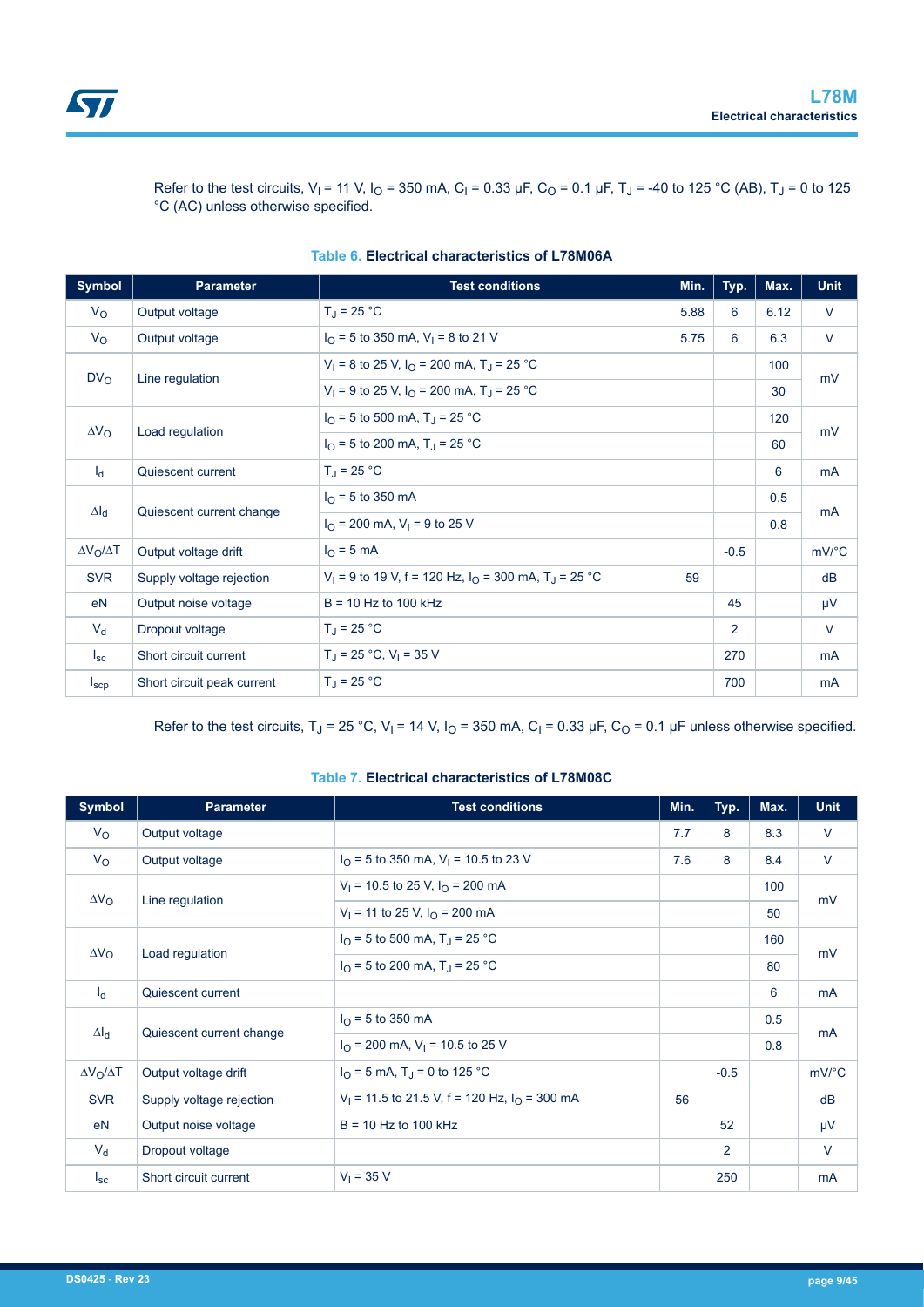

Refer to the test circuits, V<sub>I</sub> = 14 V, I<sub>O</sub> = 350 mA, C<sub>I</sub> = 0.33 µF, C<sub>O</sub> = 0.1 µF, T<sub>J</sub> = -40 to 125 °C (AB), T<sub>J</sub> = 0 to 125 °C (AC) unless otherwise specified.

| <b>Symbol</b>           | <b>Parameter</b>           | <b>Test conditions</b>                                                            | Min. | Typ.           | Max. | <b>Unit</b> |
|-------------------------|----------------------------|-----------------------------------------------------------------------------------|------|----------------|------|-------------|
| $V_{\rm O}$             | Output voltage             | $T_J = 25 °C$                                                                     | 7.84 | 8              | 8.16 | V           |
| $V_{\rm O}$             | Output voltage             | $I_{\Omega}$ = 5 to 350 mA, V <sub>1</sub> = 10.5 to 23 V                         | 7.7  | 8              | 8.3  | $\vee$      |
|                         |                            | $V_1$ = 10.5 to 25 V, $I_0$ = 200 mA, T <sub>J</sub> = 25 °C                      |      |                | 100  |             |
| $\Delta V_{\rm O}$      | Line regulation            | $V_1$ = 11 to 25 V, $I_{\Omega}$ = 200 mA, T <sub>J</sub> = 25 °C                 |      |                | 30   | mV          |
|                         |                            | $I_{\Omega}$ = 5 to 500 mA, T <sub>J</sub> = 25 °C                                |      |                | 160  |             |
| $\Delta V_{\rm O}$      | Load regulation            | $IO$ = 5 to 200 mA, T <sub>J</sub> = 25 °C                                        |      |                | 80   | mV          |
| $I_d$                   | Quiescent current          | $T_{\rm J}$ = 25 °C                                                               |      |                | 6    | <b>mA</b>   |
|                         |                            | $I_{\Omega}$ = 5 to 350 mA                                                        |      |                | 0.5  |             |
| $\Delta I_d$            | Quiescent current change   | $I_{\Omega}$ = 200 mA, V <sub>1</sub> = 10.5 to 25 V                              |      |                | 0.8  | <b>mA</b>   |
| $\Delta V_O / \Delta T$ | Output voltage drift       | $IO$ = 5 mA                                                                       |      | $-0.5$         |      | mV/°C       |
| <b>SVR</b>              | Supply voltage rejection   | V <sub>1</sub> = 11.5 to 21.5 V, f = 120 Hz $IO$ = 300 mA, T <sub>1</sub> = 25 °C | 56   |                |      | dB          |
| eN                      | Output noise voltage       | B = 10 Hz to 100 kHz, $T_{\rm J}$ = 25 °C                                         |      | 52             |      | μV          |
| $V_{d}$                 | Dropout voltage            | $T_{\rm J}$ = 25 °C                                                               |      | $\overline{2}$ |      | $\vee$      |
| $I_{\rm sc}$            | Short circuit current      | $T_J = 25 °C$ , $V_I = 35 V$                                                      |      | 250            |      | mA          |
| $I_{\text{SCP}}$        | Short circuit peak current | $T_{\rm J}$ = 25 °C                                                               |      | 700            |      | mA          |

#### **Table 8. Electrical characteristics of L78M08A**

Refer to the test circuits, T<sub>J</sub> = 25 °C, V<sub>I</sub> = 15 V, I<sub>O</sub> = 350 mA, C<sub>I</sub> = 0.33 µF, C<sub>O</sub> = 0.1 µF unless otherwise specified.

#### **Table 9. Electrical characteristics of L78M09C**

| <b>Symbol</b>         | <b>Parameter</b>                                                      | <b>Test conditions</b>                                    | Min. | Typ.           | Max. | <b>Unit</b>           |
|-----------------------|-----------------------------------------------------------------------|-----------------------------------------------------------|------|----------------|------|-----------------------|
| $V_{\rm O}$           | Output voltage                                                        |                                                           | 8.65 | 9              | 9.35 | $\vee$                |
| $V_{\rm O}$           | Output voltage                                                        | $I_{\Omega}$ = 5 to 350 mA, V <sub>1</sub> = 11.5 to 24 V | 8.55 | 9              | 9.45 | $\vee$                |
| $\Delta V_{\rm O}$    |                                                                       | $V_1$ = 11.5 to 25 V, $I_{\Omega}$ = 200 mA               |      |                | 100  | mV                    |
|                       | Line regulation                                                       | $V_1$ = 12 to 25 V, $I_{\Omega}$ = 200 mA                 |      |                | 50   |                       |
|                       |                                                                       | $I_{\Omega}$ = 5 to 500 mA, T <sub>J</sub> = 25 °C        |      |                | 180  | mV                    |
| $\Delta V_{\rm O}$    | Load regulation<br>$I_{\Omega}$ = 5 to 200 mA, T <sub>1</sub> = 25 °C |                                                           |      | 90             |      |                       |
| $I_d$                 | Quiescent current                                                     |                                                           |      |                | 6    | mA                    |
|                       |                                                                       | $I_{\Omega}$ = 5 to 350 mA                                |      |                | 0.5  |                       |
| $\Delta I_d$          | Quiescent current change                                              | $IO$ = 200 mA, V <sub>1</sub> = 11.5 to 25 V              |      |                | 0.8  | <b>mA</b>             |
| $\Delta V_O/\Delta T$ | Output voltage drift                                                  | $I_{\Omega}$ = 5 mA, T <sub>J</sub> = 0 to 125 °C         |      | $-0.5$         |      | $mV$ <sup>o</sup> $C$ |
| <b>SVR</b>            | Supply voltage rejection                                              | $V_1$ = 12.5 to 23 V, f = 120 Hz, $I_0$ = 300 mA          | 56   |                |      | dB                    |
| eN                    | Output noise voltage                                                  | $B = 10$ Hz to 100 kHz                                    |      | 58             |      | $\mu$ V               |
| $V_d$                 | Dropout voltage                                                       |                                                           |      | $\overline{2}$ |      | $\vee$                |
| $I_{\rm sc}$          | Short circuit current                                                 | $V_1 = 35 V$                                              |      | 250            |      | mA                    |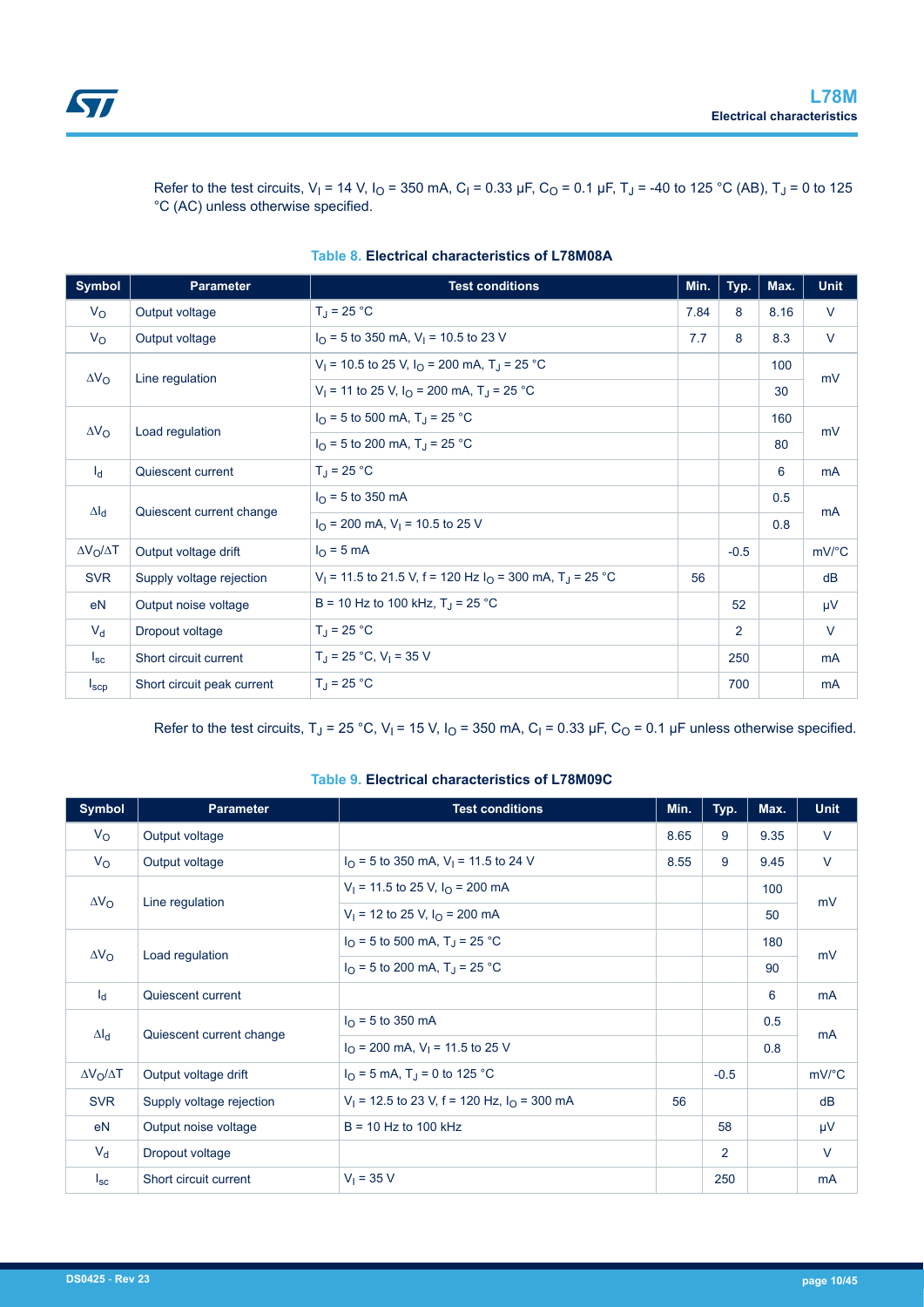

Refer to the test circuits, V<sub>I</sub> = 15 V, I<sub>O</sub> = 350 mA, C<sub>I</sub> = 0.33 µF, C<sub>O</sub> = 0.1 µF, T<sub>J</sub> = -40 to 125 °C (AB), T<sub>J</sub> = 0 to 125 °C (AC) unless otherwise specified.

| <b>Symbol</b>           | <b>Parameter</b>           | <b>Test conditions</b>                                                                   | Min. | Typ.           | Max. | Unit                  |
|-------------------------|----------------------------|------------------------------------------------------------------------------------------|------|----------------|------|-----------------------|
| $V_{\rm O}$             | Output voltage             | $T_J = 25 °C$                                                                            | 8.82 | 9              | 9.18 | V                     |
| $V_{\rm O}$             | Output voltage             | $I_{\Omega}$ = 5 to 350 mA, V <sub>1</sub> = 11.5 to 24 V                                | 8.64 | 9              | 9.36 | V                     |
|                         |                            | V <sub>1</sub> = 11.5 to 25 V, $I_{\Omega}$ = 200 mA, T <sub>J</sub> = 25 °C             |      |                | 100  | mV                    |
| $\Delta V_{\rm O}$      | Line regulation            | $V_1$ = 12 to 25 V, $I_{\Omega}$ = 200 mA, T <sub>J</sub> = 25 °C                        |      |                | 30   |                       |
|                         |                            | $I_{\Omega}$ = 5 to 500 mA, T <sub>J</sub> = 25 °C                                       |      |                | 180  | mV                    |
| $\Delta V_{\rm O}$      | Load regulation            | $I_{\Omega}$ = 5 to 200 mA, T <sub>J</sub> = 25 °C                                       |      |                | 90   |                       |
| $I_d$                   | Quiescent current          | $T_{\rm J}$ = 25 °C                                                                      |      |                | 6    | <b>mA</b>             |
| $\Delta I_d$            |                            | $I_{\Omega}$ = 5 to 350 mA                                                               |      |                | 0.5  |                       |
|                         | Quiescent current change   | $I_{\Omega}$ = 200 mA, V <sub>1</sub> = 11.5 to 25 V                                     |      |                | 0.8  | mA                    |
| $\Delta V_O / \Delta T$ | Output voltage drift       | $IO$ = 5 mA                                                                              |      | $-0.5$         |      | $mV$ <sup>o</sup> $C$ |
| <b>SVR</b>              | Supply voltage rejection   | V <sub>1</sub> = 12.5 to 23 V, f = 120 Hz, $I_{\Omega}$ = 300 mA, T <sub>J</sub> = 25 °C | 56   |                |      | dB                    |
| e <sub>N</sub>          | Output noise voltage       | B = 10 Hz to 100 kHz, $T_{\rm J}$ = 25 °C                                                |      | 52             |      | μV                    |
| $V_{d}$                 | Dropout voltage            | $T_{\rm J}$ = 25 °C                                                                      |      | $\overline{2}$ |      | V                     |
| $I_{\rm SC}$            | Short circuit current      | $V_1 = 35$ V, T <sub>J</sub> = 25 °C                                                     |      | 250            |      | mA                    |
| $I_{\text{SCP}}$        | Short circuit peak current | $T_{\rm d}$ = 25 °C                                                                      |      | 700            |      | <b>mA</b>             |

#### **Table 10. Electrical characteristics of L78M09A**

Refer to the test circuits, V<sub>I</sub> = 16 V, I<sub>O</sub> = 350 mA, C<sub>I</sub> = 0.33 µF, C<sub>O</sub> = 0.1 µF, T<sub>J</sub> = -40 to 125 °C (AB), T<sub>J</sub> = 0 to 125 °C (AC) unless otherwise specified.

#### **Table 11. Electrical characteristics of L78M10A**

| <b>Symbol</b>           | <b>Parameter</b>         | <b>Test conditions</b>                                                                   | Min. | Typ.   | Max. | <b>Unit</b>           |
|-------------------------|--------------------------|------------------------------------------------------------------------------------------|------|--------|------|-----------------------|
| $V_{\rm O}$             | Output voltage           | $T_{\rm J}$ = 25 °C                                                                      | 9.8  | 10     | 10.2 | V                     |
| $V_{\rm O}$             | Output voltage           | $I_{\Omega}$ = 5 to 350 mA, V <sub>1</sub> = 12.5 to 25 V                                | 9.6  | 10     | 10.4 | $\vee$                |
| $\Delta V_{\rm O}$      |                          | $V_1$ = 12.5 to 30 V, $I_{\Omega}$ = 200 mA, T <sub>J</sub> = 25 °C                      |      |        | 100  |                       |
|                         | Line regulation          | $V_1$ = 13 to 30 V, $I_{\Omega}$ = 200 mA, T <sub>J</sub> = 25 °C                        |      |        | 30   | mV                    |
| $\Delta V_{\rm O}$      |                          | $I_{\text{O}}$ = 5 to 500 mA, T <sub>J</sub> = 25 °C                                     |      |        | 200  | mV                    |
|                         | Load regulation          | $I_{\Omega}$ = 5 to 200 mA, T <sub>1</sub> = 25 °C                                       |      |        | 100  |                       |
| $I_d$                   | Quiescent current        | $T_{\rm d}$ = 25 °C                                                                      |      |        | 6    | <b>mA</b>             |
| $\Delta I_d$            |                          | $I_{\Omega}$ = 5 to 350 mA                                                               |      |        | 0.5  | <b>mA</b>             |
|                         | Quiescent current change | $I_{\Omega}$ = 200 mA, V <sub>1</sub> = 12.5 to 30 V                                     |      |        | 0.8  |                       |
| $\Delta V_O / \Delta T$ | Output voltage drift     | $IO$ = 5 mA                                                                              |      | $-0.5$ |      | $mV$ <sup>o</sup> $C$ |
| <b>SVR</b>              | Supply voltage rejection | V <sub>1</sub> = 13.5 to 24 V, f = 120 Hz, $I_{\Omega}$ = 300 mA, T <sub>J</sub> = 25 °C | 56   |        |      | dB                    |
| eN                      | Output noise voltage     | B = 10 Hz to 100 kHz, $T_1$ = 25 °C                                                      |      | 64     |      | μV                    |
| $V_{d}$                 | Dropout voltage          | $T_{\rm d}$ = 25 °C                                                                      |      | 2      |      | $\vee$                |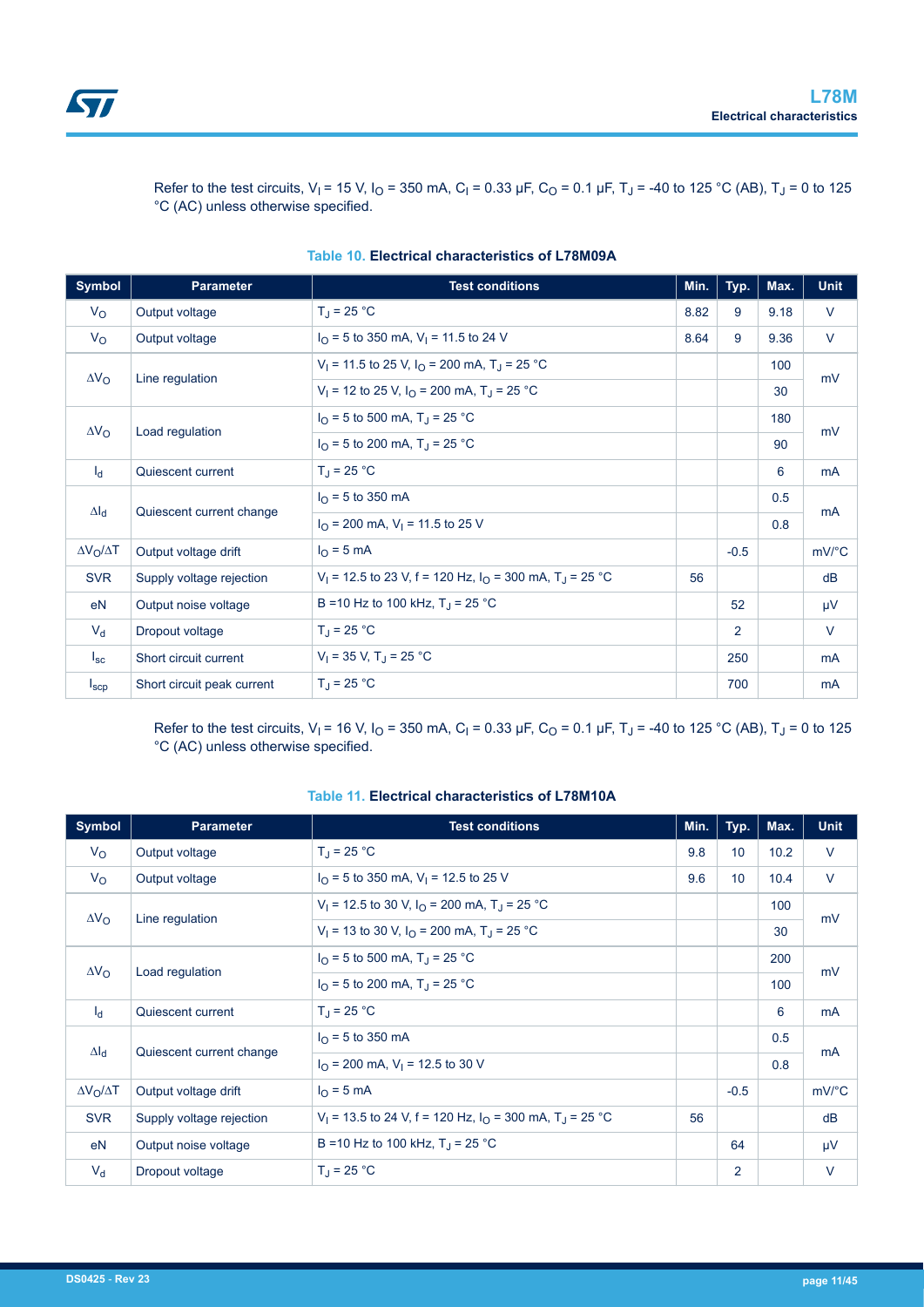

| Symbol          | <b>Parameter</b>           | <b>Test conditions</b>                 | Min. | Typ. | $\n  Max.\n$ | <b>Unit</b> |
|-----------------|----------------------------|----------------------------------------|------|------|--------------|-------------|
| <sup>1</sup> sc | Short circuit current      | $V_1 = 35 V$ , T <sub>.I</sub> = 25 °C |      | 245  |              | mA          |
| <b>I</b> scp    | Short circuit peak current | T $= 25 °C$                            |      | 700  |              | mA          |

Refer to the test circuits, T<sub>J</sub> = 25 °C, V<sub>I</sub> = 19 V, I<sub>O</sub> = 350 mA, C<sub>I</sub> = 0.33 µF, C<sub>O</sub> = 0.1 µF unless otherwise specified.

| <b>Symbol</b>           | <b>Parameter</b>         | <b>Test conditions</b>                                    | Min. | Typ. | Max. | <b>Unit</b>           |
|-------------------------|--------------------------|-----------------------------------------------------------|------|------|------|-----------------------|
| $V_{\rm O}$             | Output voltage           |                                                           | 11.5 | 12   | 12.5 | $\vee$                |
| $V_{\rm O}$             | Output voltage           | $I_{\Omega}$ = 5 to 350 mA, V <sub>1</sub> = 14.5 to 27 V | 11.4 | 12   | 12.6 | $\vee$                |
| $\Delta V_{\rm O}$      |                          | $V_1$ = 14.5 to 30 V, $I_{\Omega}$ = 200 mA               |      |      | 100  |                       |
|                         | Line regulation          | $V_1$ = 16 to 30 V, $I_{\Omega}$ = 200 mA                 |      |      | 50   | mV                    |
| $\Delta V_O$            |                          | $I_{\Omega}$ = 5 to 500 mA, T <sub>J</sub> = 25 °C        |      |      | 240  | mV                    |
|                         | Load regulation          | $I_{\Omega}$ = 5 to 200 mA, T <sub>J</sub> = 25 °C        |      |      | 120  |                       |
| $I_d$                   | Quiescent current        |                                                           |      |      | 6    | mA                    |
|                         |                          | $I_{\Omega}$ = 5 to 350 mA                                |      |      | 0.5  |                       |
| $\Delta I_d$            | Quiescent current change | $I_{\Omega}$ = 200 mA, V <sub>1</sub> = 14.5 to 30 V      |      |      | 0.8  | <b>mA</b>             |
| $\Delta V_O / \Delta T$ | Output voltage drift     | $I_{\text{O}}$ = 5 mA, T <sub>J</sub> = 0 to 125 °C       |      | $-1$ |      | $mV$ <sup>o</sup> $C$ |
| <b>SVR</b>              | Supply voltage rejection | $V_1$ = 15 to 25 V, f = 120 Hz, $I_{\Omega}$ = 300 mA     | 55   |      |      | dB                    |
| eN                      | Output noise voltage     | $B = 10$ Hz to 100 kHz                                    |      | 75   |      | μV                    |
| $V_{d}$                 | Dropout voltage          |                                                           |      | 2    |      | $\vee$                |
| $I_{\rm sc}$            | Short circuit current    | $V_1 = 35 V$                                              |      | 240  |      | mA                    |

#### **Table 12. Electrical characteristics of L78M12C**

Refer to the test circuits, V<sub>I</sub> = 19 V, I<sub>O</sub> = 350 mA, C<sub>I</sub> = 0.33 µF, C<sub>O</sub> = 0.1 µF, T<sub>J</sub> = -40 to 125 °C (AB), T<sub>J</sub> = 0 to 125 °C (AC) unless otherwise specified.

| <b>Symbol</b>         | <b>Parameter</b>         | <b>Test conditions</b>                                                                 |       | Typ. | Max.  | <b>Unit</b>           |
|-----------------------|--------------------------|----------------------------------------------------------------------------------------|-------|------|-------|-----------------------|
| $V_{\rm O}$           | Output voltage           | $T_{\rm d}$ = 25 °C                                                                    | 11.75 | 12   | 12.25 | $\vee$                |
| $V_{\rm O}$           | Output voltage           | $I_{\Omega}$ = 5 to 350 mA, V <sub>1</sub> = 14.5 to 27 V                              | 11.5  | 12   | 12.5  | $\vee$                |
| $\Delta V_{\rm O}$    |                          | $V_1$ = 14.5 to 30 V, $I_0$ = 200 mA, T <sub>J</sub> = 25 °C                           |       |      | 100   | mV<br>mV<br>mA        |
|                       | Line regulation          | $V_1$ = 16 to 30 V, $I_0$ = 200 mA, T <sub>J</sub> = 25 °C                             |       |      | 30    |                       |
|                       |                          | $I_{\Omega}$ = 5 to 500 mA, T <sub>J</sub> = 25 °C                                     |       |      | 240   |                       |
| $\Delta V_{\rm O}$    | Load regulation          | $I_{\Omega}$ = 5 to 200 mA, T <sub>J</sub> = 25 °C                                     |       |      | 120   |                       |
| $I_d$                 | Quiescent current        | $T_{\rm d}$ = 25 °C                                                                    |       |      | 6     |                       |
|                       |                          | $I_{\Omega}$ = 5 to 350 mA                                                             |       |      | 0.5   |                       |
| $\Delta I_d$          | Quiescent current change | $I_{\Omega}$ = 200 mA, V <sub>1</sub> = 14.5 to 30 V                                   |       |      | 0.8   | mA                    |
| $\Delta V_O/\Delta T$ | Output voltage drift     | $IO$ = 5 mA                                                                            |       | $-1$ |       | $mV$ <sup>o</sup> $C$ |
| <b>SVR</b>            | Supply voltage rejection | V <sub>1</sub> = 15 to 25 V, f = 120 Hz, $I_{\Omega}$ = 300 mA, T <sub>J</sub> = 25 °C | 55    |      |       | dB                    |

#### **Table 13. Electrical characteristics of L78M12A**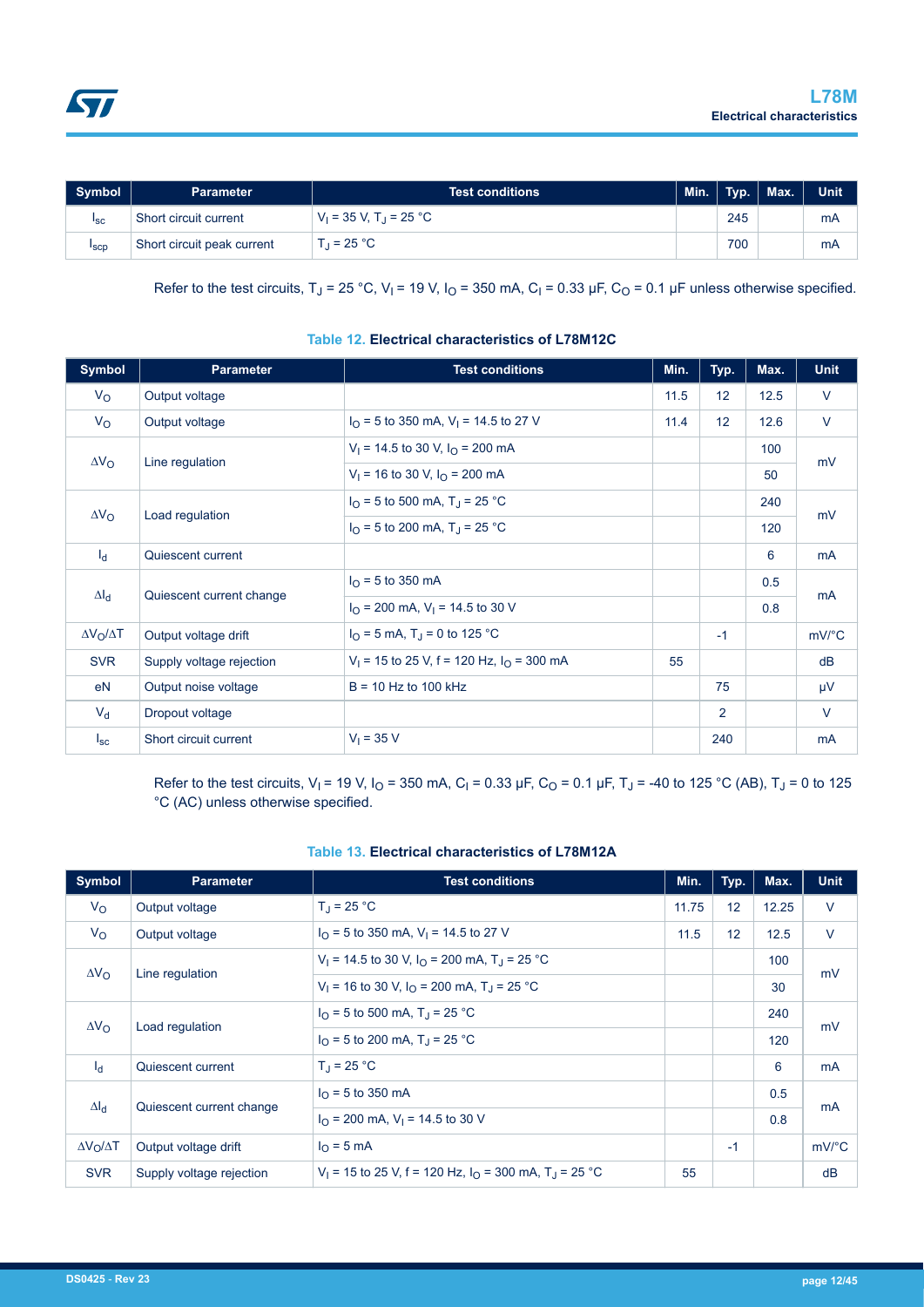

| Symbol          | <b>Parameter</b>           | <b>Test conditions</b>                    | Min. | Typ. | Max. | <b>Unit</b> |
|-----------------|----------------------------|-------------------------------------------|------|------|------|-------------|
| eN              | Output noise voltage       | B = 10 Hz to 100 kHz, $T_{\rm d}$ = 25 °C |      | 75   |      | μV          |
| $V_{\sf d}$     | Dropout voltage            | $T_{\rm d}$ = 25 °C                       |      |      |      | V           |
| <sup>1</sup> sc | Short circuit current      | $V_1 = 35 V$ , T <sub>J</sub> = 25 °C     |      | 240  |      | mA          |
| <b>I</b> scp    | Short circuit peak current | $T_{\rm d}$ = 25 °C                       |      | 700  |      | mA          |

Refer to the test circuits, T<sub>J</sub> = 25 °C, V<sub>I</sub> = 23 V, I<sub>O</sub> = 350 mA, C<sub>I</sub> = 0.33 µF, C<sub>O</sub> = 0.1 µF unless otherwise specified.

| <b>Symbol</b>           | <b>Parameter</b>         | <b>Test conditions</b>                                    | Min.  | Typ.           | Max.  | <b>Unit</b>           |
|-------------------------|--------------------------|-----------------------------------------------------------|-------|----------------|-------|-----------------------|
| $V_{\rm O}$             | Output voltage           |                                                           | 14.4  | 15             | 15.6  | $\vee$                |
| $V_{\rm O}$             | Output voltage           | $I_{\Omega}$ = 5 to 350 mA, V <sub>1</sub> = 17.5 to 30 V | 14.25 | 15             | 15.75 | $\vee$                |
| $\Delta V_{\rm O}$      |                          | $V_1$ = 17.5 to 30 V, $I_{\Omega}$ = 200 mA               |       |                | 100   |                       |
|                         | Line regulation          | $V_1$ = 20 to 30 V, $I_0$ = 200 mA                        |       |                | 50    | mV                    |
| $\Delta V_{\rm O}$      |                          | $I_{\Omega}$ = 5 to 500 mA, T <sub>J</sub> = 25 °C        |       |                | 300   | mV                    |
|                         | Load regulation          | $I_{\Omega}$ = 5 to 200 mA, T <sub>J</sub> = 25 °C        |       |                | 150   |                       |
| $I_d$                   | Quiescent current        |                                                           |       |                | 6     | mA                    |
|                         |                          | $I_{\Omega}$ = 5 to 350 mA                                |       |                | 0.5   |                       |
| $\Delta I_d$            | Quiescent current change | $I_{\Omega}$ = 200 mA, V <sub>1</sub> = 17.5 to 30 V      |       |                | 0.8   | <b>mA</b>             |
| $\Delta V_O / \Delta T$ | Output voltage drift     | $I_{\Omega}$ = 5 mA, T <sub>J</sub> = 0 to 125 °C         |       | $-1$           |       | $mV$ <sup>o</sup> $C$ |
| <b>SVR</b>              | Supply voltage rejection | $V_1$ = 18.5 to 28.5 V, f = 120 Hz, $I_0$ = 300 mA        | 54    |                |       | dB                    |
| eN                      | Output noise voltage     | $B = 10$ Hz to 100 kHz                                    |       | 90             |       | μV                    |
| $V_{d}$                 | Dropout voltage          |                                                           |       | $\overline{2}$ |       | $\vee$                |
| $I_{\rm sc}$            | Short circuit current    | $V_1 = 35 V$                                              |       | 240            |       | mA                    |

#### **Table 14. Electrical characteristics of L78M15C**

Refer to the test circuits, V<sub>I</sub> = 23 V, I<sub>O</sub> = 350 mA, C<sub>I</sub> = 0.33 µF, C<sub>O</sub> = 0.1 µF, T<sub>J</sub> = -40 to 125 °C (AB), T<sub>J</sub> = 0 to 125 °C (AC) unless otherwise specified.

| <b>Symbol</b>       | <b>Parameter</b>         | Min.<br><b>Test conditions</b>                                      |      | Typ. | Max. | <b>Unit</b> |
|---------------------|--------------------------|---------------------------------------------------------------------|------|------|------|-------------|
| $V_{\rm O}$         | Output voltage           | $T_{\rm d}$ = 25 °C                                                 | 14.7 | 15   | 15.3 | $\vee$      |
| $V_{\rm O}$         | Output voltage           | $I_{\Omega}$ = 5 to 350 mA, V <sub>1</sub> = 17.5 to 30 V           | 14.4 | 15   | 15.6 | $\vee$      |
| $\Delta V_{\Omega}$ | Line regulation          | $V_1$ = 17.5 to 30 V, $I_{\Omega}$ = 200 mA, T <sub>J</sub> = 25 °C |      |      | 100  | mV          |
|                     |                          | $V_1$ = 20 to 30 V, $I_Q$ = 200 mA, T <sub>J</sub> = 25 °C          |      |      | 30   |             |
| $\Delta V_{\Omega}$ | Load regulation          | $I_{\Omega}$ = 5 to 500 mA, T <sub>1</sub> = 25 °C                  |      |      | 300  | mV          |
|                     |                          | $I_{\Omega}$ = 5 to 200 mA, T <sub>1</sub> = 25 °C                  |      |      | 150  |             |
| $I_d$               | Quiescent current        | $T_1 = 25 °C$                                                       |      |      | 6    | mA          |
| $\Delta I_{\rm cl}$ | Quiescent current change | $I_{\Omega}$ = 5 to 350 mA                                          |      |      | 0.5  | mA          |
|                     |                          | $I_{\Omega}$ = 200 mA, V <sub>1</sub> = 17.5 to 30 V                |      |      | 0.8  |             |

### **Table 15. Electrical characteristics of L78M15A**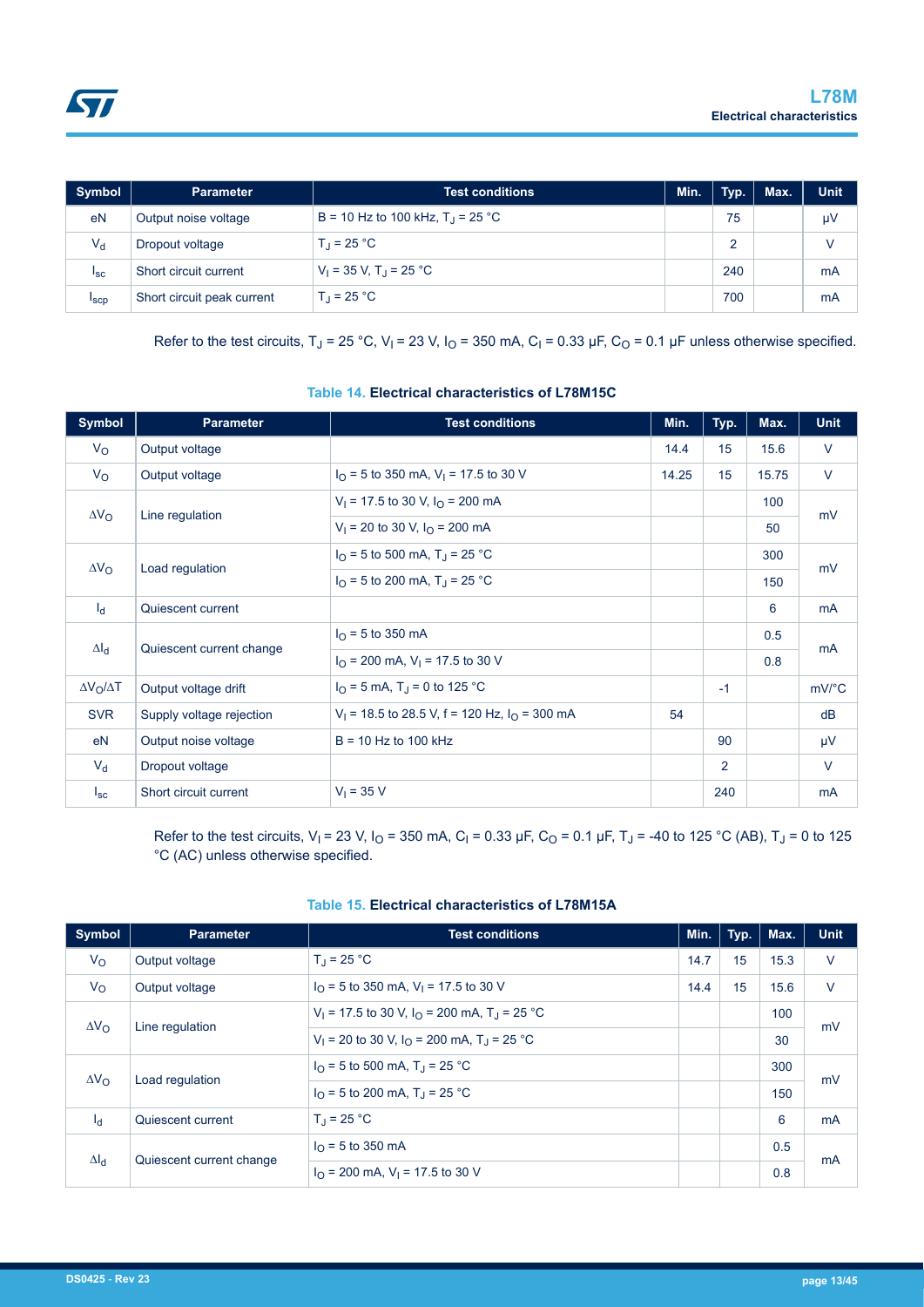

| Symbol                | <b>Parameter</b>           | Min.<br><b>Test conditions</b>                                                     |    | Typ.           | Max. | <b>Unit</b>           |
|-----------------------|----------------------------|------------------------------------------------------------------------------------|----|----------------|------|-----------------------|
| $\Delta V_O/\Delta T$ | Output voltage drift       | $I_{\Omega}$ = 5 mA                                                                |    | $-1$           |      | $mV$ <sup>o</sup> $C$ |
| <b>SVR</b>            | Supply voltage rejection   | V <sub>1</sub> = 18.5 to 28.5 V, f = 120 Hz, $IO$ = 300 mA, T <sub>J</sub> = 25 °C | 54 |                |      | dB                    |
| eN                    | Output noise voltage       | B = 10 Hz to 100 kHz, $T_1$ = 25 °C                                                |    | 90             |      | μV                    |
| $V_{d}$               | Dropout voltage            | $T_{d}$ = 25 °C                                                                    |    | $\overline{2}$ |      | $\vee$                |
| $I_{SC}$              | Short circuit current      | $V_1 = 35 V$ , T <sub>J</sub> = 25 °C                                              |    | 240            |      | mA                    |
| <sup>I</sup> scp      | Short circuit peak current | $T_1 = 25 °C$                                                                      |    | 700            |      | mA                    |

Refer to the test circuits, T<sub>J</sub> = 25 °C, V<sub>I</sub> = 33 V, I<sub>O</sub> = 350 mA, C<sub>I</sub> = 0.33 µF, C<sub>O</sub> = 0.1 µF unless otherwise specified.

#### **Table 16. Electrical characteristics of L78M24C**

| <b>Symbol</b>         | <b>Parameter</b>         | <b>Test conditions</b>                                  | Min. | Typ.   | Max. | <b>Unit</b>           |
|-----------------------|--------------------------|---------------------------------------------------------|------|--------|------|-----------------------|
| $V_{\rm O}$           | Output voltage           |                                                         | 23   | 24     | 25   | $\vee$                |
| $V_{\rm O}$           | Output voltage           | $I_{\Omega}$ = 5 to 350 mA, V <sub>1</sub> = 27 to 38 V | 22.8 | 24     | 25.2 | $\vee$                |
|                       |                          | $V_1$ = 27 to 38 V, $I_0$ = 200 mA                      |      |        | 100  |                       |
| $\Delta V_{\rm O}$    | Line regulation          | $V_1$ = 28 to 38 V, $I_0$ = 200 mA                      |      |        | 50   | mV                    |
|                       |                          | $I_{\Omega}$ = 5 to 500 mA, T <sub>J</sub> = 25 °C      |      |        | 480  |                       |
| $\Delta V_{\rm O}$    | Load regulation          | $I_{\Omega}$ = 5 to 200 mA, T <sub>J</sub> = 25 °C      |      |        | 240  | mV                    |
| $I_d$                 | Quiescent current        |                                                         |      |        | 6    | mA                    |
|                       |                          | $I_{\Omega}$ = 5 to 350 mA                              |      |        | 0.5  |                       |
| $\Delta I_d$          | Quiescent current change | $I_{\Omega}$ = 200 mA, V <sub>1</sub> = 27 to 38 V      |      |        | 0.8  | <b>mA</b>             |
| $\Delta V_O/\Delta T$ | Output voltage drift     | $I_{\text{O}}$ = 5 mA, T <sub>J</sub> = 0 to 125 °C     |      | $-1.2$ |      | $mV$ <sup>o</sup> $C$ |
| <b>SVR</b>            | Supply voltage rejection | $V_1$ = 28 to 38 V, f = 120 Hz, $I_0$ = 300 mA          | 50   |        |      | dB                    |
| e <sub>N</sub>        | Output noise voltage     | $B = 10$ Hz to 100 kHz                                  |      | 170    |      | $\mu$ V               |
| $V_{d}$               | Dropout voltage          |                                                         |      | 2      |      | $\vee$                |
| $I_{\rm sc}$          | Short circuit current    | $V_1 = 35 V$                                            |      | 240    |      | mA                    |

Refer to the test circuits, V<sub>I</sub> = 33 V, I<sub>O</sub> = 350 mA, C<sub>I</sub> = 0.33 µF, C<sub>O</sub> = 0.1 µF, T<sub>J</sub> = -40 to 125 °C (AB), T<sub>J</sub> = 0 to 125 °C (AC) unless otherwise specified.

| <b>Symbol</b>       | <b>Parameter</b>  | <b>Test conditions</b>                                                     | Min. | Typ. | Max. | <b>Unit</b> |
|---------------------|-------------------|----------------------------------------------------------------------------|------|------|------|-------------|
| $V_{\rm O}$         | Output voltage    | $T_1 = 25 °C$                                                              | 23.5 | 24   | 24.5 | V           |
| $V_{\rm O}$         | Output voltage    | $I_{\Omega}$ = 5 to 350 mA, V <sub>1</sub> = 27 to 38 V                    | 23   | 24   | 25   | V           |
| $\Delta V_{\Omega}$ |                   | V <sub>1</sub> = 27 to 38 V, $I_{\Omega}$ = 200 mA, T <sub>J</sub> = 25 °C |      |      | 100  | mV<br>mV    |
|                     | Line regulation   | $V_1$ = 28 to 38 V, $I_0$ = 200 mA, T <sub>J</sub> = 25 °C                 |      |      | 30   |             |
|                     |                   | $IO$ = 5 to 500 mA, T <sub>J</sub> = 25 °C                                 |      |      | 480  |             |
| $\Delta V_{\rm O}$  | Load regulation   | $I_{\Omega}$ = 5 to 200 mA, T <sub>J</sub> = 25 °C                         |      |      | 240  |             |
| $I_{d}$             | Quiescent current | $T_{\rm d}$ = 25 °C                                                        |      |      | 6    | mA          |

#### **Table 17. Electrical characteristics of L78M24A**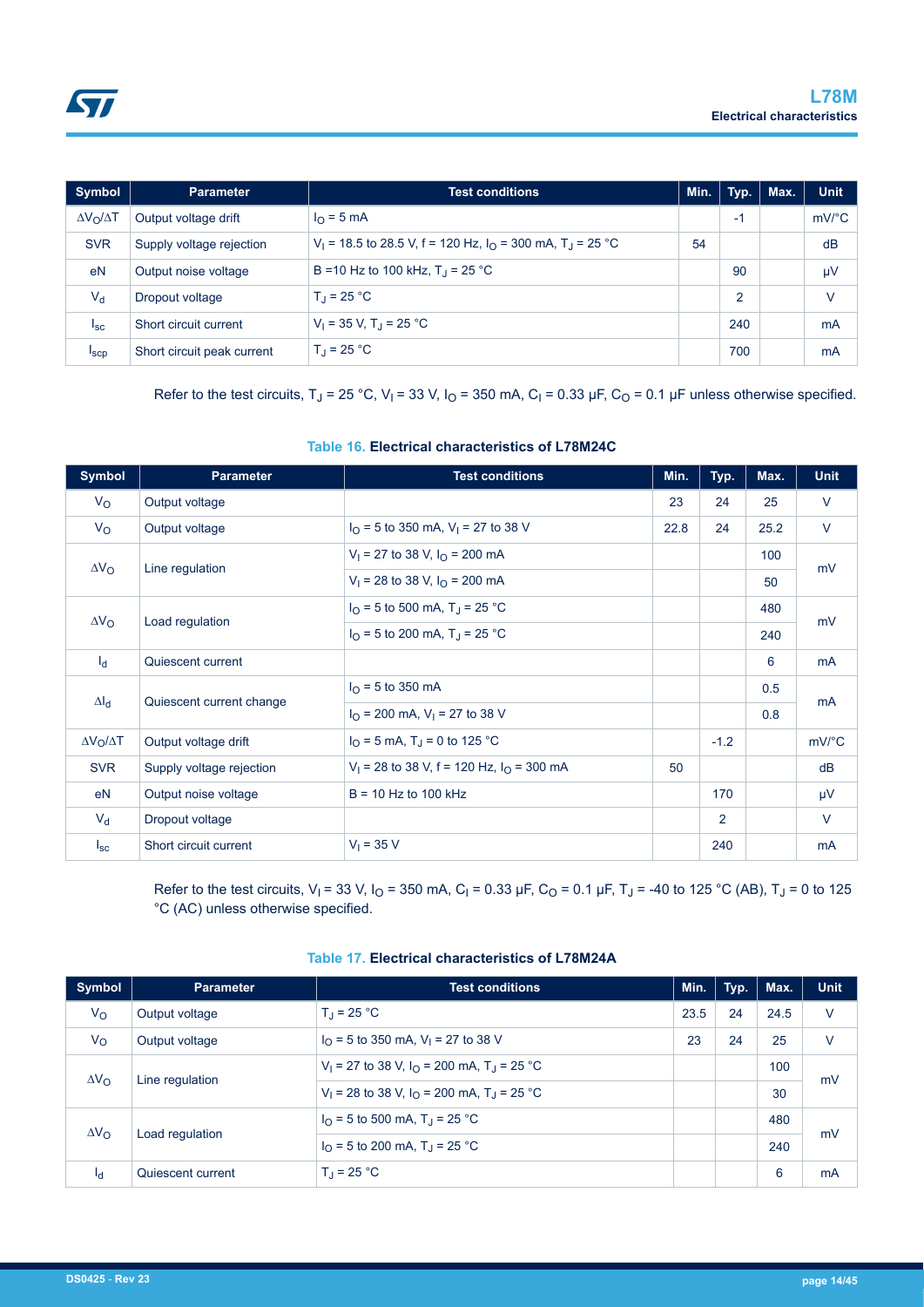| Symbol                | <b>Parameter</b>           | <b>Test conditions</b>                                                                 | Min. | Typ.           | Max. | <b>Unit</b>           |
|-----------------------|----------------------------|----------------------------------------------------------------------------------------|------|----------------|------|-----------------------|
| $\Delta I_{\rm d}$    |                            | $I_{\Omega}$ = 5 to 350 mA                                                             |      |                | 0.5  |                       |
|                       | Quiescent current change   | $I_{\text{O}}$ = 200 mA, V <sub>1</sub> = 27 to 38 V                                   |      |                | 0.8  | mA                    |
| $\Delta V_O/\Delta T$ | Output voltage drift       | $I_{\Omega}$ = 5 mA                                                                    |      | $-1.2$         |      | $mV$ <sup>o</sup> $C$ |
| <b>SVR</b>            | Supply voltage rejection   | V <sub>1</sub> = 28 to 38 V, f = 120 Hz, $I_{\Omega}$ = 300 mA, T <sub>J</sub> = 25 °C | 50   |                |      | dB                    |
| eN                    | Output noise voltage       | B = 10 Hz to 100 kHz, $T_1$ = 25 °C                                                    |      | 170            |      | $\mu$ V               |
| $V_{d}$               | Dropout voltage            | $T_{\rm d}$ = 25 °C                                                                    |      | $\overline{2}$ |      | $\vee$                |
| $I_{SC}$              | Short circuit current      | $V_1 = 35 V$ , T <sub>J</sub> = 25 °C                                                  |      | 240            |      | mA                    |
| $I_{\text{SCP}}$      | Short circuit peak current | $T_J = 25 °C$                                                                          |      | 700            |      | mA                    |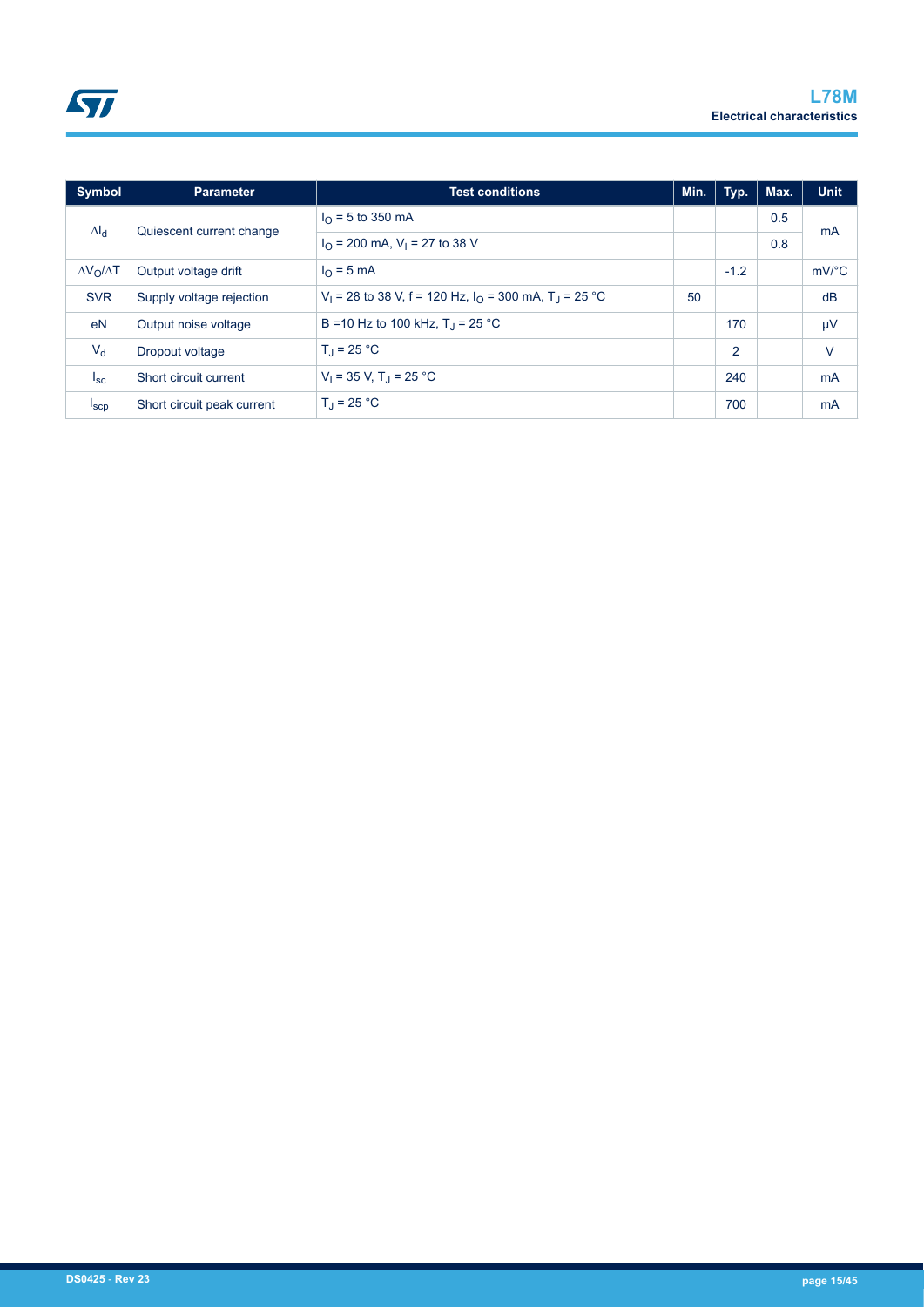## **6 Typical performance**



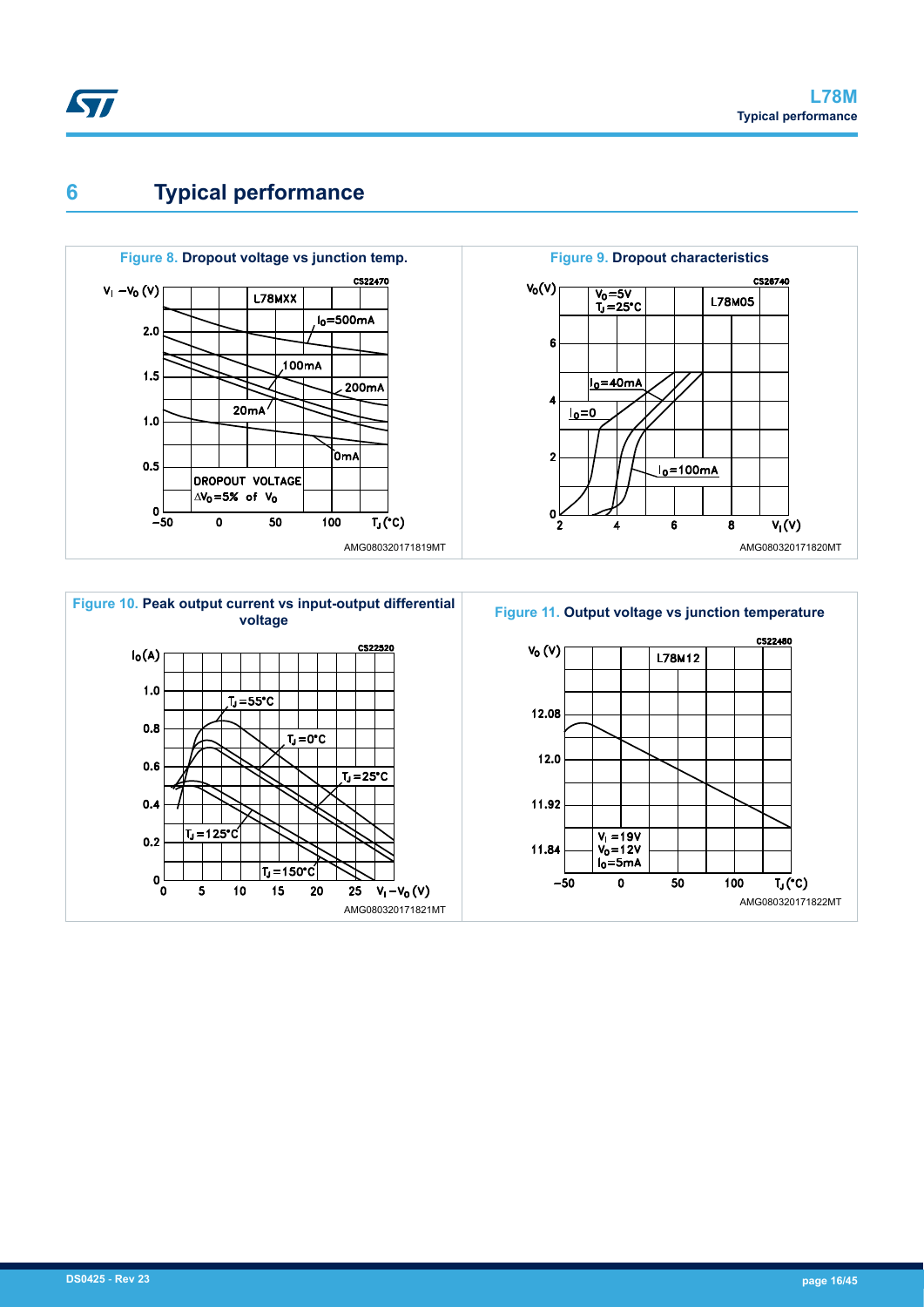



**Figure 15. Line transient response**







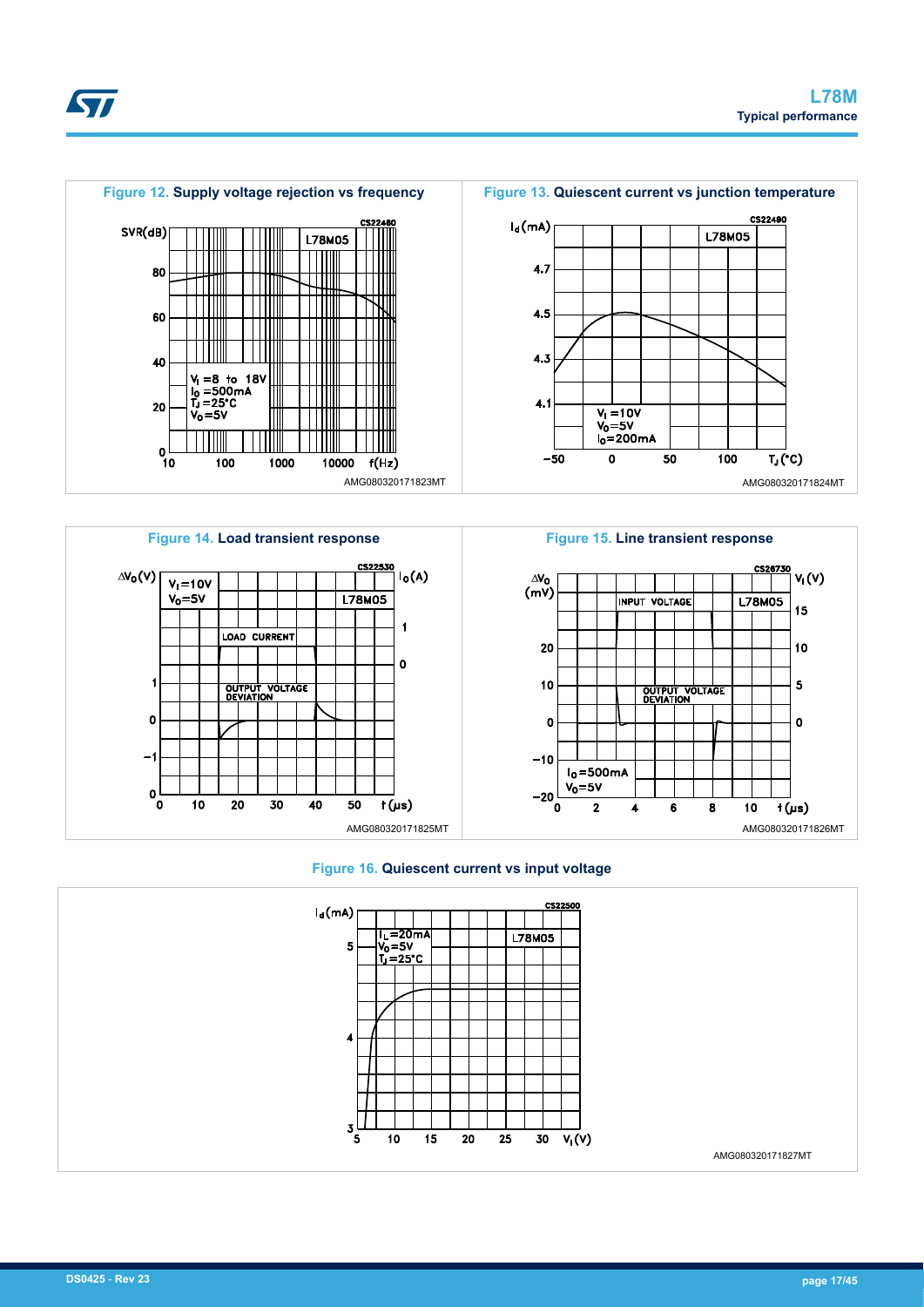## **7 Applications information**

## **7.1 Design considerations**

The L78M series of fixed voltage regulators are designed with thermal overload protection that shuts down the circuit when subjected to an excessive power overload condition, internal short-circuit protection that limits the maximum current the circuit will pass, and output transistor safe-area compensation that reduces the output shortcircuit as the voltage across the pass transistor is increased. In many low current applications, compensation capacitors are not required. However, it is recommended that the regulator input be bypassed with a capacitor if the regulator is connected to the power supply filter with long wire lengths, or if the output load capacitance is large. An input bypass capacitor should be selected to provide good high-frequency characteristics to insure stable operation under all load conditions. A 0.33 µF or larger tantalum, mylar, or other capacitor having low internal impedance at high frequencies should be chosen. The bypass capacitor should be mounted with the shortest possible leads directly across the regulators input terminals. Normally good construction techniques should be used to minimize ground loops and lead resistance drops since the regulator has no external sense lead.





AMG080320171807MT

*Note: Although no output capacitor is need for stability, Co improve transient response if present. C<sup>I</sup> is required if regulator is located an appreciable distance from power supply filter.*

#### **Figure 18. Constant current regulator**



AMG080320171808MT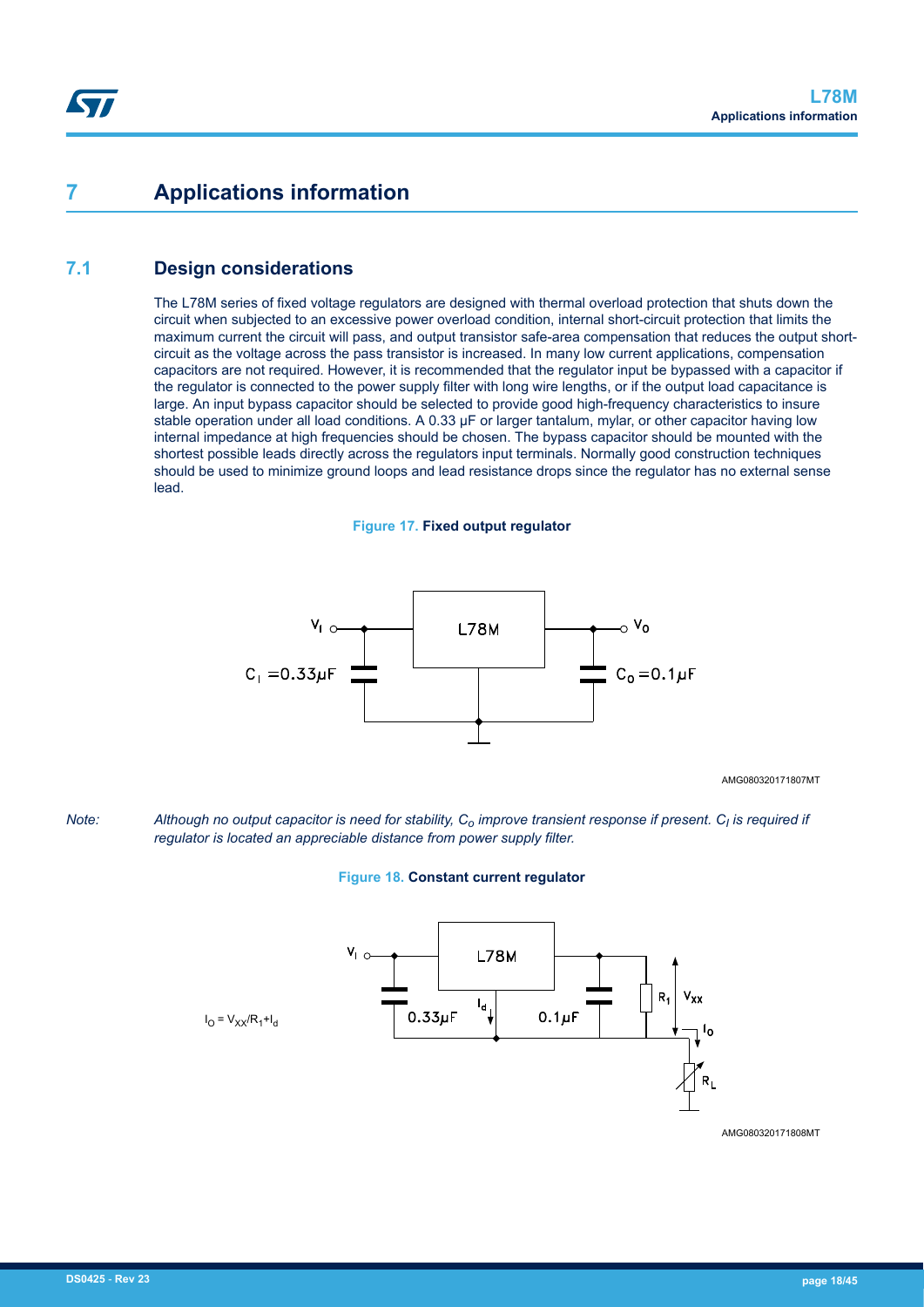#### **Figure 19. Circuit for increasing output voltage**



AMG080320171809MT

### **Figure 20. Adjustable output regulator (7 to 30 V)**



AMG080320171811MT





AMG080320171812MT

ST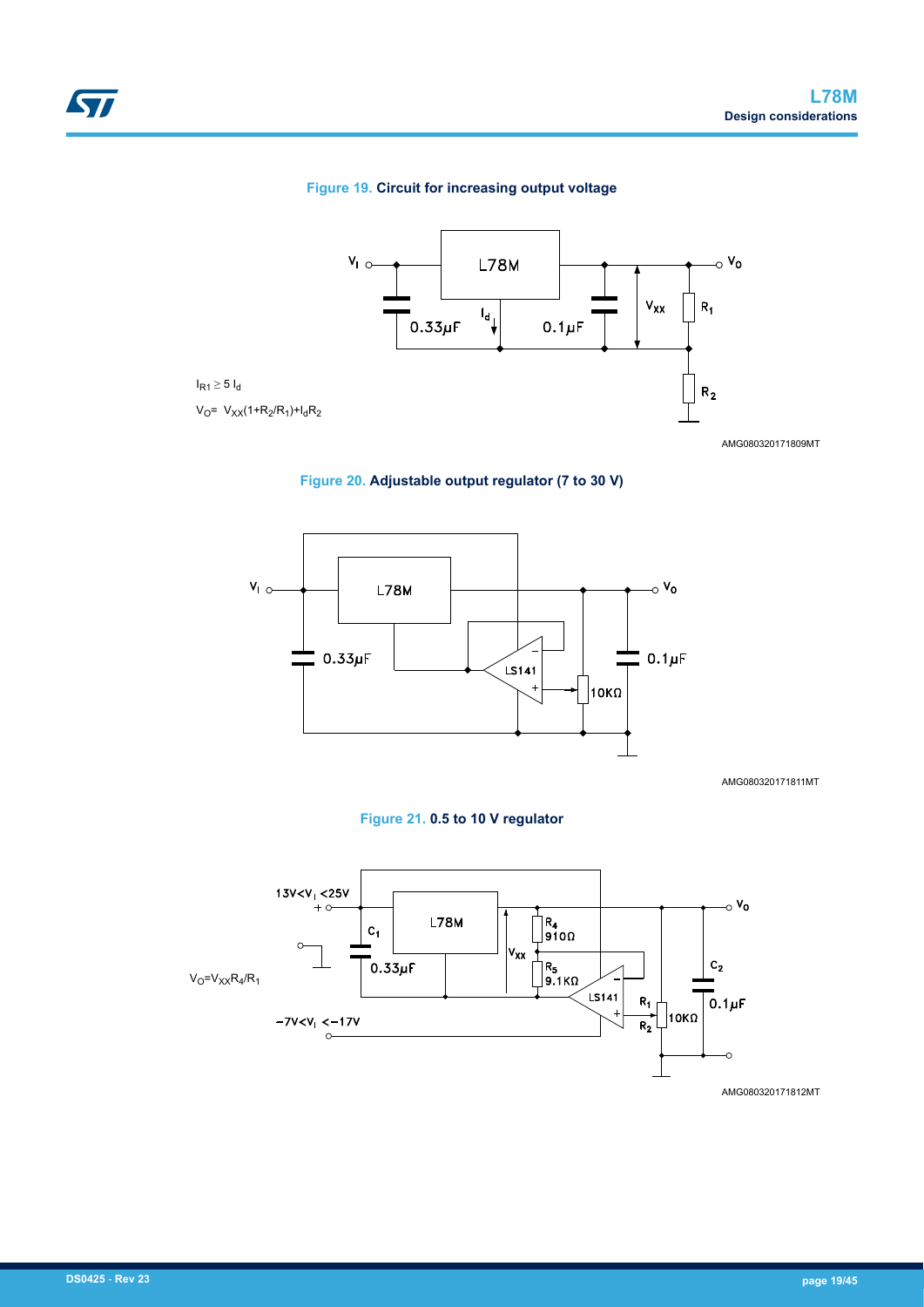#### **Figure 22. High current voltage regulator**







AMG080320171828MT





AMG080320171814MT

ST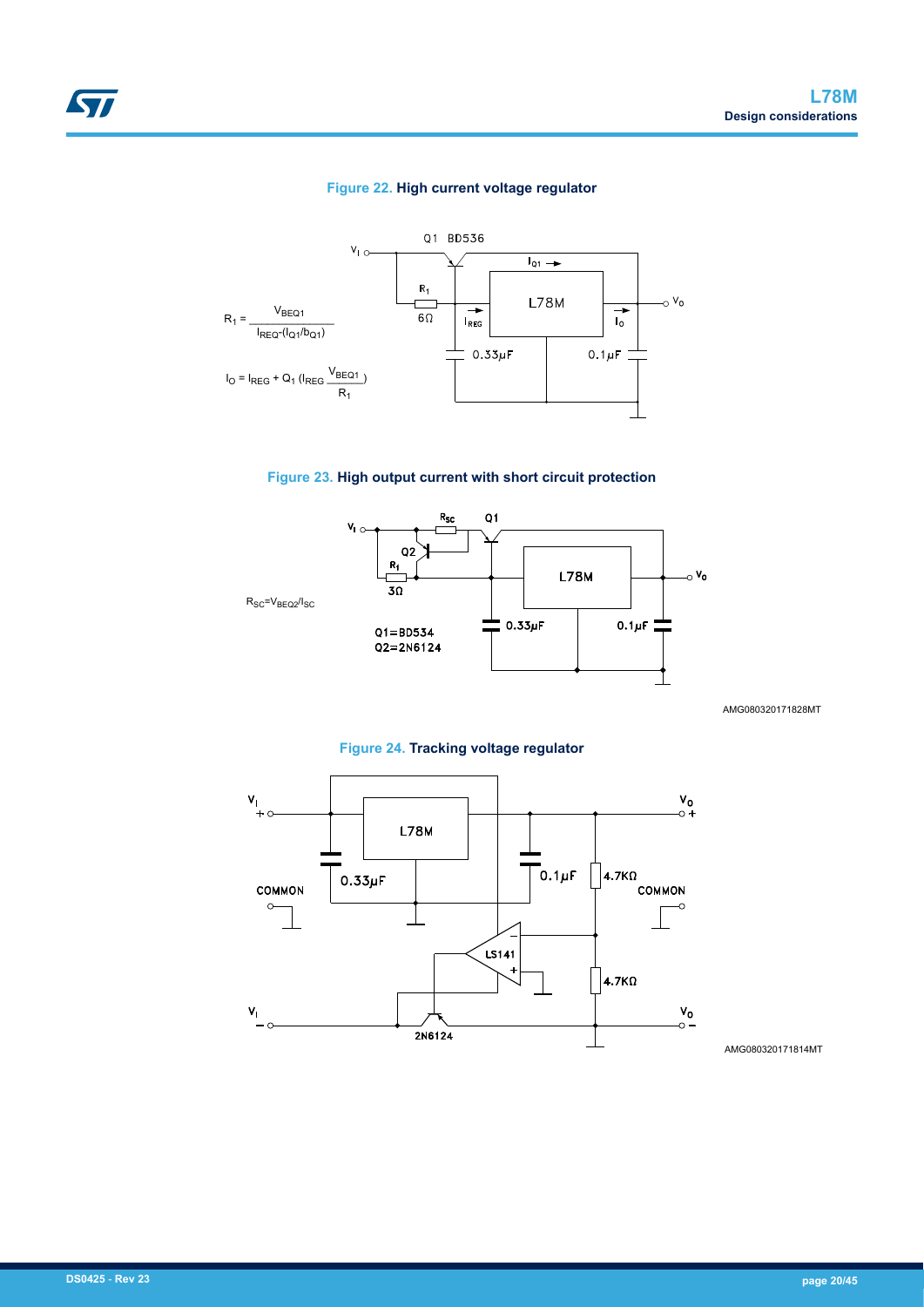#### **Figure 25. High input voltage circuit**



AMG080320171815MT

#### **Figure 26. Reducing power dissipation with dropping resistor**



AMG080320171816MT

#### **Figure 27. Power AM modulator (unity voltage gain, IO ≤ 0.5)**



AMG080320171817MT

*Note: The circuit performs well up to 100 kHz.*

57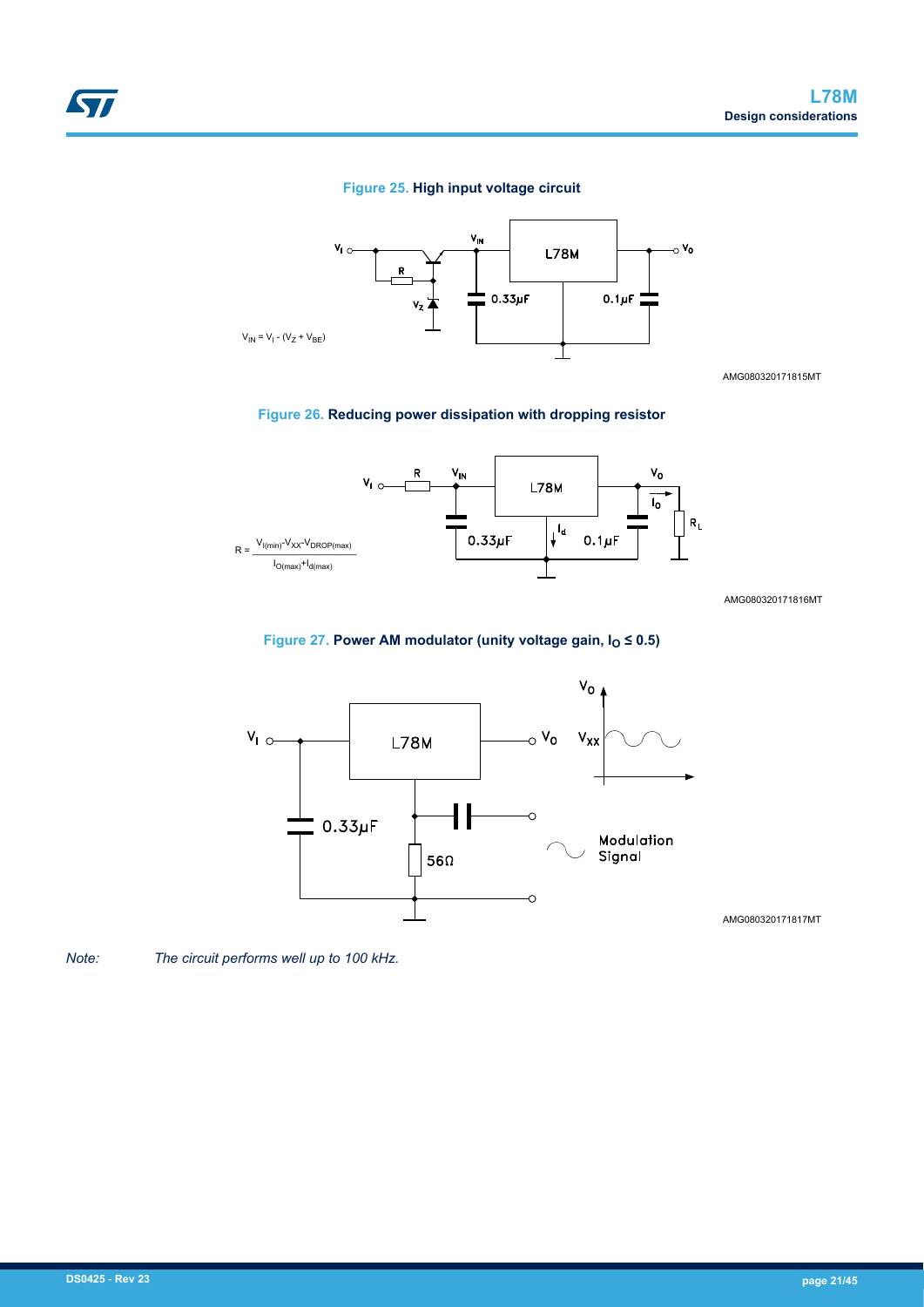

#### **Figure 28. Adjustable output voltage with temperature compensation**



AMG080320171818MT

*Note: Q2 is connected as a diode in order to compensate the variation of the Q1 VBE with the temperature. C allows a slow rise time of the VO.*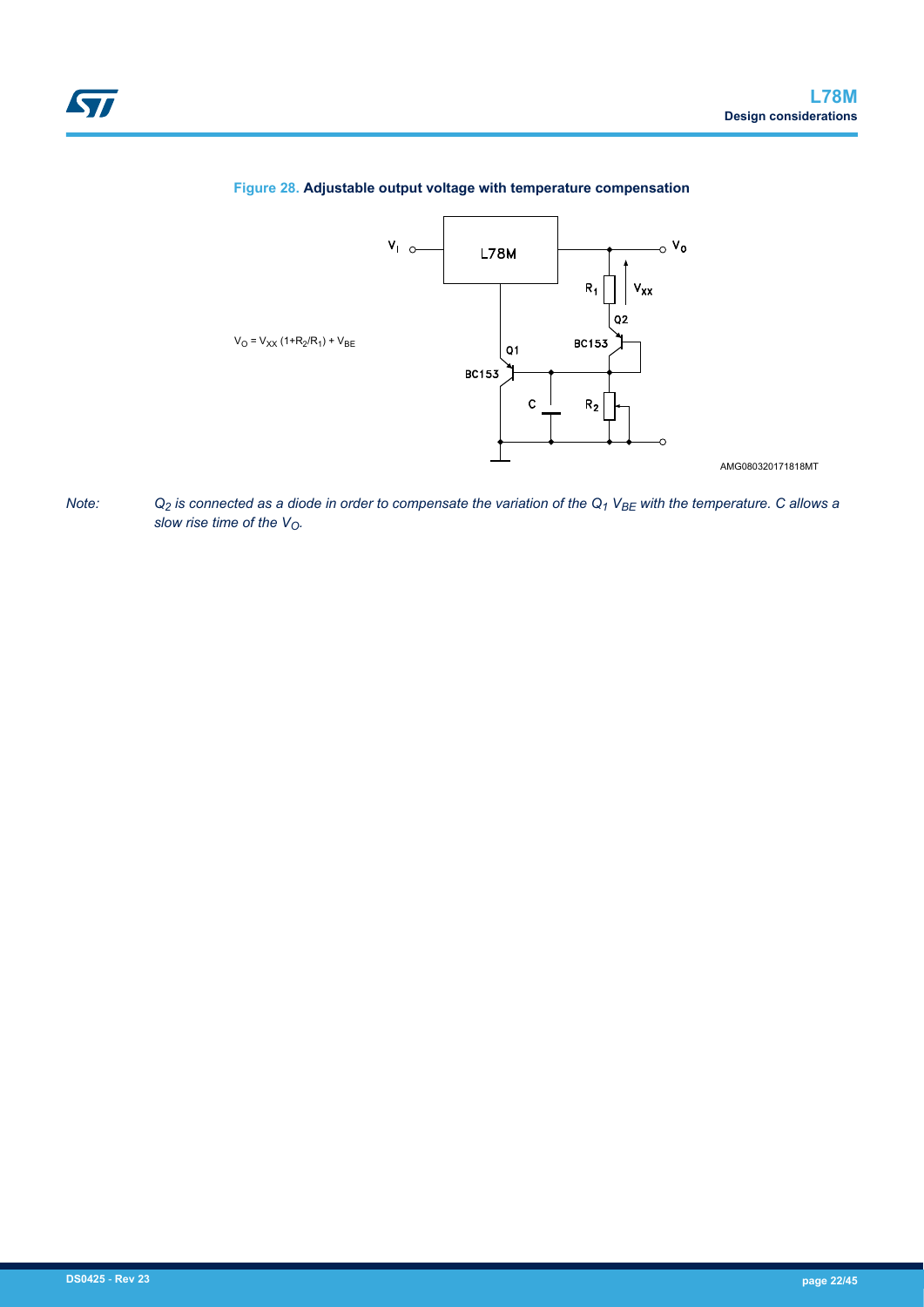## **8 Package information**

In order to meet environmental requirements, ST offers these devices in different grades of [ECOPACK](https://www.st.com/ecopack) packages, depending on their level of environmental compliance. ECOPACK specifications, grade definitions and product status are available at: [www.st.com.](http://www.st.com) ECOPACK is an ST trademark.

## **8.1 TO-220 (single gauge) package information**





8174627\_5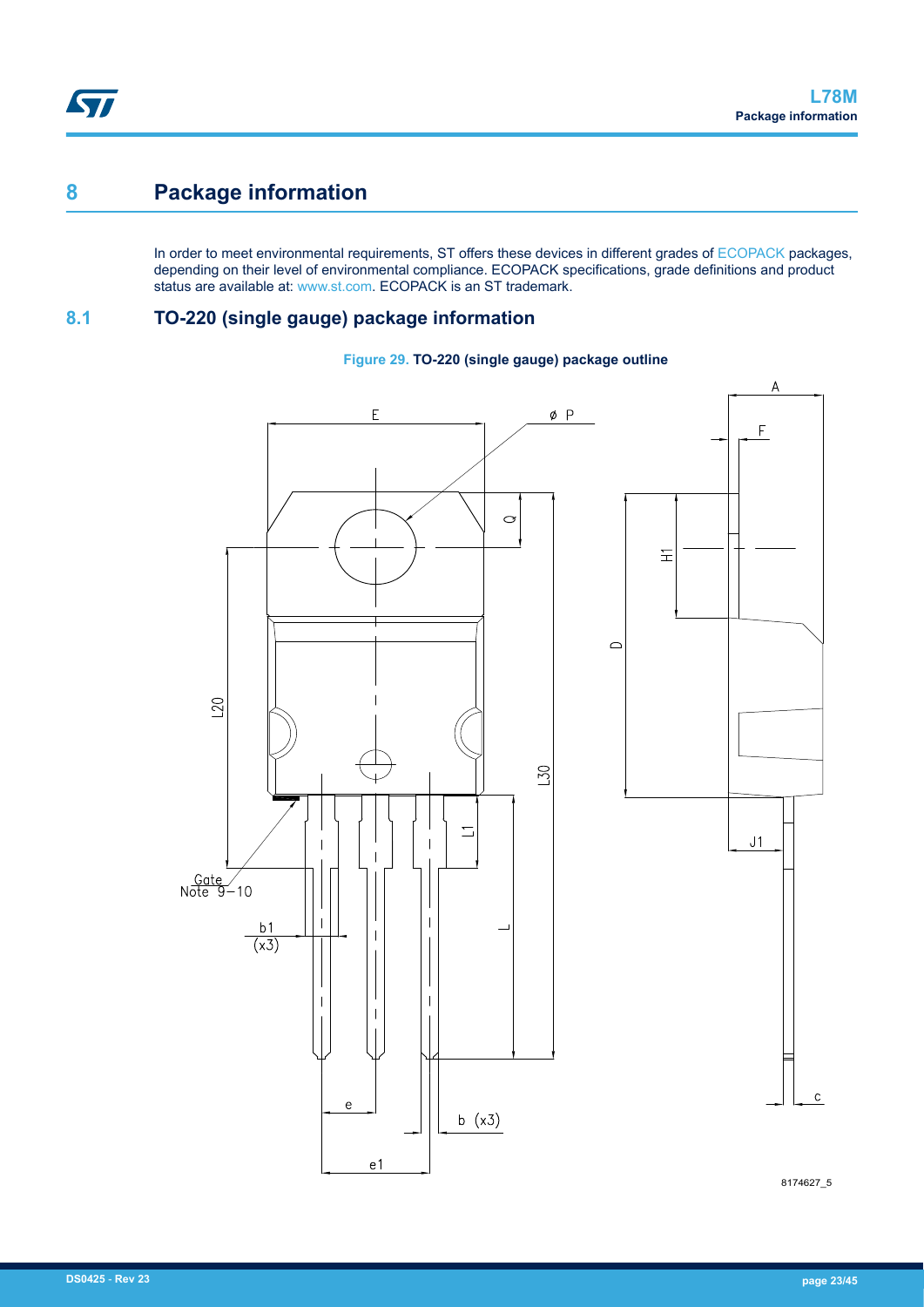| Dim.           |       | $\mathop{\text{mm}}\nolimits$ |       |
|----------------|-------|-------------------------------|-------|
|                | Min.  | Typ.                          | Max.  |
| A              | 4.40  |                               | 4.60  |
| $\sf b$        | 0.61  |                               | 0.88  |
| b1             | 1.14  |                               | 1.70  |
| $\mathbf c$    | 0.48  |                               | 0.70  |
| D              | 15.25 |                               | 15.75 |
| E              | 10.00 |                               | 10.40 |
| $\mathbf e$    | 2.40  |                               | 2.70  |
| e <sub>1</sub> | 4.95  |                               | 5.15  |
| $\mathsf F$    | 0.51  |                               | 0.60  |
| H1             | 6.20  |                               | 6.60  |
| J1             | 2.40  |                               | 2.72  |
| $\mathsf L$    | 13.00 |                               | 14.00 |
| L1             | 3.50  |                               | 3.93  |
| L20            |       | 16.40                         |       |
| L30            |       | 28.90                         |       |
| ØP             | 3.75  |                               | 3.85  |
| $\mathsf Q$    | 2.65  |                               | 2.95  |

### **Table 18. TO-220 (single gauge) mechanical data**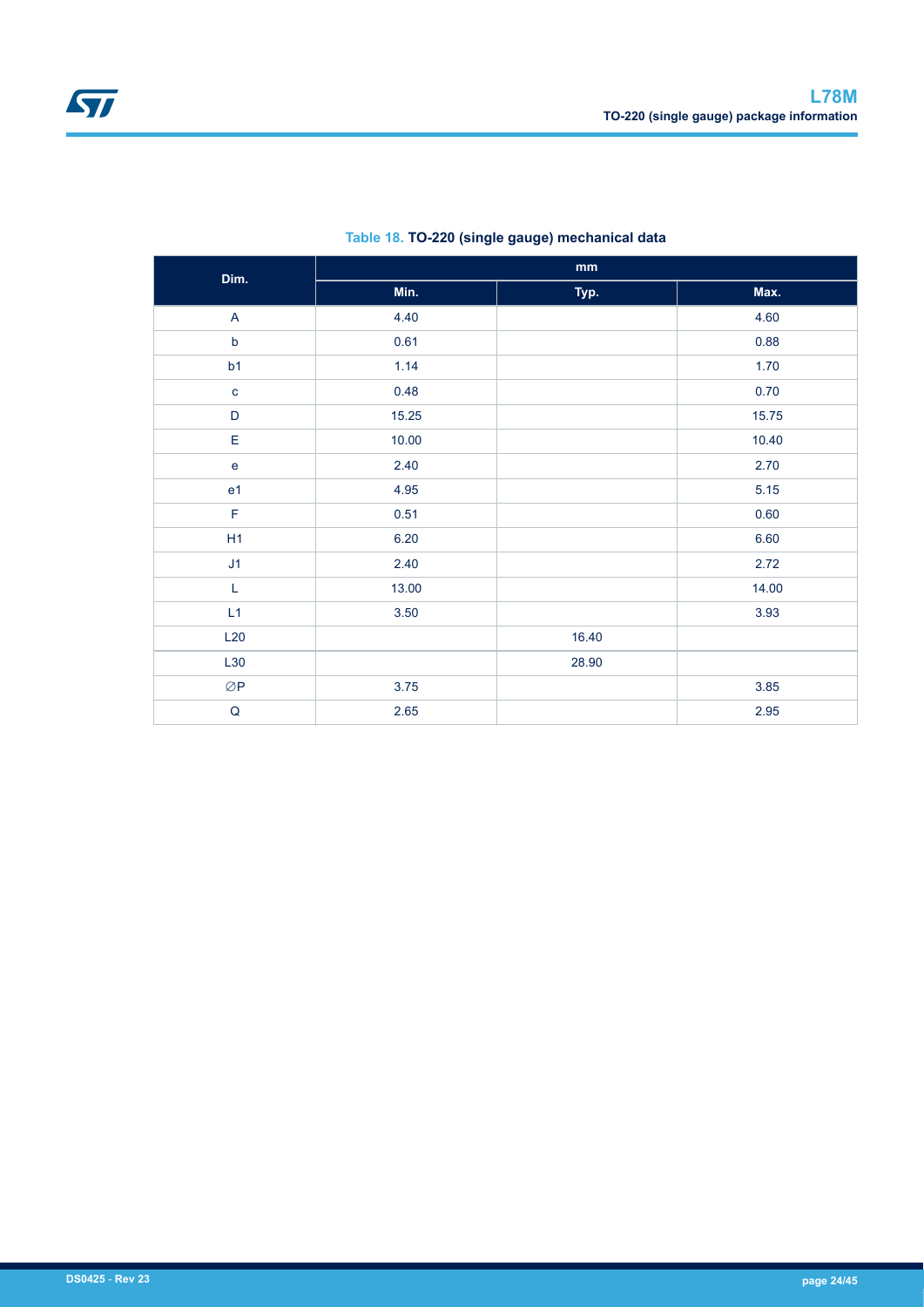## **8.2 TO-220 (dual gauge) package information**

**Figure 30. TO-220 (dual gauge) package outline**



0015988\_21\_Type A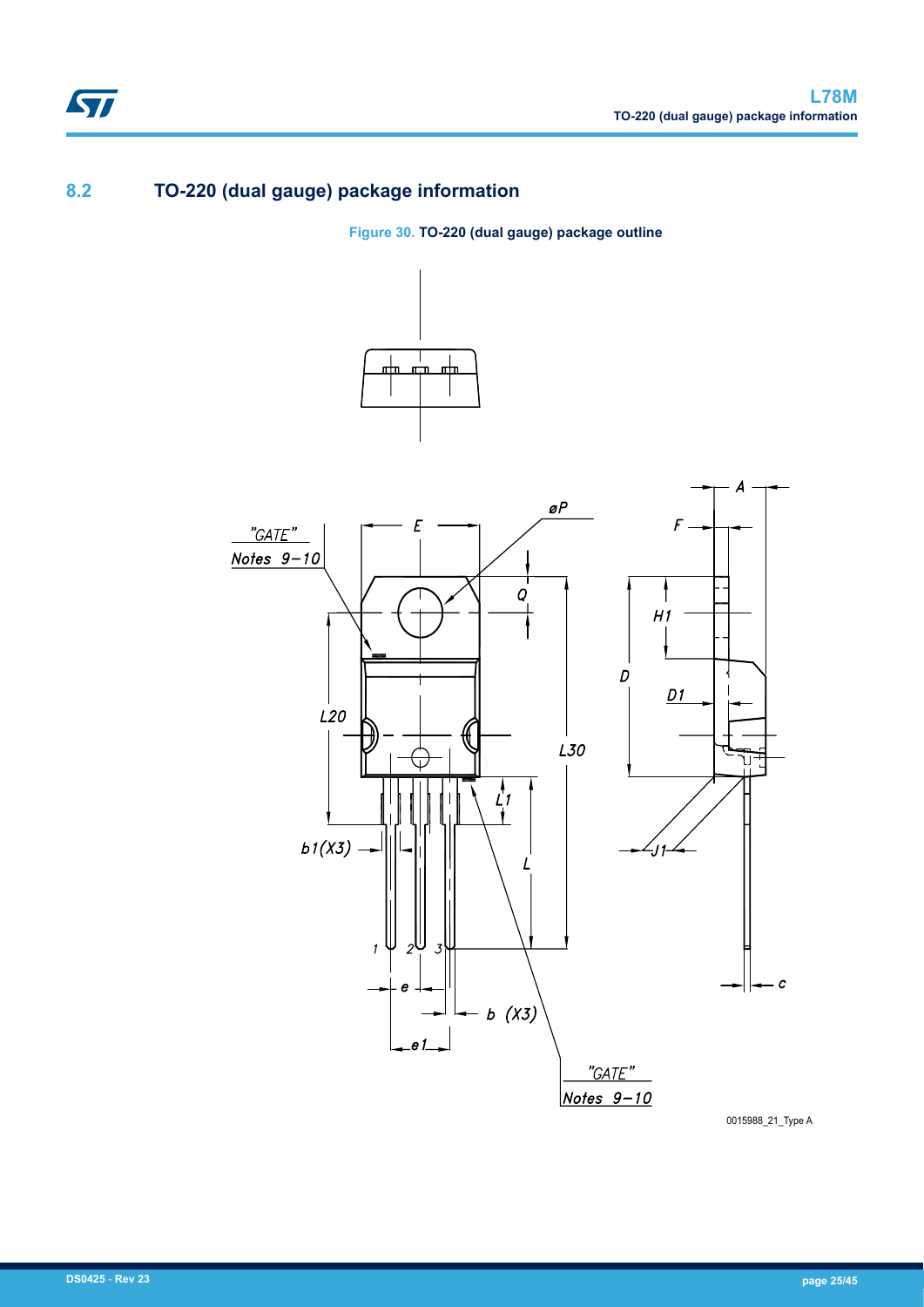| Dim.                      |       | $\mathop{\mathrm{mm}}\nolimits$ |       |
|---------------------------|-------|---------------------------------|-------|
|                           | Min.  | Typ.                            | Max.  |
| $\boldsymbol{\mathsf{A}}$ | 4.40  |                                 | 4.60  |
| $\mathsf b$               | 0.61  |                                 | 0.88  |
| b1                        | 1.14  |                                 | 1.70  |
| $\mathbf c$               | 0.48  |                                 | 0.70  |
| D                         | 15.25 |                                 | 15.75 |
| D <sub>1</sub>            |       | 1.27                            |       |
| E                         | 10    |                                 | 10.40 |
| ${\bf e}$                 | 2.40  |                                 | 2.70  |
| e <sub>1</sub>            | 4.95  |                                 | 5.15  |
| F                         | 1.23  |                                 | 1.32  |
| H1                        | 6.20  |                                 | 6.60  |
| J1                        | 2.40  |                                 | 2.72  |
| $\mathsf L$               | 13    |                                 | 14    |
| L1                        | 3.50  |                                 | 3.93  |
| L20                       |       | 16.40                           |       |
| L30                       |       | 28.90                           |       |
| $\oslash$ P               | 3.75  |                                 | 3.85  |
| $\mathsf Q$               | 2.65  |                                 | 2.95  |

### **Table 19. TO-220 (dual gauge) mechanical data**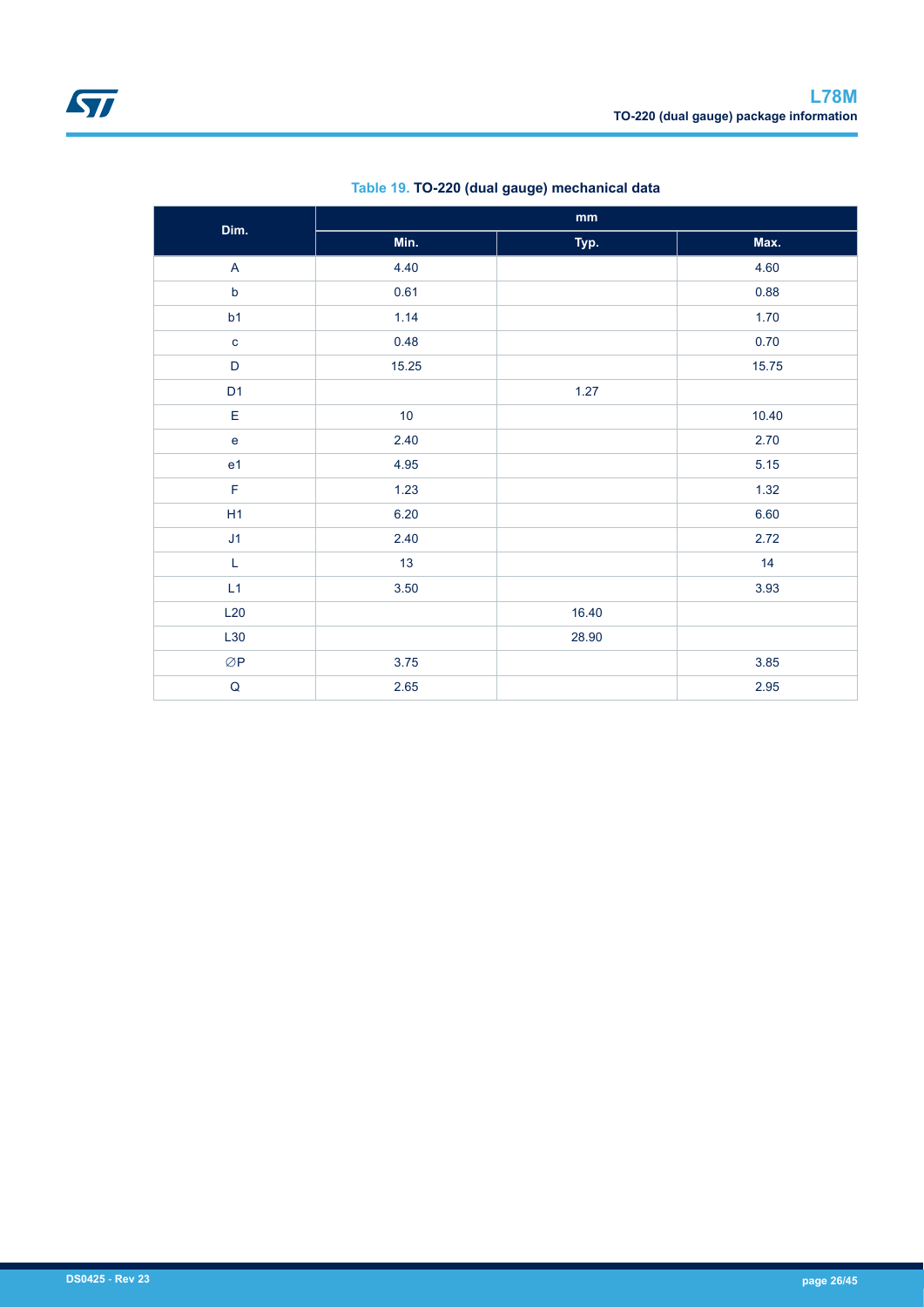## **8.3 TO-220FP type A package information**

ST

## **Figure 31. TO-220FP package outline**



7012510\_type\_A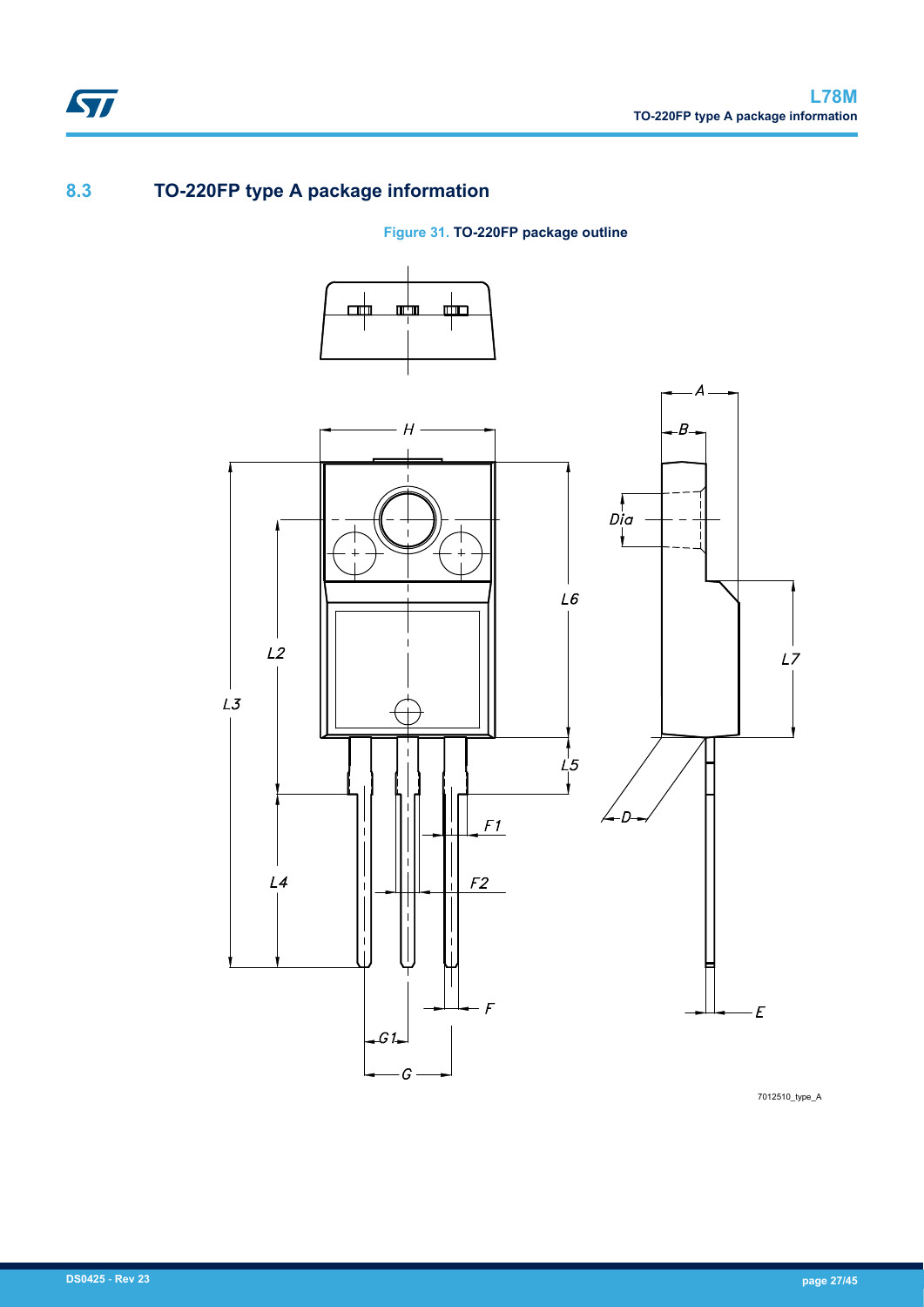| Dim.                    | $\mathop{\mathsf{mm}}\nolimits$ |      |              |  |
|-------------------------|---------------------------------|------|--------------|--|
|                         | Min.                            | Typ. | Max.         |  |
| $\overline{\mathsf{A}}$ | 4.4                             |      | 4.6          |  |
| $\sf B$                 | $2.5\,$                         |      | 2.7          |  |
| D                       | 2.5                             |      | 2.75         |  |
| E                       | 0.45                            |      | 0.7          |  |
| $\mathsf F$             | 0.75                            |      | $\mathbf{1}$ |  |
| F <sub>1</sub>          | 1.15                            |      | 1.70         |  |
| $\mathsf{F2}$           | 1.15                            |      | 1.70         |  |
| G                       | 4.95                            |      | $5.2\,$      |  |
| G <sub>1</sub>          | 2.4                             |      | 2.7          |  |
| $\mathsf H$             | 10                              |      | 10.4         |  |
| L2                      |                                 | 16   |              |  |
| L3                      | 28.6                            |      | 30.6         |  |
| L4                      | 9.8                             |      | 10.6         |  |
| L5                      | $2.9\,$                         |      | 3.6          |  |
| L6                      | 15.9                            |      | 16.4         |  |
| L7                      | $\boldsymbol{9}$                |      | 9.3          |  |
| Dia                     | $\overline{3}$                  |      | 3.2          |  |

### **Table 20. TO-220FP package mechanical data**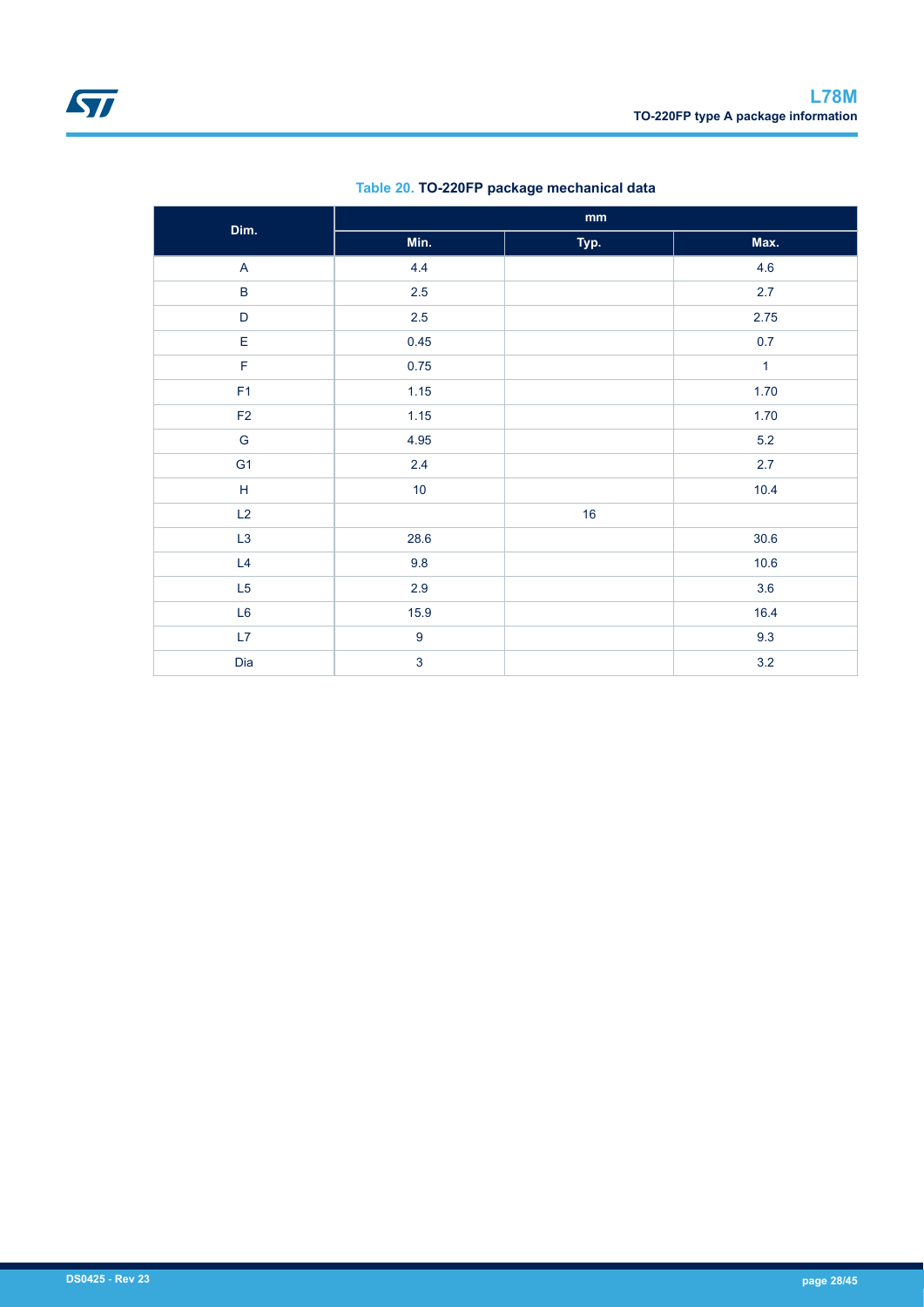## **8.4 DPAK (TO-252) package information**

### **Table 21. DPAK (TO-252) mechanical data (type A)**

| Dim.           | $\mathop{\text{mm}}\nolimits$ |       |             |  |  |
|----------------|-------------------------------|-------|-------------|--|--|
|                | Min.                          | Typ.  | Max.        |  |  |
| $\mathsf{A}$   | 2.20                          |       | 2.40        |  |  |
| A1             | 0.90                          |       | 1.10        |  |  |
| A2             | 0.03                          |       | 0.23        |  |  |
| $\mathsf b$    | 0.64                          |       | 0.90        |  |  |
| b4             | 5.20                          |       | 5.40        |  |  |
| $\mathbf c$    | 0.45                          |       | 0.60        |  |  |
| c2             | 0.48                          |       | 0.60        |  |  |
| $\mathsf D$    | 6.00                          |       | 6.20        |  |  |
| D <sub>1</sub> | 4.95                          | 5.10  | 5.25        |  |  |
| E              | 6.40                          |       | 6.60        |  |  |
| E <sub>1</sub> | 4.60                          | 4.70  | 4.80        |  |  |
| $\mathbf{e}$   | 2.159                         | 2.286 | 2.143       |  |  |
| e <sub>1</sub> | 4.445                         | 4.572 | 4.699       |  |  |
| $\mathsf H$    | 9.35                          |       | 10.10       |  |  |
| L              | 1.00                          |       | 1.50        |  |  |
| L1             | 2.60                          | 2.80  | 1.50        |  |  |
| L2             |                               |       | 3.00        |  |  |
| L4             | 0.60                          |       | 1.00        |  |  |
| ${\sf R}$      |                               | 0.20  |             |  |  |
| V <sub>2</sub> | $0^{\circ}$                   |       | $8^{\circ}$ |  |  |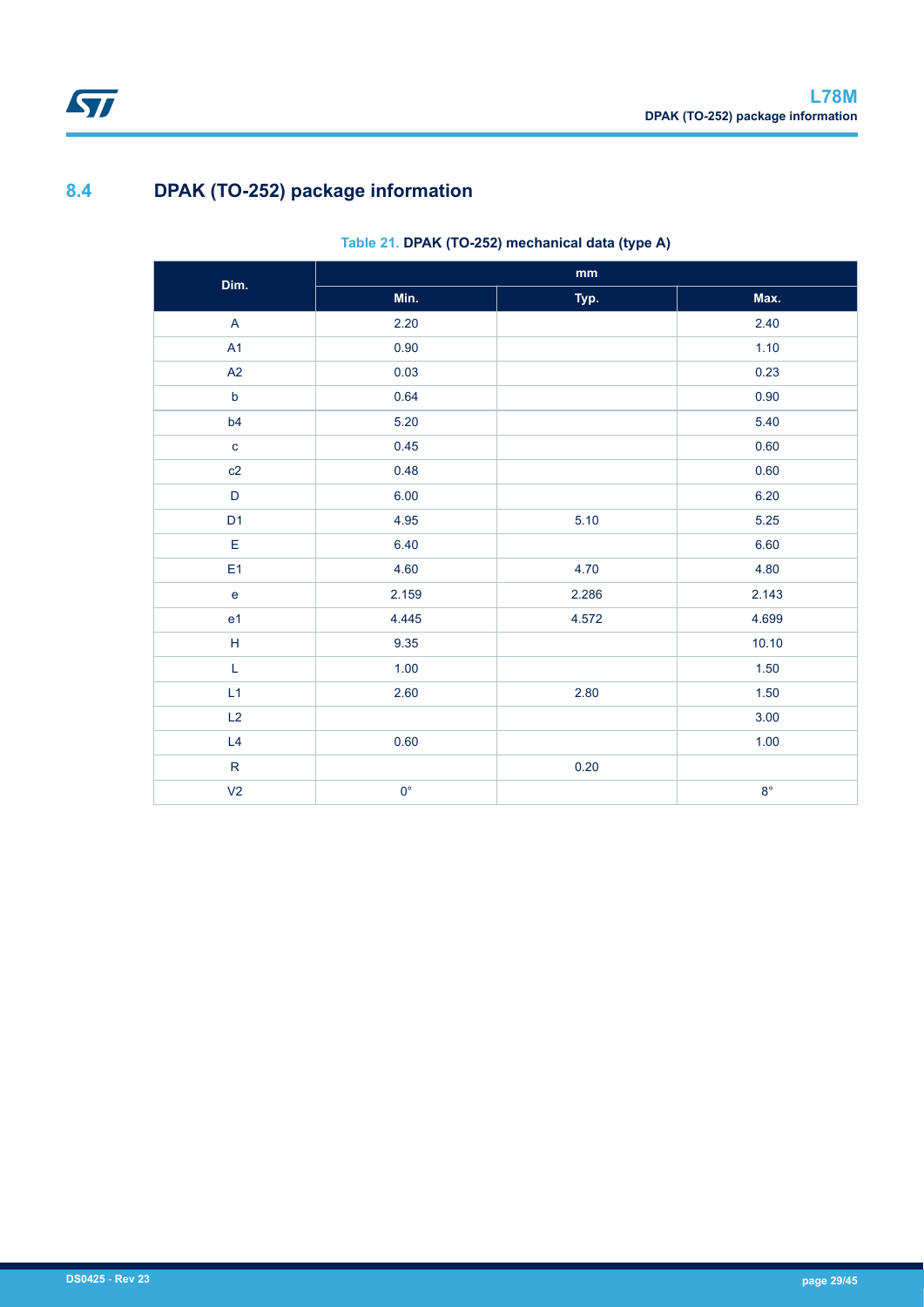

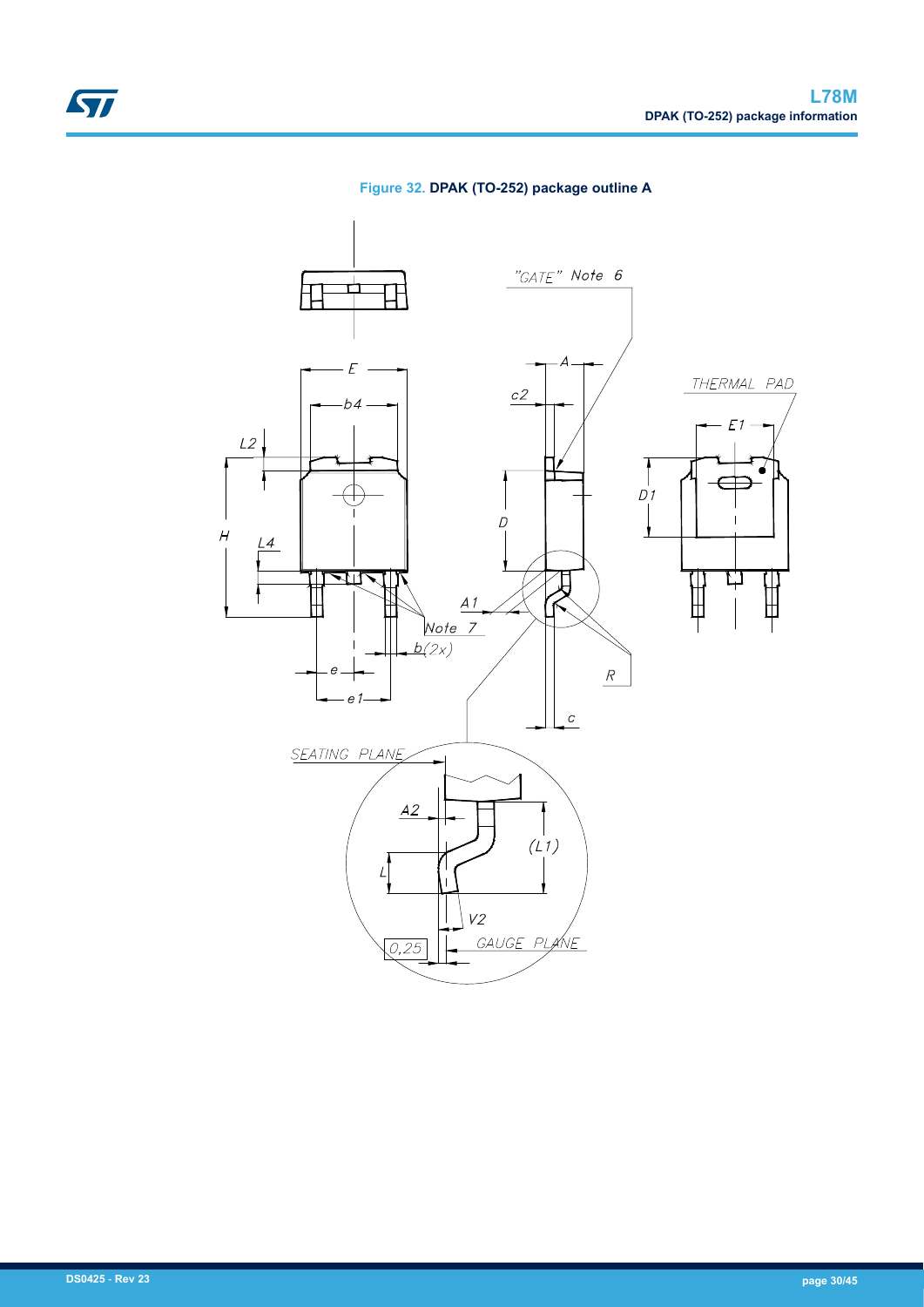| Dim.                      | mm   |       |       |  |  |
|---------------------------|------|-------|-------|--|--|
|                           | Min. | Typ.  | Max.  |  |  |
| $\boldsymbol{\mathsf{A}}$ | 2.18 |       | 2.39  |  |  |
| A2                        |      |       | 0.13  |  |  |
| $\mathsf b$               | 0.65 |       | 0.884 |  |  |
| b4                        | 4.95 |       | 5.46  |  |  |
| $\mathbf c$               | 0.46 |       | 0.61  |  |  |
| c2                        | 0.46 |       | 0.60  |  |  |
| $\mathsf D$               | 5.97 |       | 6.22  |  |  |
| D <sub>1</sub>            | 5.21 |       |       |  |  |
| $\mathsf E$               | 6.35 |       | 6.73  |  |  |
| E <sub>1</sub>            | 4.32 |       |       |  |  |
| $\mathbf{e}$              |      | 2.286 |       |  |  |
| e <sub>1</sub>            |      | 4.572 |       |  |  |
| $\mathsf H$               | 9.94 |       | 10.34 |  |  |
| L                         | 1.50 |       | 1.78  |  |  |
| L1                        |      | 2.74  |       |  |  |
| L2                        | 0.89 |       | 1.27  |  |  |
| L4                        |      |       | 1.02  |  |  |

### **Table 22. DPAK(TO-252) mechanical data (type E)**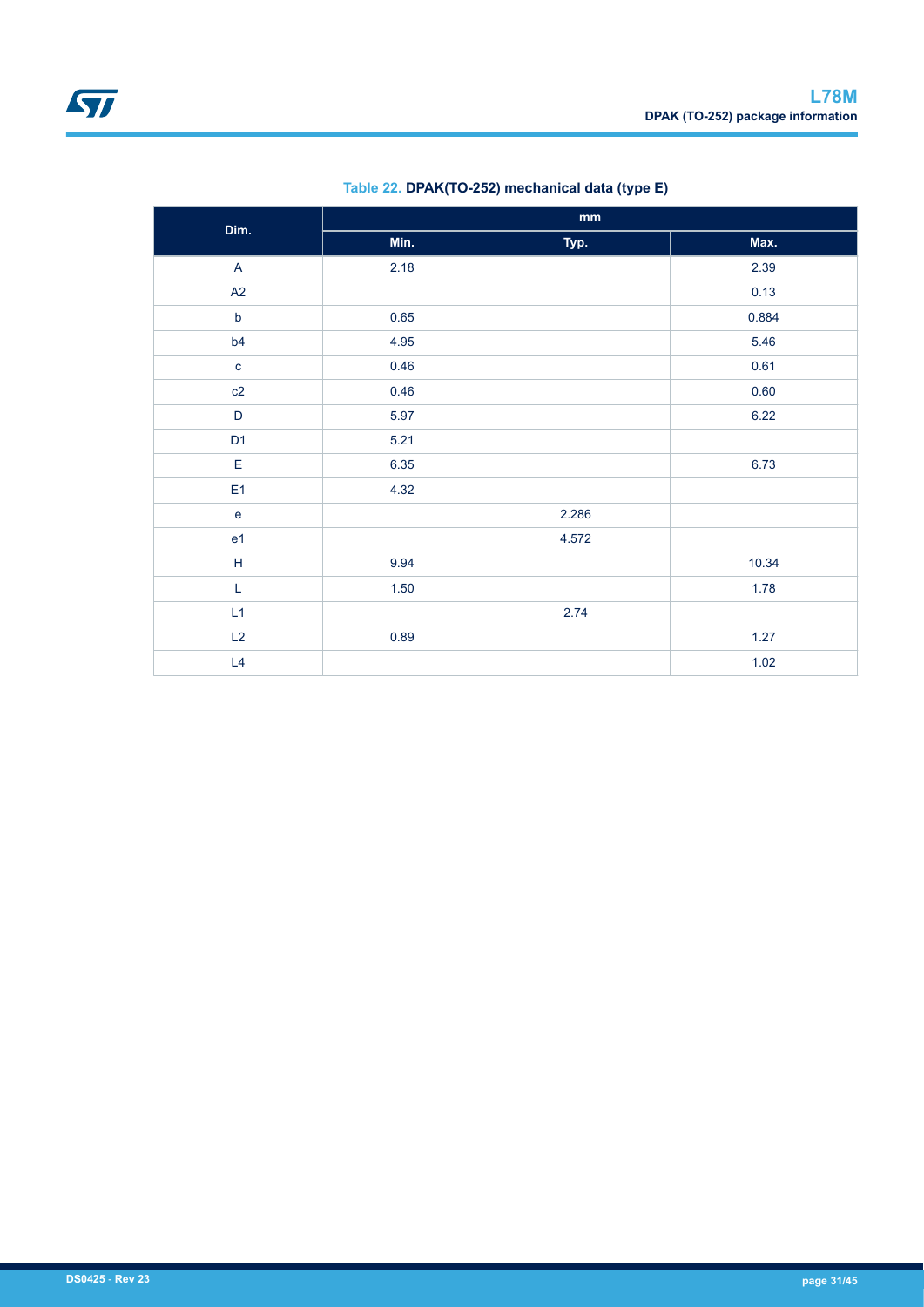

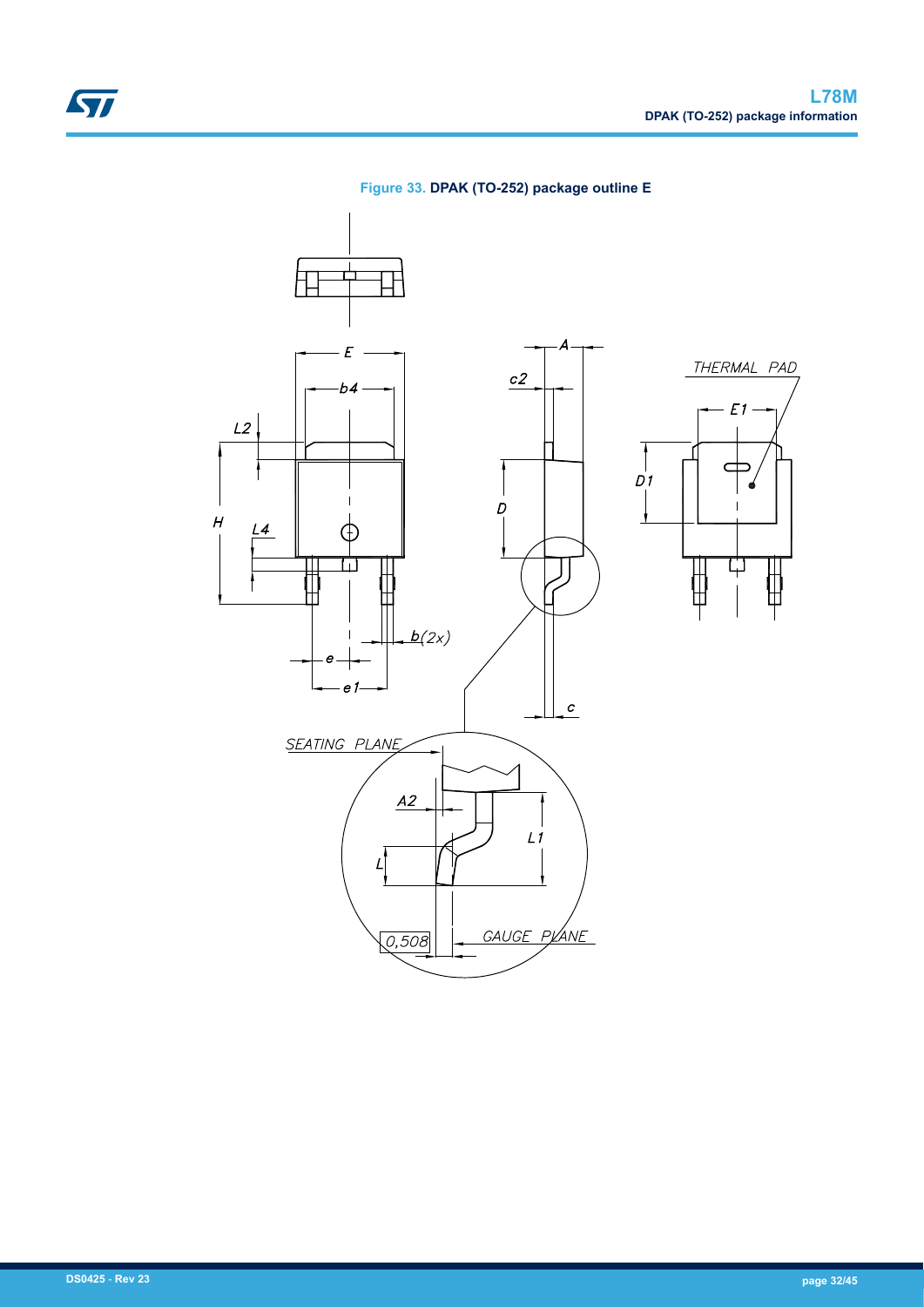| Dim.           | $\mathop{\rm mm}\nolimits$ |                  |             |  |  |
|----------------|----------------------------|------------------|-------------|--|--|
|                | Min.                       | Typ.             | Max.        |  |  |
| $\mathsf{A}$   | 2.20                       | 2.30             | 2.38        |  |  |
| A1             | 0.90                       | 1.01             | 1.10        |  |  |
| A2             | 0.00                       | $\equiv$         | 0.10        |  |  |
| $\mathsf b$    | 0.77                       | $\omega$         | 0.89        |  |  |
| b <sub>1</sub> | 0.76                       | 0.81             | 0.86        |  |  |
| b2             | 0.77                       | $\mathbb{Z}^+$   | 1.10        |  |  |
| b3             | 5.23                       | 5.33             | 5.43        |  |  |
| $\mathbf{c}$   | 0.47                       | $\omega$         | 0.60        |  |  |
| c1             | 0.46                       | 0.51             | 0.56        |  |  |
| c2             | 0.47                       | $\omega$         | 0.60        |  |  |
| D              | 6.00                       | 6.10             | 6.20        |  |  |
| D <sub>1</sub> | 5.25                       | 5.40             | 5.60        |  |  |
| $\mathsf E$    | 6.50                       | 6.60             | 6.70        |  |  |
| E <sub>1</sub> | 4.70                       | 4.85             | 5.00        |  |  |
| $\mathbf{e}$   |                            | 2.286 BSC        |             |  |  |
| H              | 9.80                       | 10.10            | 10.40       |  |  |
| L              | 1.40                       | 1.50             | 1.70        |  |  |
| L1             |                            | 2.90 REF         |             |  |  |
| L2             | 0.90                       | $\omega$         | 1.25        |  |  |
| L3             |                            | 0.51 BSC         |             |  |  |
| L4             | 0.60                       | 0.80             | 1.00        |  |  |
| L <sub>5</sub> | 0.90                       | $\omega_{\rm c}$ | 1.50        |  |  |
| L <sub>6</sub> |                            | 1.80 BSC         |             |  |  |
| $\Theta$       | $0^{\circ}$                | $\omega$         | $8^{\circ}$ |  |  |
| $\Theta$ 1     | $3^\circ$                  | $5^{\circ}$      | $7^\circ$   |  |  |
| $\Theta$ 2     | $1^{\circ}$                | $3^\circ$        | $5^{\circ}$ |  |  |

### **Table 23. DPAK (TO-252) mechanical data type I**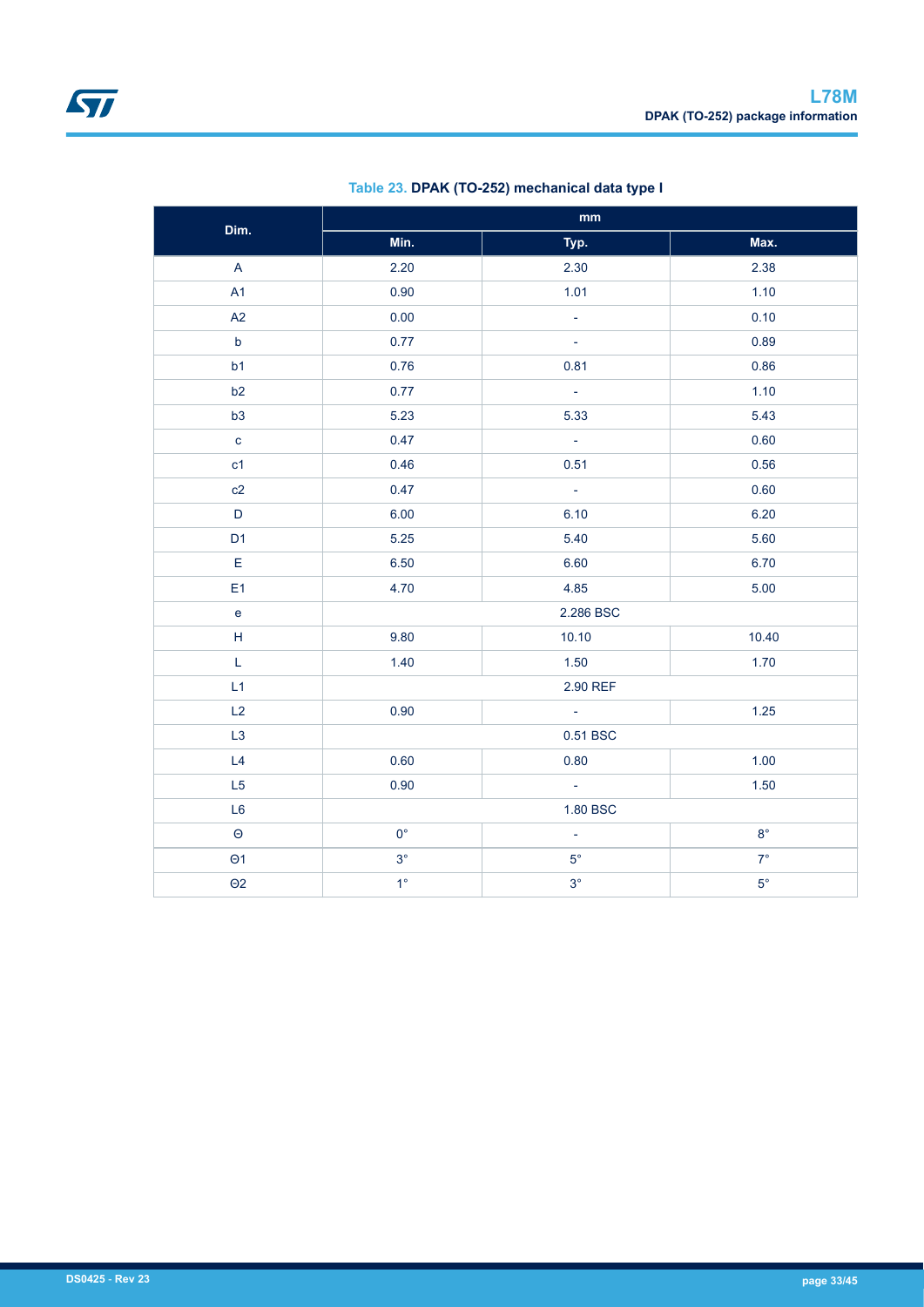### **Figure 34. DPAK (TO-252) package outline I**

 $C<sub>2</sub>$ 

7

 $\sim$ 











### **Table 24. DPAK footprint data**

| <b>Values</b>  |      |       |  |  |
|----------------|------|-------|--|--|
|                | mm.  | inch. |  |  |
| $\overline{A}$ | 6.70 | 0.264 |  |  |
| B              | 6.70 | 0.64  |  |  |
| $\mathsf{C}$   | 1.80 | 0.070 |  |  |
| D              | 3.00 | 0.118 |  |  |
| Ε              | 1.60 | 0.063 |  |  |
| F              | 2.30 | 0.091 |  |  |
| G              | 2.30 | 0.091 |  |  |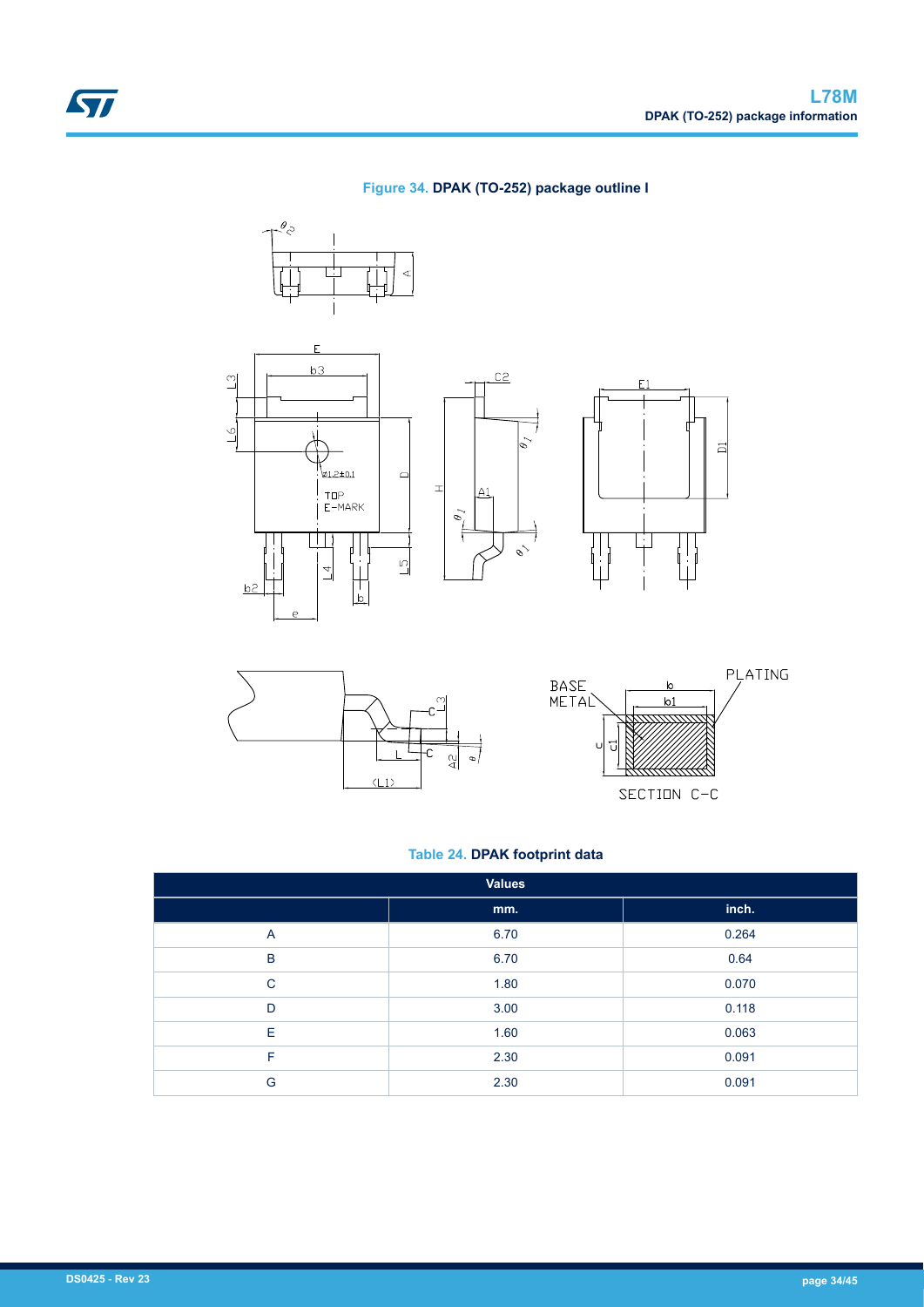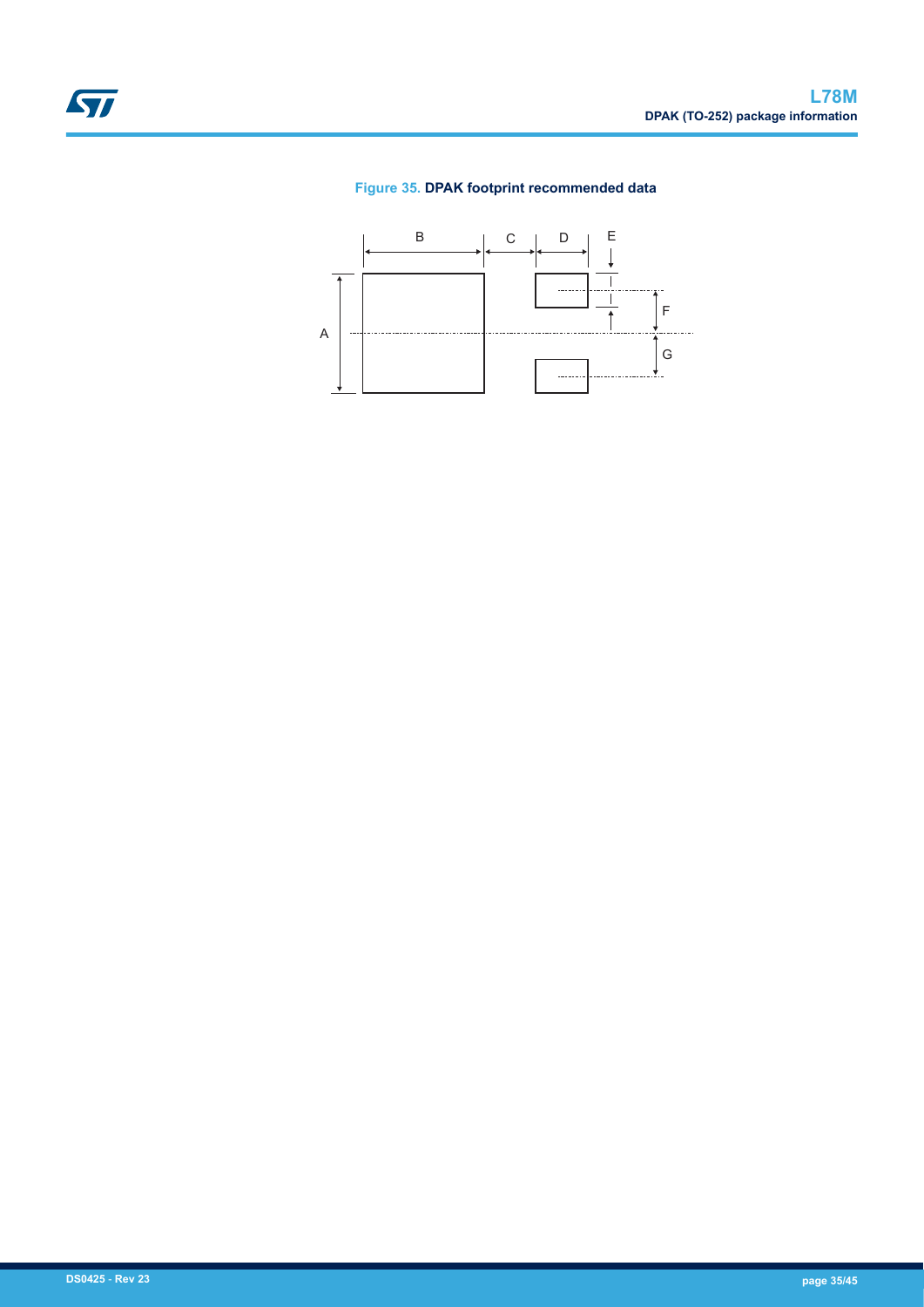## **8.5 DPAK packing information**

 $\sqrt{2}$ 



### **Figure 36. DPAK tape**

AM08852v1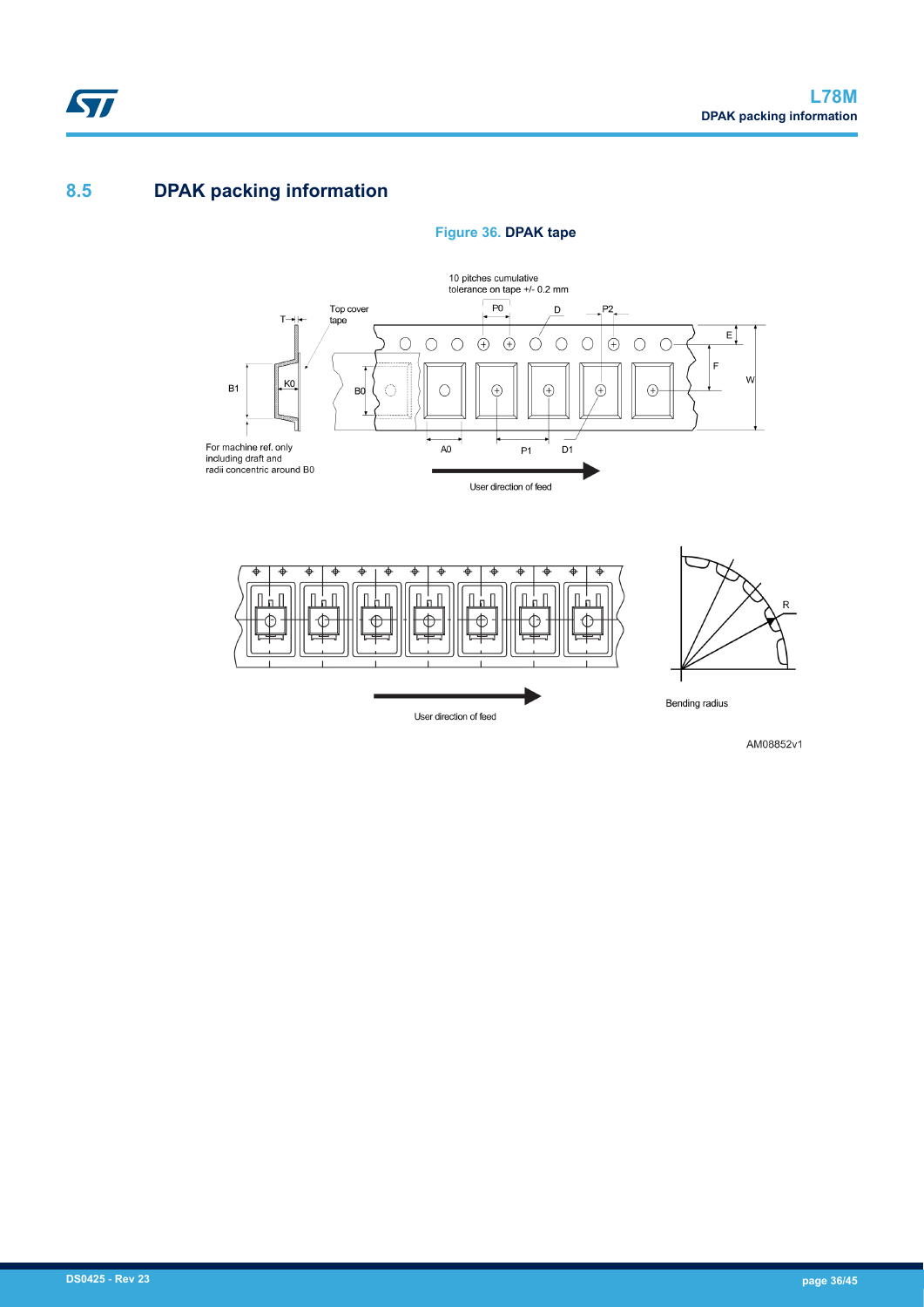### **Figure 37. DPAK reel**



**Table 25. DPAK tape and reel mechanical data**

| <b>Tape</b>    |         |                | Reel         |      |      |
|----------------|---------|----------------|--------------|------|------|
| Dim.           | mm      |                | Dim.         | mm   |      |
|                | Min.    | Max.           |              | Min. | Max. |
| $\mathsf{A}0$  | $6.8\,$ | $\overline{7}$ | $\mathsf{A}$ |      | 330  |
| <b>B0</b>      | 10.4    | 10.6           | $\sf B$      | 1.5  |      |
| <b>B1</b>      |         | 12.1           | $\mathsf C$  | 12.8 | 13.2 |
| $\mathsf D$    | 1.5     | 1.6            | $\mathsf D$  | 20.2 |      |
| D <sub>1</sub> | 1.5     |                | G            | 16.4 | 18.4 |
| $\mathsf E$    | 1.65    | 1.85           | ${\sf N}$    | 50   |      |
| $\mathsf F$    | 7.4     | 7.6            | $\top$       |      | 22.4 |
| K <sub>0</sub> | 2.55    | 2.75           |              |      |      |
| P <sub>0</sub> | 3.9     | 4.1            | Base qty.    |      | 2500 |
| P <sub>1</sub> | 7.9     | 8.1            | Bulk qty.    |      | 2500 |
| P <sub>2</sub> | 1.9     | 2.1            |              |      |      |
| ${\sf R}$      | 40      |                |              |      |      |
| $\top$         | 0.25    | 0.35           |              |      |      |
| W              | 15.7    | 16.3           |              |      |      |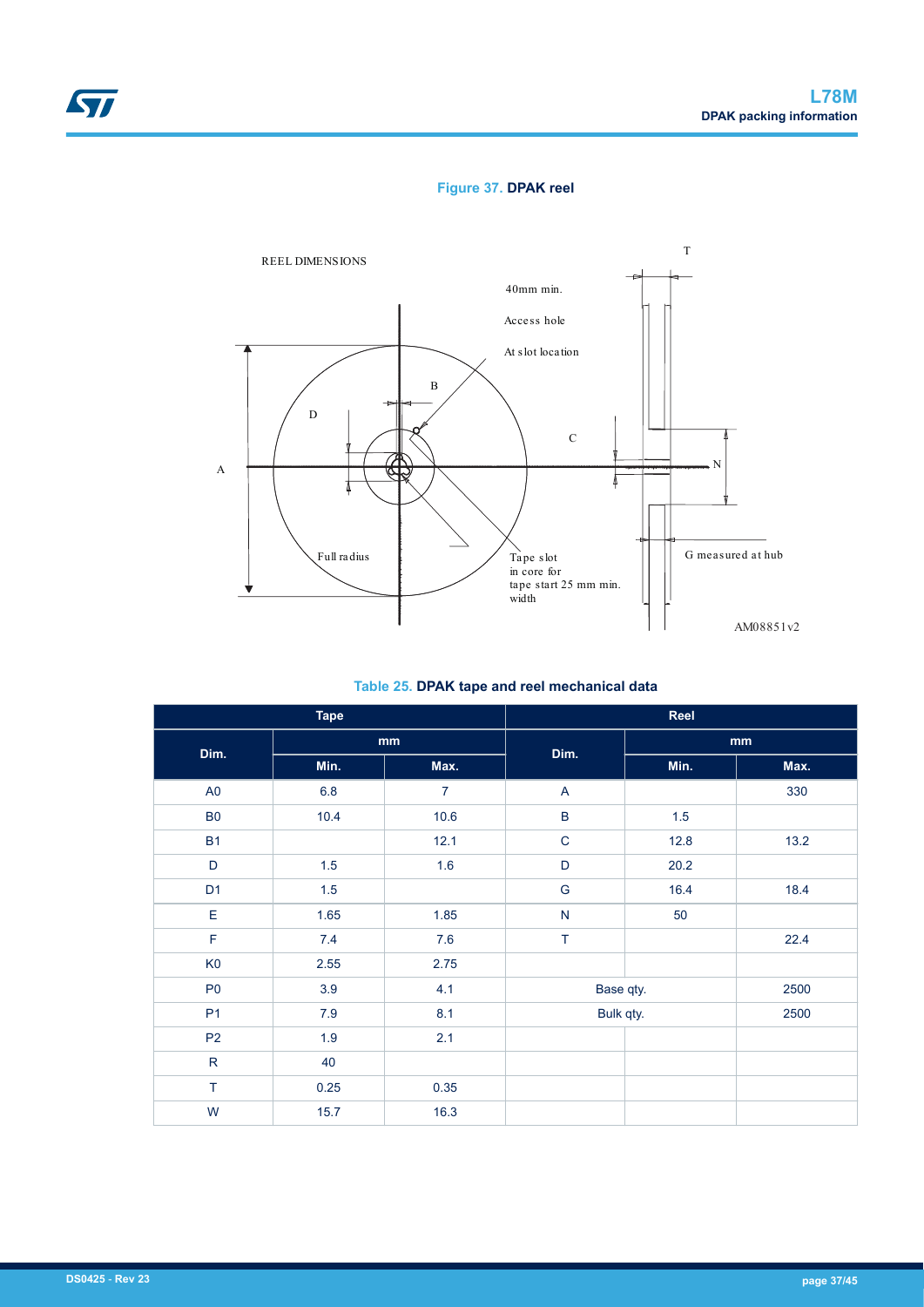## **8.6 IPAK package information**









0068771\_K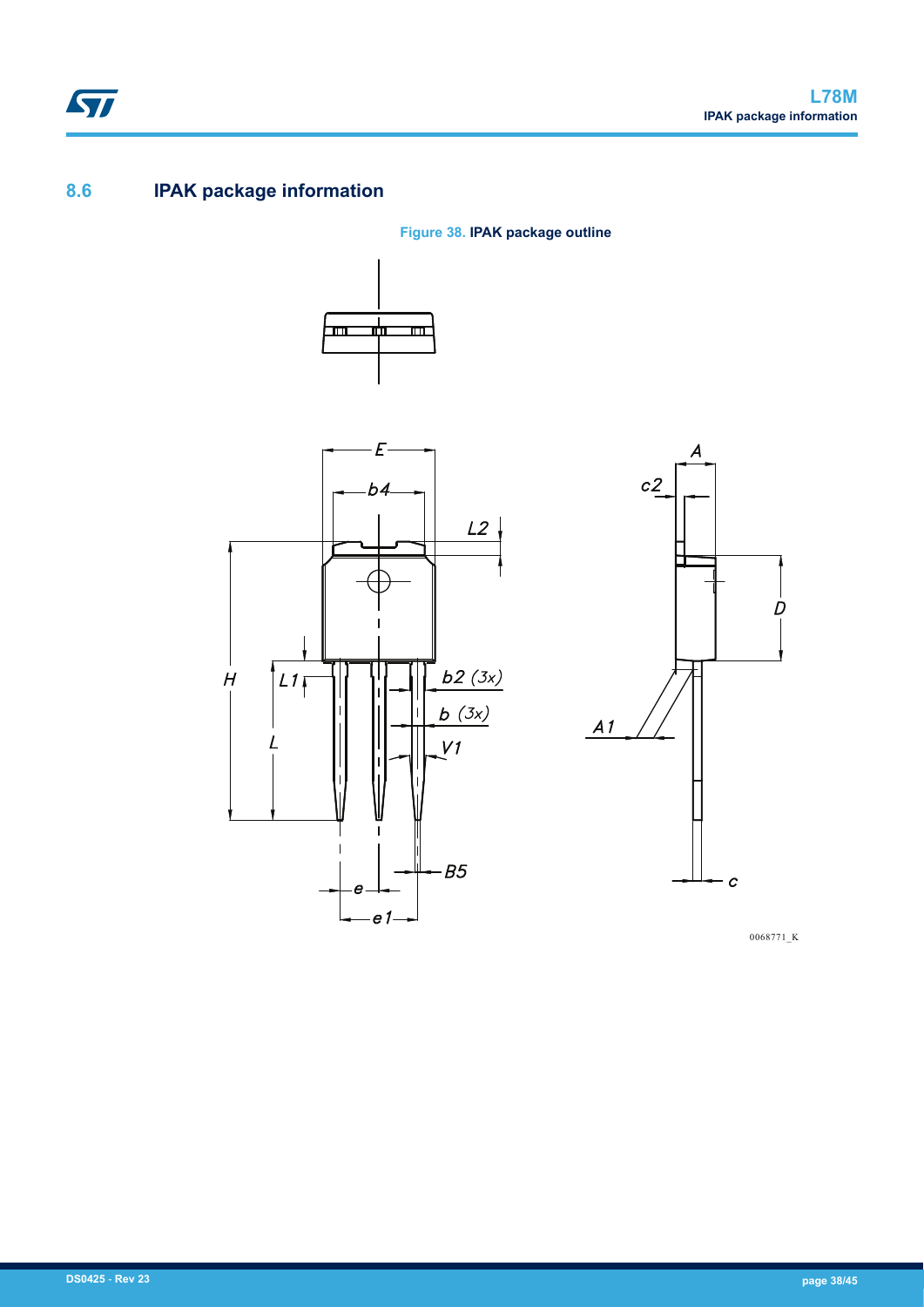| Dim.                              | $\mathop{\text{mm}}\nolimits$ |              |        |  |  |
|-----------------------------------|-------------------------------|--------------|--------|--|--|
|                                   | Min.                          | Typ.         | Max.   |  |  |
| $\overline{A}$                    | 2.20                          |              | 2.40   |  |  |
| A1                                | 0.90                          |              | 1.10   |  |  |
| $\mathsf b$                       | 0.64                          |              | 0.90   |  |  |
| b2                                |                               |              | 0.95   |  |  |
| b4                                | 5.20                          |              | 5.40   |  |  |
| <b>B5</b>                         |                               | 0.30         |        |  |  |
| $\mathbf{C}$                      | 0.45                          |              | 0.60   |  |  |
| c2                                | 0.48                          |              | 0.60   |  |  |
| $\mathsf D$                       | 6.00                          |              | 6.20   |  |  |
| E                                 | 6.40                          |              | 6.60   |  |  |
| $\mathsf{e}% _{t}\left( t\right)$ |                               | 2.28         |        |  |  |
| e <sub>1</sub>                    | 4.40                          |              | 4.60   |  |  |
| $\mathsf H$                       |                               | 16.10        |        |  |  |
| L                                 | 9.00                          |              | 9.40   |  |  |
| L1                                | 0.80                          |              | 1.20   |  |  |
| L2                                |                               | 0.80         | $1.00$ |  |  |
| V <sub>1</sub>                    |                               | $10^{\circ}$ |        |  |  |

### **Table 26. IPAK mechanical data**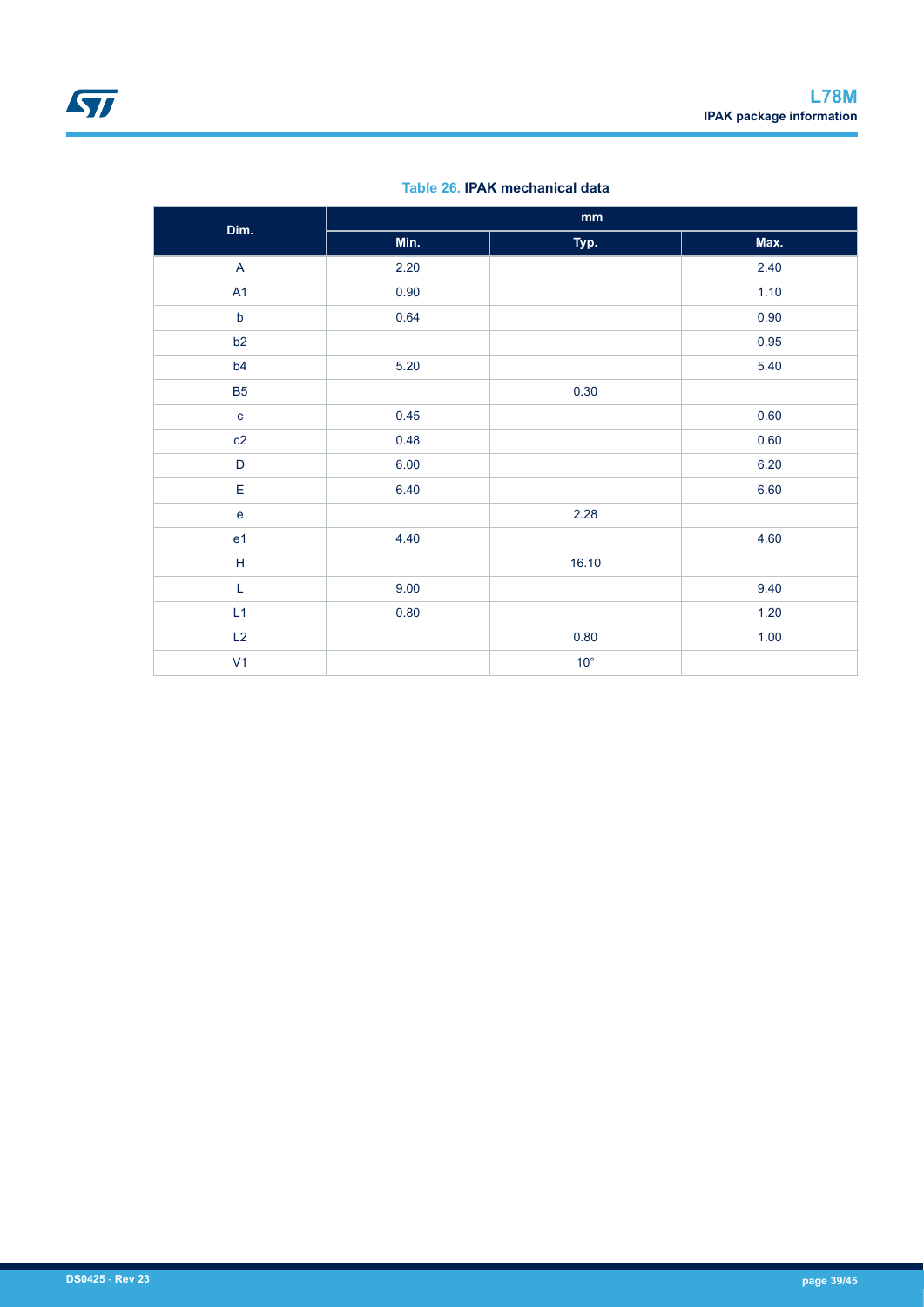# **9 Ordering information**

| TO-220 (single gauge) | TO-220 (dual gauge) | <b>TO-220FP</b> | <b>DPAK</b>   | <b>IPAK</b> | <b>Output voltages</b> |
|-----------------------|---------------------|-----------------|---------------|-------------|------------------------|
| L78M05ABV             | L78M05ABV-DG        |                 | L78M05ABDT-TR |             | 5 V                    |
|                       |                     |                 | L78M05ACDT-TR |             |                        |
| <b>L78M05CV</b>       | L78M05CV-DG         | <b>L78M05CP</b> | L78M05CDT-TR  | L78M05CDT-1 | 5 V                    |
|                       |                     |                 | L78M06ABDT-TR |             | 6V                     |
|                       |                     |                 | L78M06CDT-TR  |             | 6V                     |
|                       |                     |                 | L78M08ABDT-TR |             | 8 V                    |
| <b>L78M08CV</b>       | L78M08CV-DG         |                 | L78M08CDT-TR  |             | 8 V                    |
|                       |                     |                 | L78M09ABDT-TR |             | 9 V                    |
| <b>L78M09CV</b>       | L78M09CV-DG         |                 | L78M09CDT-TR  |             | 9 V                    |
|                       |                     |                 | L78M10ABDT-TR |             | 10V                    |
|                       |                     |                 | L78M12ABDT-TR |             | 12V                    |
|                       |                     |                 | L78M12ACDT-TR |             | 12V                    |
| <b>L78M12CV</b>       | L78M12CV-DG         |                 | L78M12CDT-TR  |             | 12V                    |
| L78M15ABV             | L78M15ABV-DG        |                 | L78M15ABDT-TR |             | 15 V                   |
| <b>L78M15CV</b>       | L78M15CV-DG         |                 | L78M15CDT-TR  |             | 15 V                   |
|                       |                     |                 | L78M24ABDT-TR |             | 24 V                   |
|                       |                     |                 | L78M24ACDT-TR |             | 24 V                   |
| <b>L78M24CV</b>       | L78M24CV-DG         |                 | L78M24CDT-TR  |             | 24 V                   |

#### **Table 27. Order code**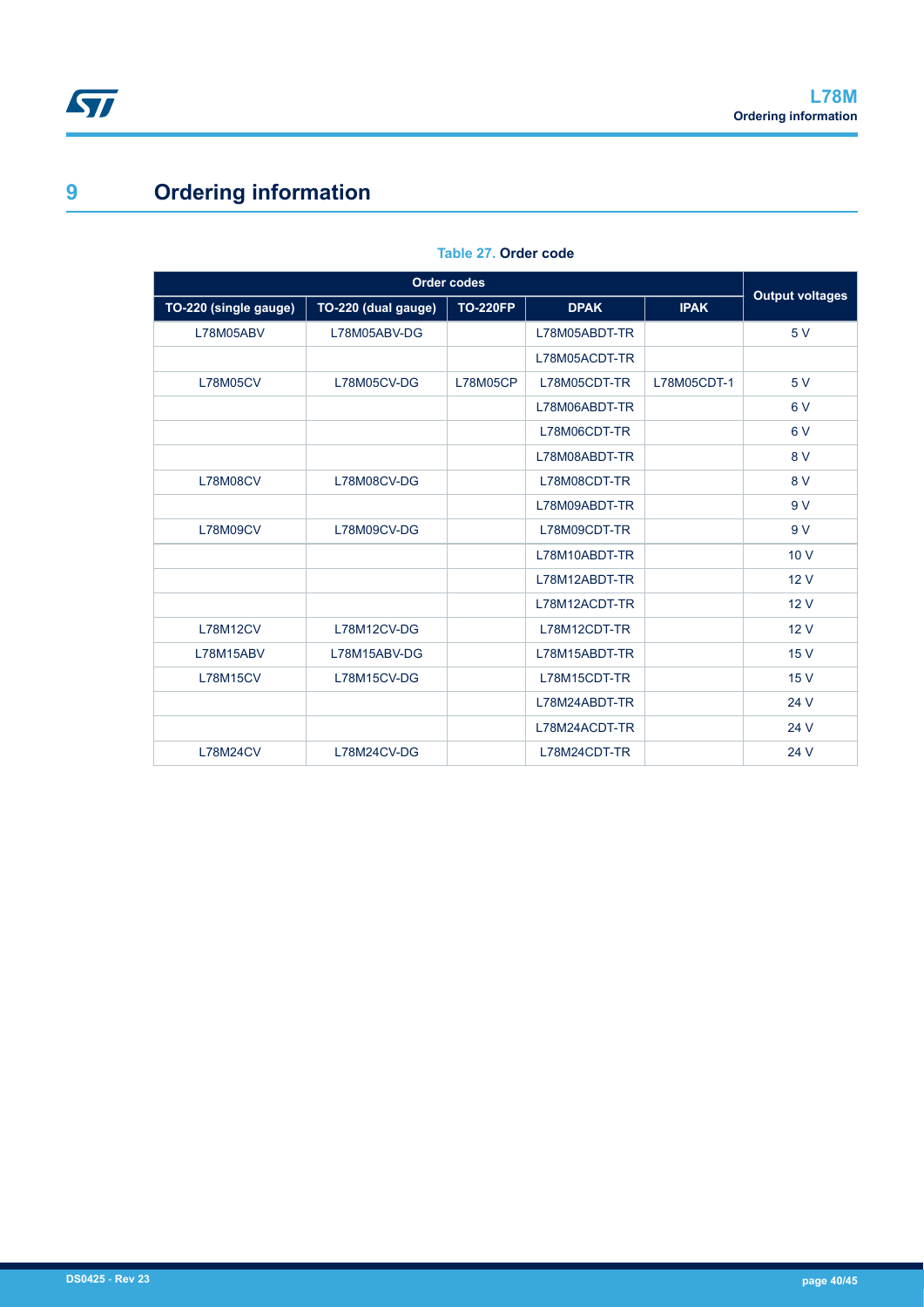## **Revision history**

| <b>Date</b> | <b>Revision</b> | <b>Changes</b>                                                                                                                                                                                                                                                                                                                                                                                                                 |
|-------------|-----------------|--------------------------------------------------------------------------------------------------------------------------------------------------------------------------------------------------------------------------------------------------------------------------------------------------------------------------------------------------------------------------------------------------------------------------------|
| 21-Jun-2004 | 6               | Document updating.                                                                                                                                                                                                                                                                                                                                                                                                             |
| 30-Aug-2006 | $\overline{7}$  | Order codes updated.                                                                                                                                                                                                                                                                                                                                                                                                           |
| 29-Nov-2006 | 8               | DPAK mechanical data updated and add footprint data.                                                                                                                                                                                                                                                                                                                                                                           |
| 06-Jun-2007 | 9               | Order codes updated.                                                                                                                                                                                                                                                                                                                                                                                                           |
| 10-Dec-2007 | 10              | Added Table 25.                                                                                                                                                                                                                                                                                                                                                                                                                |
| 19-Feb-2008 | 11              | Modified: Table 25 on page 44.                                                                                                                                                                                                                                                                                                                                                                                                 |
| 15-Jul-2008 | 12              | Modified: Table 25 on page 44 and Table 26 on page 45.                                                                                                                                                                                                                                                                                                                                                                         |
| 07-Apr-2009 | 13              | Modified: Figure 9 on page 22 and Figure 15 on page 23.                                                                                                                                                                                                                                                                                                                                                                        |
| 14-Jun-2010 | 14              | Added: Table 18 on page 26, Figure 29 on page 27, Figure 30 on page 28, Figure 31 and<br>Figure 32 on page 29.                                                                                                                                                                                                                                                                                                                 |
| 11-Nov-2010 | 15              | Modified: R <sub>thJC</sub> value for TO-220 Table 2 on page 5.                                                                                                                                                                                                                                                                                                                                                                |
| 08-Feb-2012 | 16              | Added: order codes L78M05CV-DG, L78M12CV-DG and L78M15CV-DG Table 25 on<br>page 44.                                                                                                                                                                                                                                                                                                                                            |
| 09-Mar-2012 | 17              | Added: order codes L78M08CV-DG and L78M09CV-DG Table 25 on page 44.                                                                                                                                                                                                                                                                                                                                                            |
| 15-May-2012 | 18              | Added: order codes L78M24CV-DG Table 25 on page 44.                                                                                                                                                                                                                                                                                                                                                                            |
| 19-Apr-2013 | 19              | Removed: Available on request footnote 2 Table 25 on page 44.                                                                                                                                                                                                                                                                                                                                                                  |
| 04-Jun-2014 | 20              | Part numbers L78MxxAB, L78MxxAC and L78MxxC changed to<br>L78M.<br>Updated the title and the features in cover page.<br>Canceled Table 1 Device summary.<br>Updated Section 3: Maximum ratings, Section 5: Electrical characteristics, Section 6:<br>Typical performance and Section 8: Package mechanical data.<br>Added Section 7: Applications information and Section 9: Packaging mechanical data.<br>Minor text changes. |
| 21-Mar-2017 | 21              | Updated Section 8: "Package information" (DPAK package information changed from type<br>F to type I).<br>Minor text changes.                                                                                                                                                                                                                                                                                                   |
| 12-Jun-2019 | 22              | Updated Section 8.4 DPAK (TO-252) package information.                                                                                                                                                                                                                                                                                                                                                                         |
| 26-Nov-2019 | 23              | Added Table 21. DPAK (TO-252) mechanical data (type A). Table 22. DPAK(TO-252)<br>mechanical data (type E) and Table 23. DPAK (TO-252) mechanical data type I<br>Updated Figure 34. DPAK (TO-252) package outline I.                                                                                                                                                                                                           |

### **Table 28. Document revision history**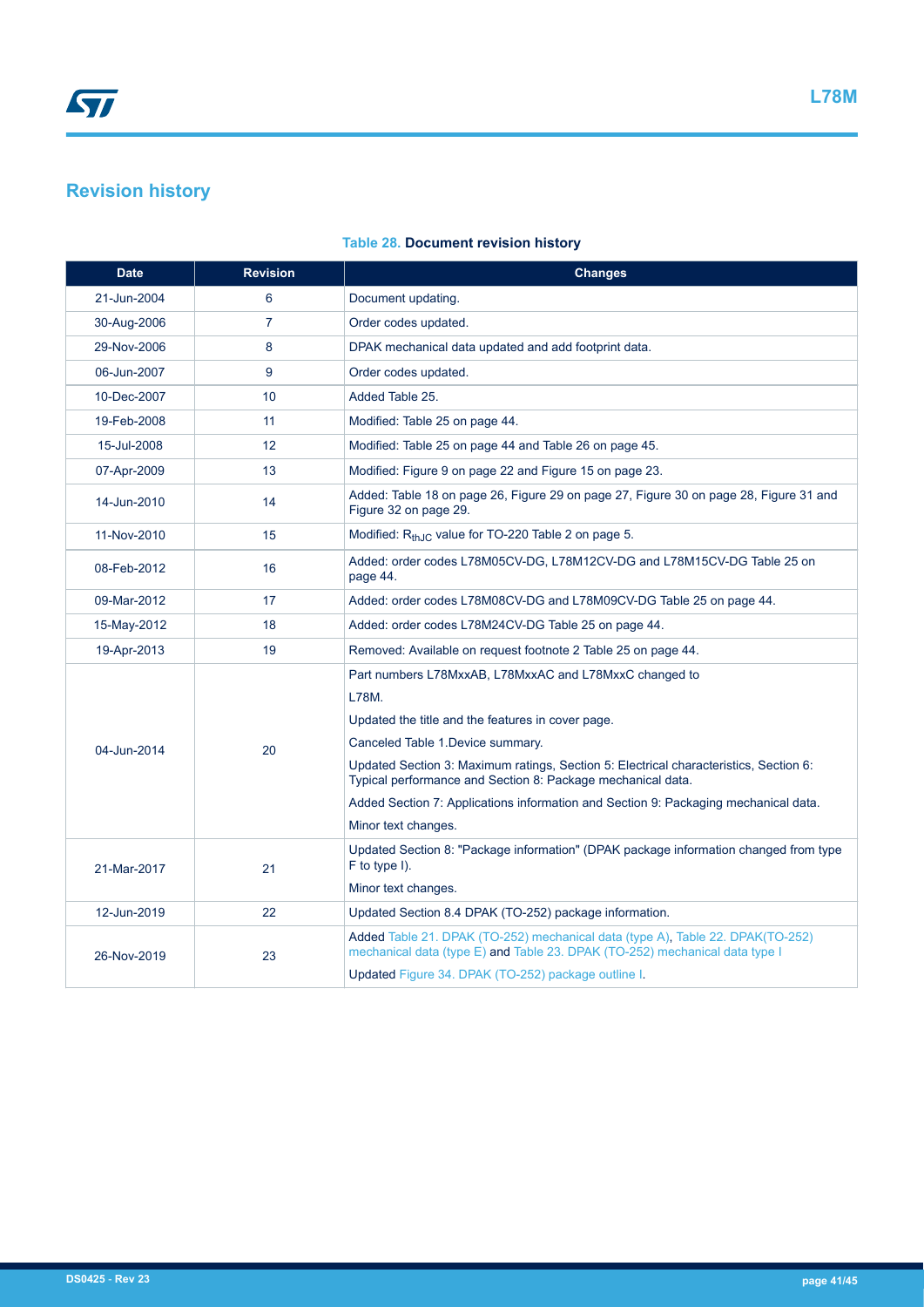## **Contents**

| $\mathbf{2}$     |     |  |
|------------------|-----|--|
| 3                |     |  |
| $\blacktriangle$ |     |  |
| 5                |     |  |
| 6                |     |  |
| 7                |     |  |
|                  | 7.1 |  |
| 8                |     |  |
|                  | 8.1 |  |
|                  | 8.2 |  |
|                  | 8.3 |  |
|                  | 8.4 |  |
|                  | 8.5 |  |
|                  | 8.6 |  |
| 9                |     |  |
|                  |     |  |
|                  |     |  |
|                  |     |  |
|                  |     |  |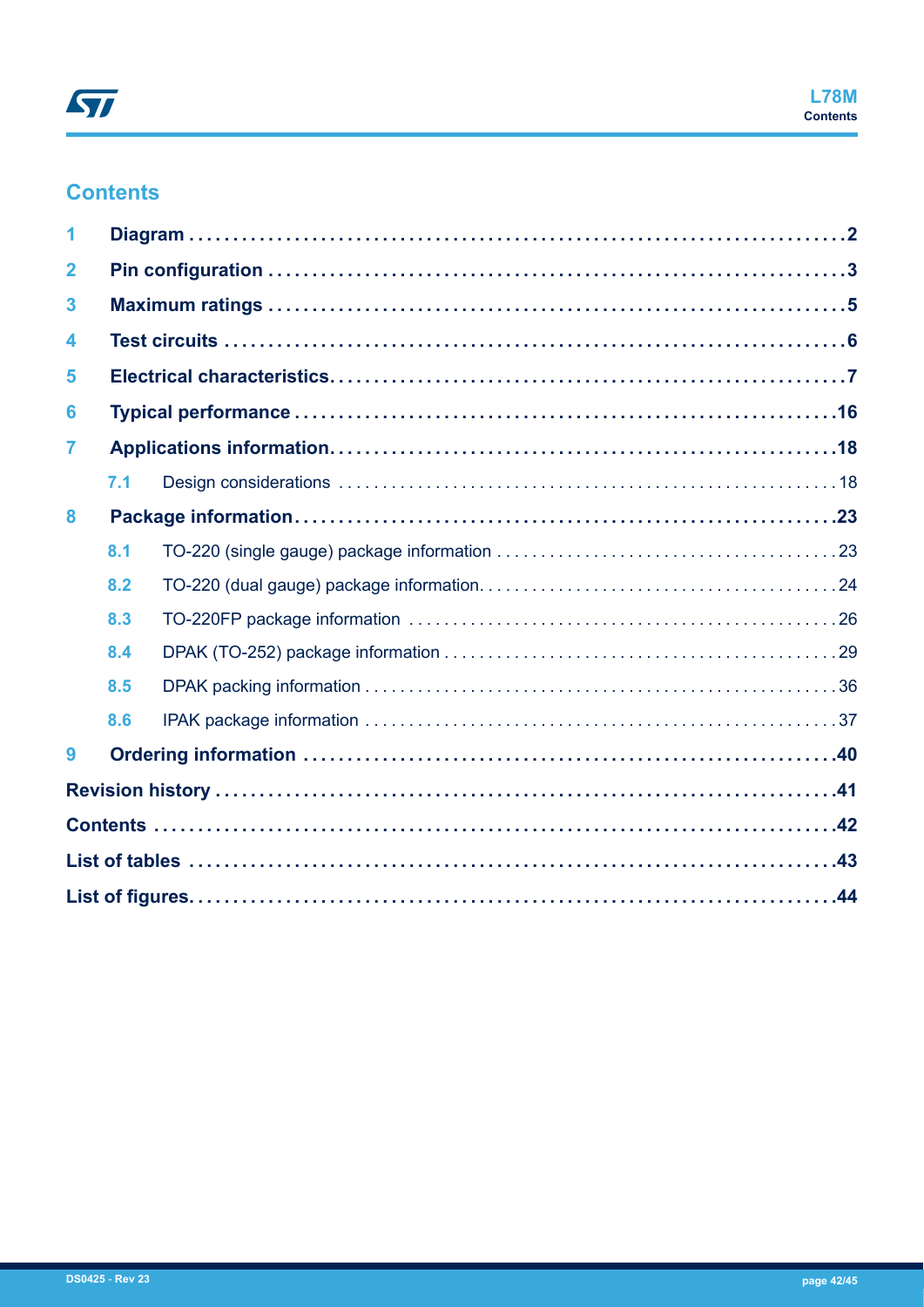## **List of tables**

| Table 1.  |  |
|-----------|--|
| Table 2.  |  |
| Table 3.  |  |
| Table 4.  |  |
| Table 5.  |  |
| Table 6.  |  |
| Table 7.  |  |
| Table 8.  |  |
| Table 9.  |  |
| Table 10. |  |
| Table 11. |  |
| Table 12. |  |
| Table 13. |  |
| Table 14. |  |
| Table 15. |  |
| Table 16. |  |
| Table 17. |  |
| Table 18. |  |
| Table 19. |  |
| Table 20. |  |
| Table 21. |  |
| Table 22. |  |
| Table 23. |  |
| Table 24. |  |
| Table 25. |  |
| Table 26. |  |
| Table 27. |  |
| Table 28. |  |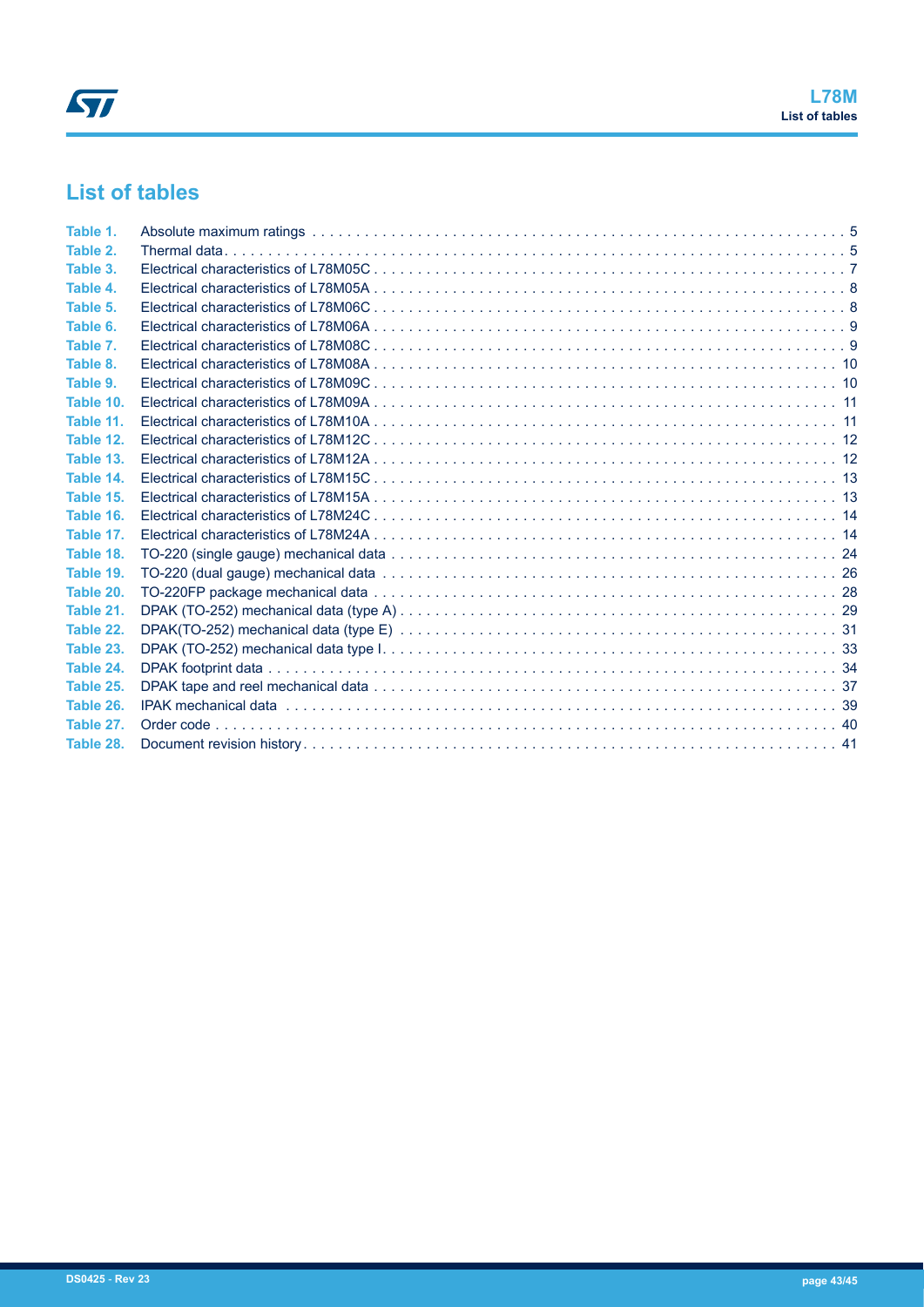# **List of figures**

| Figure 1.  |  |
|------------|--|
| Figure 2.  |  |
| Figure 3.  |  |
| Figure 4.  |  |
| Figure 5.  |  |
| Figure 6.  |  |
| Figure 7.  |  |
| Figure 8.  |  |
| Figure 9.  |  |
| Figure 10. |  |
| Figure 11. |  |
| Figure 12. |  |
| Figure 13. |  |
| Figure 14. |  |
| Figure 15. |  |
| Figure 16. |  |
| Figure 17. |  |
| Figure 18. |  |
| Figure 19. |  |
| Figure 20. |  |
| Figure 21. |  |
| Figure 22. |  |
| Figure 23. |  |
| Figure 24. |  |
| Figure 25. |  |
| Figure 26. |  |
| Figure 27. |  |
| Figure 28. |  |
| Figure 29. |  |
| Figure 30. |  |
| Figure 31. |  |
| Figure 32. |  |
| Figure 33. |  |
| Figure 34. |  |
| Figure 35. |  |
| Figure 36. |  |
| Figure 37. |  |
| Figure 38. |  |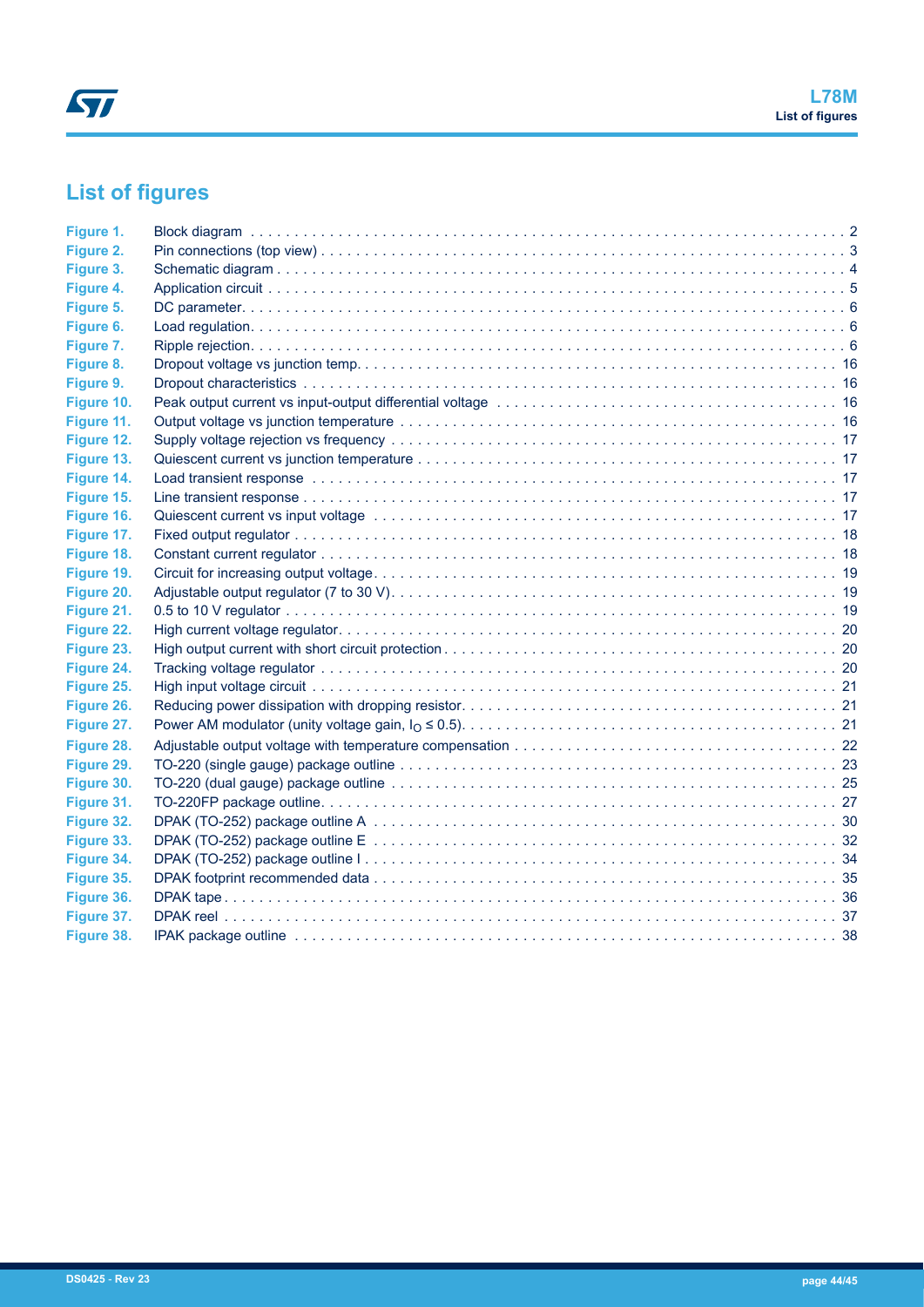#### **IMPORTANT NOTICE – PLEASE READ CAREFULLY**

STMicroelectronics NV and its subsidiaries ("ST") reserve the right to make changes, corrections, enhancements, modifications, and improvements to ST products and/or to this document at any time without notice. Purchasers should obtain the latest relevant information on ST products before placing orders. ST products are sold pursuant to ST's terms and conditions of sale in place at the time of order acknowledgement.

Purchasers are solely responsible for the choice, selection, and use of ST products and ST assumes no liability for application assistance or the design of Purchasers' products.

No license, express or implied, to any intellectual property right is granted by ST herein.

Resale of ST products with provisions different from the information set forth herein shall void any warranty granted by ST for such product.

ST and the ST logo are trademarks of ST. For additional information about ST trademarks, please refer to [www.st.com/trademarks](http://www.st.com/trademarks). All other product or service names are the property of their respective owners.

Information in this document supersedes and replaces information previously supplied in any prior versions of this document.

© 2019 STMicroelectronics – All rights reserved